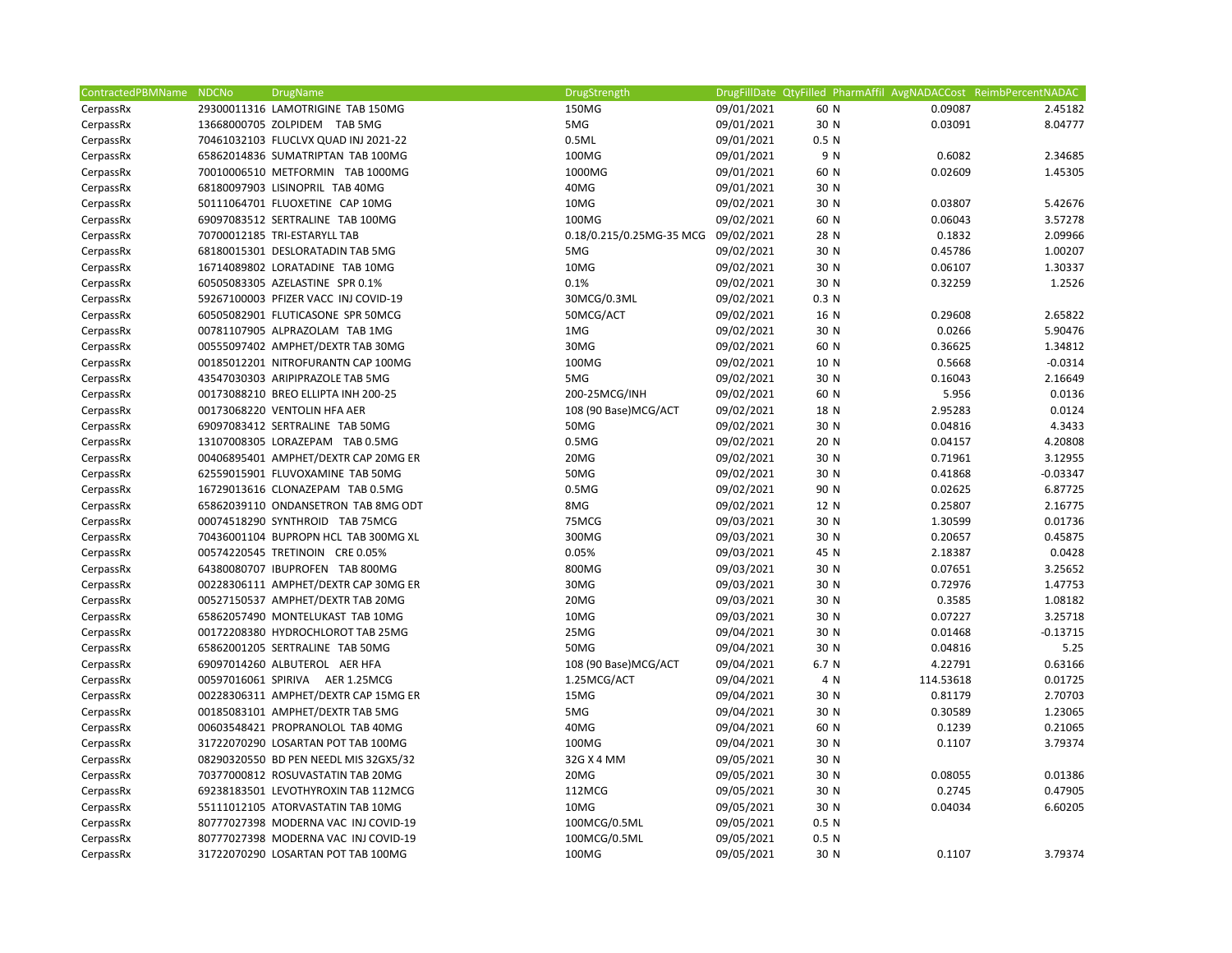| CerpassRx | 55111032201 GLIMEPIRIDE TAB 4MG       | 4MG               | 09/05/2021 | 30 N  | 0.05007   | 3.64683    |
|-----------|---------------------------------------|-------------------|------------|-------|-----------|------------|
| CerpassRx | 00054001125 FLECAINIDE TAB 100MG      | 100MG             | 09/05/2021 | 60 N  | 0.26482   | 1.23359    |
| CerpassRx | 68180051303 LISINOPRIL TAB 5MG        | 5MG               | 09/06/2021 | 30 N  | 0.01725   | 4.89372    |
| CerpassRx | 00093767902 ETONOGESTREL MIS ETHY EST | 0.12-0.015MG/24HR | 09/06/2021 | 1 N   | 106.09752 | 0.18269    |
| CerpassRx | 42806001801 SULINDAC TAB 150MG        | 150MG             | 09/06/2021 | 60 N  | 0.18178   | 1.50486    |
| CerpassRx | 29300012810 HYDROCHLOROT TAB 25MG     | 25MG              | 09/06/2021 | 15 N  | 0.01468   | 0.77112    |
| CerpassRx | 55111012205 ATORVASTATIN TAB 20MG     | 20MG              | 09/06/2021 | 30 N  | 0.05528   | 1.13459    |
| CerpassRx | 43547035611 LISINOPRIL TAB 40MG       | 40MG              | 09/06/2021 | 30 N  | 0.04478   | 5.63243    |
| CerpassRx | 00074662490 SYNTHROID TAB 100MCG      | 100MCG            | 09/06/2021 | 30 N  | 1.30544   | 0.01728    |
| CerpassRx | 23155005101 NYSTATIN TAB 500000       | 500000UNIT        | 09/06/2021 | 120 N | 0.38751   | 1.30338    |
| CerpassRx | 00143980305 DOXYCYCL HYC CAP 100MG    | 100MG             | 09/06/2021 | 30 N  | 0.18091   | 0.68408    |
| CerpassRx | 59267100001 PFIZER VACC INJ COVID-19  | 30MCG/0.3ML       | 09/06/2021 | 0.3 N |           |            |
| CerpassRx | 00781234301 AMPHET/DEXTR CAP 15MG ER  | 15MG              | 09/06/2021 | 30 N  | 0.81179   | 0.80999    |
| CerpassRx | 65862057490 MONTELUKAST TAB 10MG      | 10MG              | 09/06/2021 | 30 N  | 0.07227   | 3.25718    |
| CerpassRx | 59651000305 OMEPRAZOLE CAP 40MG       | 40MG              | 09/06/2021 | 9 N   | 0.06866   | 3.62828    |
| CerpassRx | 13668013710 ESCITALOPRAM TAB 20MG     | 20MG              | 09/07/2021 | 30 N  | 0.08861   | $-0.11974$ |
| CerpassRx | 75834021990 VENLAFAXINE TAB 225MG ER  | 225MG             | 09/07/2021 | 30 N  | 3.47461   | $-0.00775$ |
| CerpassRx | 69097083412 SERTRALINE TAB 50MG       | 50MG              | 09/07/2021 | 21 N  | 0.04816   | 4.33935    |
| CerpassRx | 70436001104 BUPROPN HCL TAB 300MG XL  | 300MG             | 09/07/2021 | 30 N  | 0.20657   | 0.45875    |
| CerpassRx | 50261010408 IMVEXXY MAIN SUP 4MCG     | 4MCG              | 09/07/2021 | 8 N   | 23.67395  | $-0.01632$ |
| CerpassRx | 63304017513 MESALAMINE TAB 1.2GM      | $1.2$ GM          | 09/07/2021 | 120 N | 3.2067    | 0.6216     |
| CerpassRx | 00555077702 AMPHET/DEXTR TAB 15MG     | 15MG              | 09/07/2021 | 60 N  | 0.29572   | 0.72573    |
| CerpassRx | 42806034301 AMPHET/DEXTR TAB 15MG     | 15MG              | 09/07/2021 | 60 N  | 0.29572   | 2.02088    |
| CerpassRx | 71143037501 XHANCE MIS 93MCG          | 93MCG/ACT         | 09/07/2021 | 16 N  | 32.70416  | 0.02105    |
| CerpassRx | 16571020106 DICLOFENAC TAB 75MG DR    | 75MG              | 09/07/2021 | 28 N  | 0.10558   | 1.77718    |
| CerpassRx | 68382071119 MESALAMINE TAB 1.2GM      | $1.2$ GM          | 09/07/2021 | 90 N  | 3.2067    | $-0.45787$ |
| CerpassRx | 65862059601 CLINDAMYCIN SOL 75MG/5ML  | 75MG/5ML          | 09/07/2021 | 300 N | 0.21411   | $-0.01935$ |
| CerpassRx | 65162019050 NAPROXEN TAB 500MG        | 500MG             | 09/07/2021 | 20 N  | 0.07918   | 2.32155    |
| CerpassRx | 65862008601 BISOPROL FUM TAB 5MG      | 5MG               | 09/08/2021 | 15 N  | 0.43435   | 1.44964    |
| CerpassRx | 00378718505 METFORMIN TAB 500MG       | 500MG             | 09/08/2021 | 60 N  | 0.01591   | 7.46428    |
| CerpassRx | 00527150537 AMPHET/DEXTR TAB 20MG     | 20MG              | 09/08/2021 | 60 N  | 0.3585    | 1.08229    |
| CerpassRx | 68382013201 TAMSULOSIN CAP 0.4MG      | $0.4M$ G          | 09/08/2021 | 30 N  | 0.07055   | 3.90432    |
| CerpassRx | 00143992801 CIPROFLOXACN TAB 500MG    | 500MG             | 09/08/2021 | 20 N  | 0.15041   | 3.50103    |
| CerpassRx | 27808003702 HYDROCO/APAP TAB 10-325MG | 10-325MG          | 09/08/2021 | 12 N  | 0.13841   | 1.82976    |
| CerpassRx | 59762005601 MEDROXYPR AC TAB 10MG     | 10MG              | 09/08/2021 | 10 N  | 0.14632   | 1.51504    |
| CerpassRx | 68462030929 NORGEST/ETHI TAB 0.25/35  | 0.25-35MG-MCG     | 09/08/2021 | 28 N  | 0.2053    | 1.71728    |
| CerpassRx | 68180065208 DOXYCYC MONO CAP 100MG    | 100MG             | 09/08/2021 | 60 N  | 0.26454   | 0.72186    |
| CerpassRx | 62175061743 PANTOPRAZOLE TAB 40MG     | 40MG              | 09/09/2021 | 30 N  | 0.06258   | 3.50623    |
| CerpassRx | 24208046325 LATANOPROST SOL 0.005%    | 0.005%            | 09/09/2021 | 2.5 N | 1.98439   | 0.84641    |
| CerpassRx | 66869020490 LIVALO<br>TAB 2MG         | 2MG               | 09/09/2021 | 30 N  | 10.21445  | 0.01418    |
| CerpassRx | 55111015810 OMEPRAZOLE CAP 20MG       | 20MG              | 09/09/2021 | 30 N  | 0.03769   | $-0.15981$ |
| CerpassRx | 00904759060 FEROSUL TAB 325MG         | 325 (65 Fe)MG     | 09/09/2021 | 30 N  |           |            |
| CerpassRx | 16729013616 CLONAZEPAM TAB 0.5MG      | 0.5M <sub>G</sub> | 09/09/2021 | 60 N  | 0.02625   | 6.87937    |
| CerpassRx | 60505095303 AZEL/FLUTIC SPR 137-50    | 137-50MCG/ACT     | 09/09/2021 | 23 N  | 4.61221   | 0.61047    |
| CerpassRx | 00093224001 CEPHALEXIN TAB 500MG      | 500MG             | 09/09/2021 | 20 N  |           |            |
| CerpassRx | 69097084905 ESCITALOPRAM TAB 20MG     | 20MG              | 09/09/2021 | 30 N  | 0.08861   | 0.81319    |
| CerpassRx | 57237002801 AMOXICILLIN TAB 500MG     | 500MG             | 09/09/2021 | 40 N  | 0.12201   | 2.06122    |
| CerpassRx | 13107008405 LORAZEPAM TAB 1MG         | 1MG               | 09/09/2021 | 90 N  | 0.04795   | 3.70166    |
| CerpassRx | 00574222545 TRETINOIN CRE 0.025%      | 0.025%            | 09/09/2021 | 45 N  | 1.53464   | 0.45499    |
|           |                                       |                   |            |       |           |            |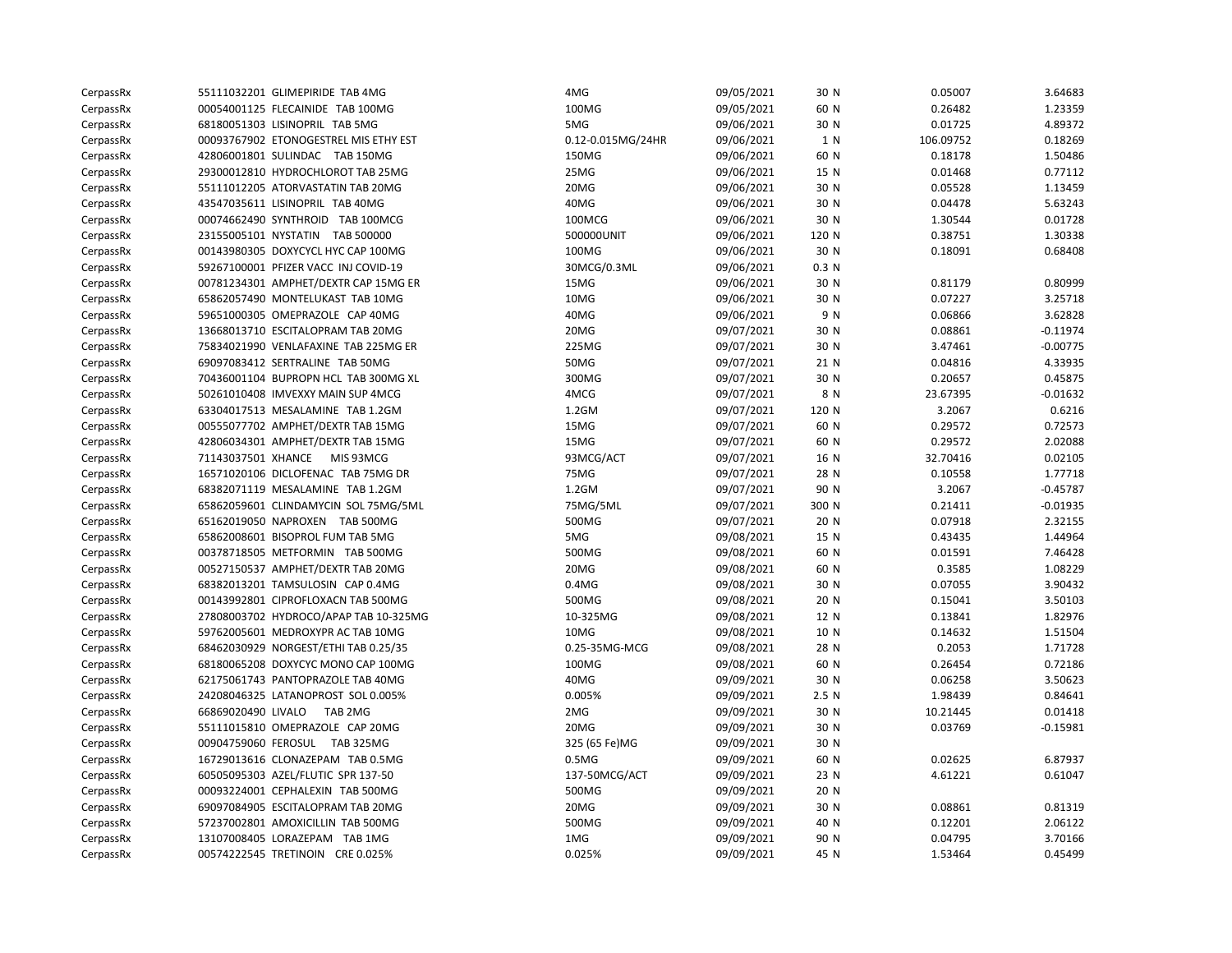| CerpassRx | 62756052169 SUMATRIPTAN TAB 50MG      | 50MG                     | 09/09/2021 | 9 N              | 0.52869   | 2.13563    |
|-----------|---------------------------------------|--------------------------|------------|------------------|-----------|------------|
| CerpassRx | 59267100001 PFIZER VACC INJ COVID-19  | 30MCG/0.3ML              | 09/09/2021 | 0.3 N            |           |            |
| CerpassRx | 21922000221 CLINDAMYCIN SOL 1%        | 1%                       | 09/10/2021 | 30 N             | 0.2752    | 0.75872    |
| CerpassRx | 24658031205 DOXYCYCL HYC TAB 100MG    | 100MG                    | 09/10/2021 | 60 N             | 0.14367   | 0.70182    |
| CerpassRx | 00527169505 BUT/APAP/CAF TAB          | 50-325-40MG              | 09/10/2021 | 60 N             | 0.21067   | 1.47702    |
| CerpassRx | 59267100001 PFIZER VACC INJ COVID-19  | 30MCG/0.3ML              | 09/10/2021 | 0.3 N            |           |            |
| CerpassRx | 62175061743 PANTOPRAZOLE TAB 40MG     | 40MG                     | 09/10/2021 | 60 N             | 0.06258   | 3.50357    |
| CerpassRx | 68462040467 ATOVAQ/PROGU TAB 250-100  | 250-100MG                | 09/10/2021 | 120 N            | 2.90184   | 0.62133    |
| CerpassRx | 60793011501 CYTOMEL TAB 5MCG          | 5MCG                     | 09/10/2021 | 90 N             | 1.84655   | 0.03153    |
| CerpassRx | 00093220305 METOCLOPRAM TAB 10MG      | 10MG                     | 09/10/2021 | 120 N            | 0.05383   | 2.48319    |
| CerpassRx | 00378113401 KETOROLAC TAB 10MG        | 10MG                     | 09/10/2021 | 12 N             | 0.74453   | 1.1949     |
| CerpassRx | 65862021960 CEFDINIR SUS 250/5ML      | 250MG/5ML                | 09/10/2021 | 60 N             | 0.17283   | 1.08779    |
| CerpassRx | 14539067501 HYDROXYZ PAM CAP 50MG     | 50MG                     | 09/10/2021 | 30 N             | 0.08213   | 0.14859    |
| CerpassRx | 66993059802 AMPHET/DEXTR CAP 25MG ER  | 25MG                     | 09/10/2021 | 30 N             | 0.68091   | 2.1546     |
| CerpassRx | 00555902658 JUNEL FE TAB 1/20         | 1-20MG-MCG               | 09/10/2021 | 28 N             | 0.2803    | 0.65129    |
| CerpassRx | 60505265301 TRAZODONE TAB 50MG        | 50MG                     | 09/11/2021 | 30 N             | 0.03979   | 5.6851     |
| CerpassRx | 55111039990 LANSOPRAZOLE CAP 30MG DR  | 30MG                     | 09/11/2021 | 30 N             | 0.15007   | 0.32827    |
| CerpassRx | 59676058015 JANSSEN VACC INJ COVID-19 | 0.5ML                    | 09/11/2021 | 0.5 <sub>N</sub> |           |            |
| CerpassRx | 62332001131 VENLAFAXINE TAB 75MG      | 75MG                     | 09/11/2021 | 30 N             | 0.13161   | 0.05362    |
| CerpassRx | 10370010250 BUPROPN HCL TAB 300MG XL  | 300MG                    | 09/11/2021 | 30 N             | 0.20657   | 2.8986     |
| CerpassRx | 70436001002 BUPROPN HCL TAB 150MG XL  | 150MG                    | 09/11/2021 | 21 N             | 0.15624   | 2.04781    |
| CerpassRx | 23155000301 HYDRALAZINE TAB 50MG      | 50MG                     | 09/11/2021 | 90 N             | 0.05249   | 0.30607    |
| CerpassRx | 00093214062 TRI-LO- TAB SPRINTEC      | 0.18/0.215/0.25MG-25 MCG | 09/12/2021 | 28 N             | 0.15898   | 1.35879    |
| CerpassRx | 43547033850 BENAZEPRIL TAB 40MG       | 40MG                     | 09/12/2021 | 30 N             | 0.12124   | 2.247      |
| CerpassRx | 70377002711 ATORVASTATIN TAB 10MG     | 10MG                     | 09/12/2021 | 30 N             | 0.04034   | 6.06495    |
| CerpassRx | 00378718505 METFORMIN TAB 500MG       | 500MG                    | 09/12/2021 | 60 N             | 0.01591   | 7.46428    |
| CerpassRx | 68645051554 AMLODIPINE TAB 5MG        | 5MG                      | 09/12/2021 | 30 N             | 0.01252   | 17.45048   |
| CerpassRx | 58160088752 FLUARIX QUAD INJ 2021-22  | 0.5ML                    | 09/12/2021 | 0.5 N            |           |            |
| CerpassRx | 69097083305 SERTRALINE TAB 25MG       | 25MG                     | 09/13/2021 | 30 N             | 0.06836   | 3.00819    |
| CerpassRx | 65162010250 GABAPENTIN CAP 300MG      | 300MG                    | 09/13/2021 | 90 N             | 0.04962   | 2.67907    |
| CerpassRx | 00456120130 LINZESS CAP 145MCG        | 145MCG                   | 09/13/2021 | 30 N             | 14.94362  | 0.03025    |
| CerpassRx | 00527169801 CODEINE SULF TAB 30MG     | 30MG                     | 09/13/2021 | 120 N            | 0.66583   | $-0.23391$ |
| CerpassRx | 68382009706 PAROXETINE TAB 10MG       | 10MG                     | 09/13/2021 | 30 N             | 0.06708   | 1.42993    |
| CerpassRx | 66993058697 FLUTIC/SALME AER 500/50   | 500-50MCG/ACT            | 09/13/2021 | 60 N             | 3.32684   | 0.1279     |
| CerpassRx | 68382080610 TRAZODONE TAB 100MG       | 100MG                    | 09/13/2021 | 30 N             | 0.07361   | $-0.04904$ |
| CerpassRx | 80777027398 MODERNA VAC INJ COVID-19  | 100MCG/0.5ML             | 09/13/2021 | 0.5 N            |           |            |
| CerpassRx | 65862001205 SERTRALINE TAB 50MG       | 50MG                     | 09/13/2021 | 30 N             | 0.04816   | 5.25       |
| CerpassRx | 68180012202 CEPHALEXIN CAP 500MG      | 500MG                    | 09/13/2021 | 14 N             | 0.13173   | 0.30679    |
| CerpassRx | 68382003616 VENLAFAXINE CAP 150MG ER  | 150MG                    | 09/13/2021 | 30 N             | 0.17442   | 1.84371    |
| CerpassRx | 57237001401 TAMSULOSIN CAP 0.4MG      | $0.4M$ G                 | 09/13/2021 | 15 N             | 0.07055   | 3.18616    |
| CerpassRx | 68180072103 AMLODIPINE TAB 10MG       | 10MG                     | 09/13/2021 | 30 N             | 0.01569   | 13.36159   |
| CerpassRx | 50228014610 HYDROCHLOROT CAP 12.5MG   | 12.5MG                   | 09/13/2021 | 30 N             | 0.03506   | 0.74938    |
| CerpassRx | 66993060536 ETONOGESTREL MIS ETHY EST | 0.12-0.015MG/24HR        | 09/14/2021 | 1 N              | 106.09752 | 0.18269    |
| CerpassRx | 68180051801 LISINOP/HCTZ TAB 10-12.5  | 10-12.5MG                | 09/14/2021 | 30 N             | 0.03954   | 4.75788    |
| CerpassRx | 53746011001 HYDROCO/APAP TAB 10-325MG | 10-325MG                 | 09/14/2021 | 28 N             | 0.13841   | 0.38047    |
| CerpassRx | 49884012301 LABETALOL TAB 200MG       | 200MG                    | 09/14/2021 | 60 N             | 0.20599   | 1.35529    |
| CerpassRx | 65862057490 MONTELUKAST TAB 10MG      | 10MG                     | 09/14/2021 | 30 N             | 0.07227   | 1.14012    |
| CerpassRx | 00456112030 VIIBRYD TAB 20MG          | 20MG                     | 09/14/2021 | 30 N             | 9.5859    | 0.03162    |
| CerpassRx | 68176000015 DEKAS PLUS CHW            |                          | 09/14/2021 | 30 N             |           |            |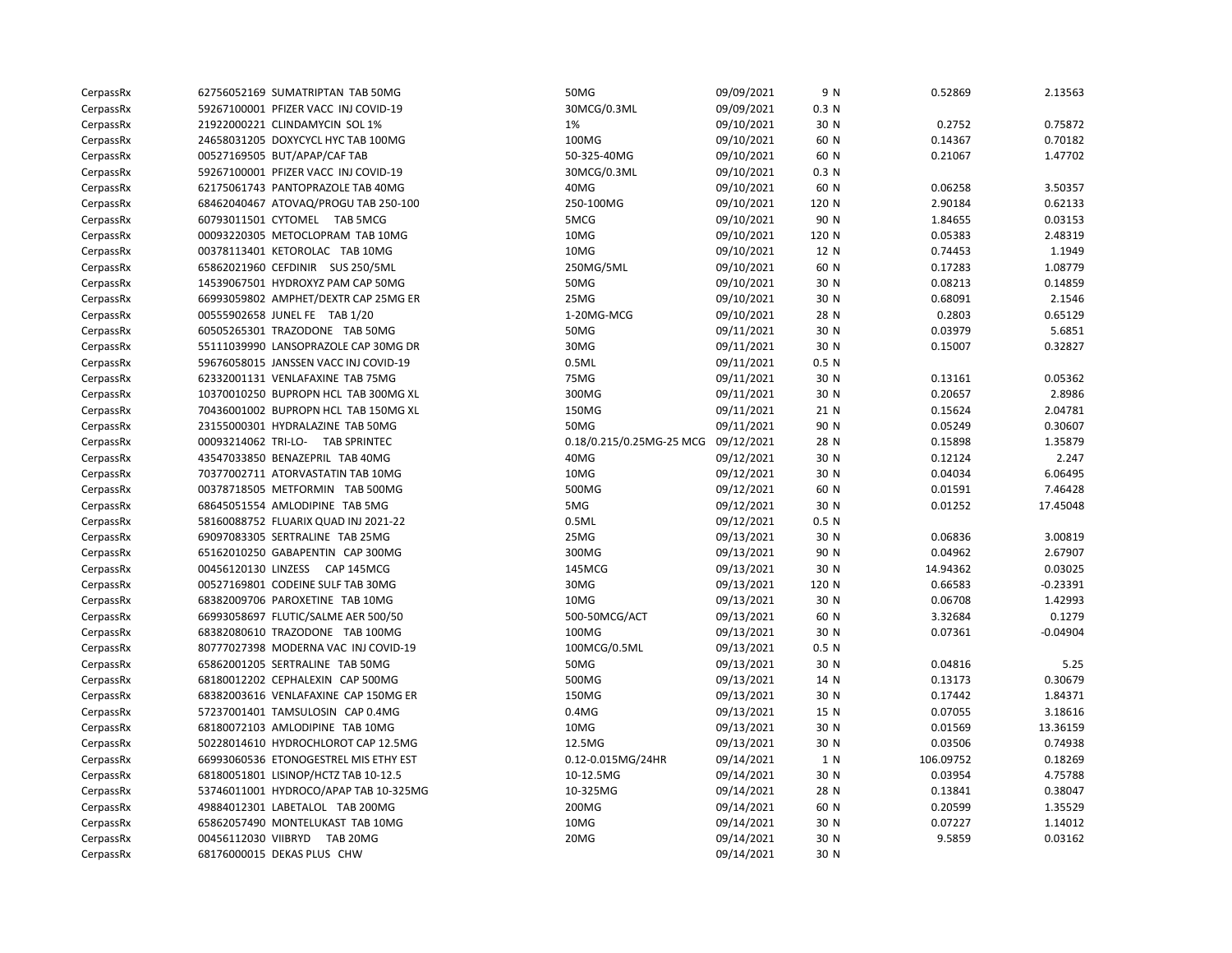| CerpassRx | 63402030630 LATUDA<br>TAB 60MG         | 60MG                  | 09/14/2021 | 30 N  | 43.04967 | 0.01645 |
|-----------|----------------------------------------|-----------------------|------------|-------|----------|---------|
| CerpassRx | 55111015810 OMEPRAZOLE CAP 20MG        | 20MG                  | 09/15/2021 | 30 N  | 0.03769  | 2.51994 |
| CerpassRx | 65162010250 GABAPENTIN CAP 300MG       | 300MG                 | 09/15/2021 | 30 N  | 0.04962  | 2.68131 |
| CerpassRx | 49884030702 CLONAZEP ODT TAB 0.25MG    | 0.25MG                | 09/15/2021 | 20 N  | 0.71184  | 0.36829 |
| CerpassRx | 49884033601 FLUOXETINE TAB 20MG        | 20MG                  | 09/15/2021 | 30 N  | 0.24628  | 4.1838  |
| CerpassRx | 68462022555 MOMETASONE OIN 0.1%        | 0.1%                  | 09/15/2021 | 45 N  | 0.17495  | 0.68937 |
| CerpassRx | 00168000380 TRIAMCINOLON CRE 0.025%    | 0.025%                | 09/15/2021 | 80 N  | 0.06712  | 0.55691 |
| CerpassRx | 00904759160 FEROSUL TAB 325MG          | 325 (65 Fe)MG         | 09/15/2021 | 30 N  |          |         |
| CerpassRx | 00406802003 BUPREN/NALOX SUB 8-2MG     | 8-2MG                 | 09/15/2021 | 90 N  | 1.06989  | 2.04216 |
| CerpassRx | 65862052890 VENLAFAXINE CAP 75MG ER    | 75MG                  | 09/15/2021 | 30 N  | 0.12495  | 2.12125 |
| CerpassRx | 00093005401 BUSPIRONE TAB 10MG         | 10MG                  | 09/15/2021 | 120 N | 0.0392   | 3.94685 |
| CerpassRx | 65862069730 VENLAFAXINE CAP 150MG ER   | 150MG                 | 09/15/2021 | 30 N  | 0.17442  | 1.88193 |
| CerpassRx | 67877043003 ARIPIPRAZOLE TAB 2MG       | 2MG                   | 09/15/2021 | 30 N  | 0.16411  | 0.86867 |
| CerpassRx | 43547028010 ESCITALOPRAM TAB 5MG       | 5MG                   | 09/15/2021 | 30 N  | 0.05902  | 4.07737 |
| CerpassRx | 00378932132 WIXELA INHUB AER 250/50    | 250-50MCG/ACT         | 09/15/2021 | 60 N  | 2.35063  | 1.22267 |
| CerpassRx | 65862057490 MONTELUKAST TAB 10MG       | 10MG                  | 09/15/2021 | 30 N  | 0.07227  | 3.25718 |
| CerpassRx | 59651000305 OMEPRAZOLE CAP 40MG        | 40MG                  | 09/15/2021 | 30 N  | 0.06866  | 3.62666 |
| CerpassRx | 68382003516 VENLAFAXINE CAP 75MG ER    | 75MG                  | 09/15/2021 | 30 N  | 0.12495  | 2.05189 |
| CerpassRx | 16729013616 CLONAZEPAM TAB 0.5MG       | 0.5M <sub>G</sub>     | 09/16/2021 | 30 N  | 0.02625  | 6.87302 |
| CerpassRx | 68180098103 LISINOPRIL TAB 20MG        | 20MG                  | 09/16/2021 | 30 N  | 0.0272   | 8.5098  |
| CerpassRx | 00093100301 BUSPIRONE TAB 15MG         | 15MG                  | 09/16/2021 | 90 N  | 0.05475  | 3.37341 |
| CerpassRx | 29300011416 LAMOTRIGINE TAB 200MG      | 200MG                 | 09/16/2021 | 30 N  | 0.0963   | 2.62063 |
| CerpassRx | 68682038445 HC BUTYRATE CRE 0.1%       | 0.1%                  | 09/16/2021 | 45 N  |          |         |
| CerpassRx | 65862001305 SERTRALINE TAB 100MG       | 100MG                 | 09/16/2021 | 45 N  | 0.06043  | 4.3579  |
| CerpassRx | 00378668977 PANTOPRAZOLE TAB 40MG      | 40MG                  | 09/16/2021 | 30 N  | 0.06258  | 4.27325 |
| CerpassRx | 51672129803 KETOCONAZOLE CRE 2%        | 2%                    | 09/16/2021 | 60 N  | 0.39323  | 0.26474 |
| CerpassRx | 19515081852 FLULAVAL QUA INJ 2021-22   | 0.5ML                 | 09/16/2021 | 0.5 N |          |         |
| CerpassRx | 65862020290 LOSARTAN POT TAB 50MG      | 50MG                  | 09/16/2021 | 45 N  | 0.07772  | 4.30394 |
| CerpassRx | 69097083412 SERTRALINE TAB 50MG        | 50MG                  | 09/16/2021 | 30 N  | 0.04816  | 4.3433  |
| CerpassRx | 13811070710 METHYLPHENID TAB 27MG ER   | 27MG                  | 09/16/2021 | 30 N  | 1.1918   | 0.17861 |
| CerpassRx | 00131247835 VIMPAT<br><b>TAB 100MG</b> | 100MG                 | 09/16/2021 | 60 N  | 14.96115 | 0.0283  |
| CerpassRx | 00046110511 PREMPRO<br>TAB 0.3-1.5     | $0.3 - 1.5MG$         | 09/16/2021 | 28 N  | 7.30157  | 0.01554 |
| CerpassRx | 70010049105 METFORMIN TAB 500MG ER     | 500MG                 | 09/17/2021 | 120 N | 0.03717  | 0.68371 |
| CerpassRx | 60505265301 TRAZODONE TAB 50MG         | 50MG                  | 09/17/2021 | 45 N  | 0.03979  | 5.55664 |
| CerpassRx | 59779027408 ASPIRIN LOW CHW 81MG       | 81MG                  | 09/17/2021 | 30 N  |          |         |
| CerpassRx | 52817033010 CYCLOBENZAPR TAB 5MG       | 5MG                   | 09/17/2021 | 30 N  | 0.03386  | 0.70309 |
| CerpassRx | 31722071310 PANTOPRAZOLE TAB 40MG      | 40MG                  | 09/17/2021 | 30 N  | 0.06258  | 1.19452 |
| CerpassRx | 69097083412 SERTRALINE TAB 50MG        | 50MG                  | 09/17/2021 | 30 N  | 0.04816  | 4.3433  |
| CerpassRx | 24208046325 LATANOPROST SOL 0.005%     | 0.005%                | 09/18/2021 | 2.5 N | 1.98439  | 0.84641 |
| CerpassRx | 00172572860 FAMOTIDINE TAB 20MG        | 20MG                  | 09/18/2021 | 10 N  | 0.04286  | 1.89314 |
| CerpassRx | 57896062912 GERI-LANTA SUS             | 200-200-20MG/5ML      | 09/18/2021 | 200 N |          |         |
| CerpassRx | 45802096126 CLOBETASOL SHA 0.05%       | 0.05%                 | 09/18/2021 | 118 N | 0.76033  | 0.18236 |
| CerpassRx | 55111012205 ATORVASTATIN TAB 20MG      | 20MG                  | 09/19/2021 | 30 N  | 0.05528  | 1.09238 |
| CerpassRx | 00781261305 AMOXICILLIN CAP 500MG      | 500MG                 | 09/19/2021 | 21 N  | 0.07167  | 0.85373 |
| CerpassRx | 68180051901 LISINOP/HCTZ TAB 20-12.5   | 20-12.5MG             | 09/20/2021 | 30 N  | 0.05536  | 3.29311 |
| CerpassRx | 50742061610 METOPROL SUC TAB 50MG ER   | 50MG                  | 09/20/2021 | 30 N  | 0.10718  | 2.33396 |
| CerpassRx | 69452015120 VITAMIN D CAP 50000UNT     | 1.25 MG(50000 UT)     | 09/20/2021 | 4 N   | 0.1503   | 2.59281 |
| CerpassRx | 66993001968 ALBUTEROL AER HFA          | 108 (90 Base) MCG/ACT | 09/20/2021 | 18 N  | 1.8928   | 0.3205  |
| CerpassRx | 55111029136 SUMATRIPTAN TAB 25MG       | 25MG                  | 09/20/2021 | 9 N   | 0.68031  | 1.49396 |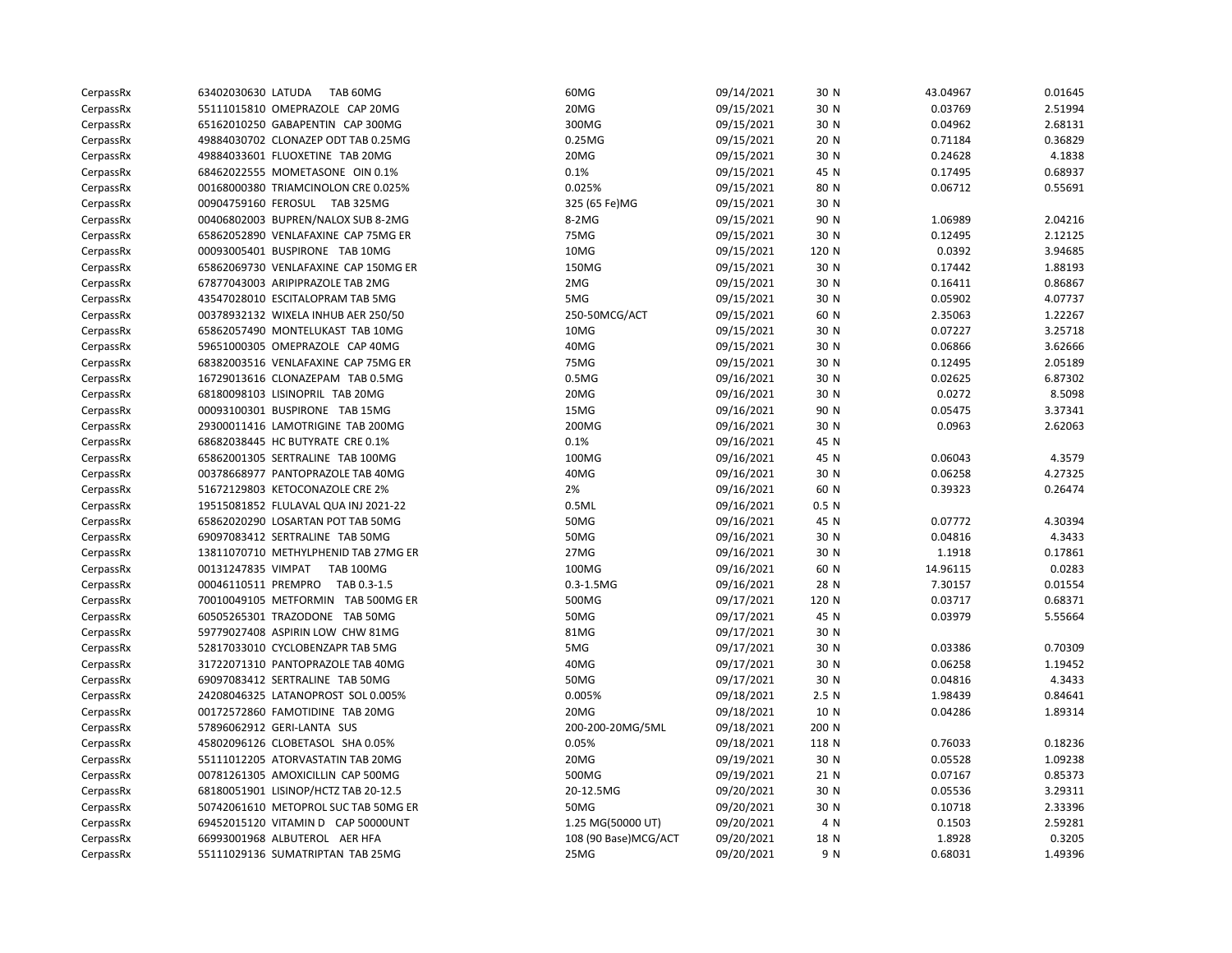| CerpassRx | 52817036110 METOPROL TAR TAB 50MG     | 50MG         | 09/20/2021 | 60 N  | 0.02235 | 2.60179    |
|-----------|---------------------------------------|--------------|------------|-------|---------|------------|
| CerpassRx | 16571020210 DICLOFENAC TAB 50MG DR    | 50MG         | 09/20/2021 | 60 N  | 0.10461 | 0.64739    |
| CerpassRx | 29300046810 CLONIDINE TAB 0.1MG       | $0.1M$ G     | 09/20/2021 | 60 N  | 0.03034 | 0.57108    |
| CerpassRx | 68180051902 LISINOP/HCTZ TAB 20-12.5  | 20-12.5MG    | 09/20/2021 | 60 N  | 0.05536 | 3.92835    |
| CerpassRx | 00093310905 AMOXICILLIN CAP 500MG     | 500MG        | 09/20/2021 | 20 N  | 0.07167 | 0.62551    |
| CerpassRx | 65862001305 SERTRALINE TAB 100MG      | 100MG        | 09/20/2021 | 30 N  | 0.06043 | 4.25125    |
| CerpassRx | 70436001102 BUPROPN HCL TAB 300MG XL  | 300MG        | 09/20/2021 | 30 N  | 0.20657 | 2.8986     |
| CerpassRx | 51991074690 DULOXETINE CAP 20MG       | 20MG         | 09/20/2021 | 30 N  | 0.12949 | 1.97063    |
| CerpassRx | 68180031909 BUPROPN HCL TAB 150MG XL  | 150MG        | 09/20/2021 | 30 N  | 0.15624 | 2.89358    |
| CerpassRx | 68180072003 AMLODIPINE TAB 5MG        | 5MG          | 09/20/2021 | 30 N  | 0.01252 | 15.16081   |
| CerpassRx | 23155000810 HYDROCHLOROT TAB 25MG     | 25MG         | 09/20/2021 | 30 N  | 0.01468 | 0.22616    |
| CerpassRx | 69097084507 CYCLOBENZAPR TAB 5MG      | 5MG          | 09/20/2021 | 30 N  | 0.03386 | 0.62434    |
| CerpassRx | 80777027398 MODERNA VAC INJ COVID-19  | 100MCG/0.5ML | 09/21/2021 | 0.5 N |         |            |
| CerpassRx | 68382013201 TAMSULOSIN CAP 0.4MG      | $0.4M$ G     | 09/21/2021 | 30 N  | 0.07055 | 3.8051     |
| CerpassRx | 65862069790 VENLAFAXINE CAP 150MG ER  | 150MG        | 09/21/2021 | 30 N  | 0.17442 | 1.82269    |
| CerpassRx | 68180052002 LISINOP/HCTZ TAB 20-25MG  | 20-25MG      | 09/21/2021 | 30 N  | 0.05574 | 4.25057    |
| CerpassRx | 53746010901 HYDROCO/APAP TAB 5-325MG  | 5-325MG      | 09/21/2021 | 4 N   | 0.10024 | $-0.12709$ |
| CerpassRx | 43547027010 ROPINIROLE TAB 1MG        | 1MG          | 09/21/2021 | 60 N  | 0.05376 | 3.12016    |
| CerpassRx | 70377002911 ATORVASTATIN TAB 40MG     | 40MG         | 09/21/2021 | 30 N  | 0.06283 | 1.24946    |
| CerpassRx | 51991074890 DULOXETINE CAP 60MG       | 60MG         | 09/21/2021 | 30 N  | 0.1312  | 2.05894    |
| CerpassRx | 10147068601 METHYLPHENID TAB 36MG ER  | 36MG         | 09/22/2021 | 30 N  | 1.25081 | 0.33327    |
| CerpassRx | 21922000221 CLINDAMYCIN SOL 1%        | 1%           | 09/22/2021 | 60 N  | 0.27179 | 0.78079    |
| CerpassRx | 68382031818 MINOCYCLINE CAP 100MG     | 100MG        | 09/22/2021 | 60 N  | 0.37472 | 1.34798    |
| CerpassRx | 33342008845 RIZATRIPTAN TAB 10MG      | 10MG         | 09/22/2021 | 6 N   | 0.64903 | 2.27668    |
| CerpassRx | 00574022701 BENAZEP/HCTZ TAB 10-12.5  | 10-12.5MG    | 09/22/2021 | 30 N  | 0.50643 | 0.38946    |
| CerpassRx | 62175031037 METHYLPHENID TAB 18MG ER  | 18MG         | 09/22/2021 | 30 N  | 0.99859 | 4.04678    |
| CerpassRx | 68180063509 ATORVASTATIN TAB 10MG     | 10MG         | 09/22/2021 | 30 N  | 0.0375  | 2.13778    |
| CerpassRx | 23155078701 ACETAZOLAMID CAP 500MG ER | 500MG        | 09/22/2021 | 360 N | 0.42868 | 0.44319    |
| CerpassRx | 68462019005 NAPROXEN TAB 500MG        | 500MG        | 09/22/2021 | 60 N  | 0.07783 | 2.83956    |
| CerpassRx | 62756052169 SUMATRIPTAN TAB 50MG      | 50MG         | 09/23/2021 | 8 N   | 0.52884 | 2.13422    |
| CerpassRx | 70377000812 ROSUVASTATIN TAB 20MG     | 20MG         | 09/23/2021 | 30 N  | 0.07818 | 0.93144    |
| CerpassRx | 50742061610 METOPROL SUC TAB 50MG ER  | 50MG         | 09/23/2021 | 30 N  | 0.10204 | 1.94002    |
| CerpassRx | 68645059354 LISINOPRIL TAB 40MG       | 40MG         | 09/23/2021 | 30 N  |         |            |
| CerpassRx | 31722088490 ROSUVASTATIN TAB 20MG     | 20MG         | 09/23/2021 | 30 N  | 0.07818 | 1.21711    |
| CerpassRx | 13668000905 CITALOPRAM TAB 10MG       | 10MG         | 09/23/2021 | 30 N  | 0.02694 | 8.04479    |
| CerpassRx | 00527551437 AMPHET/DEXTR CAP 25MG ER  | 25MG         | 09/23/2021 | 30 N  | 0.62815 | 0.45772    |
| CerpassRx | 68382095201 AMPHET/DEXTR TAB 10MG     | 10MG         | 09/23/2021 | 30 N  | 0.26948 | 0.14542    |
| CerpassRx | 51267089099 CONTRAVE TAB 8-90MG       | 8-90MG       | 09/23/2021 | 120 N | 2.42203 | 0.01282    |
| CerpassRx | 68180097101 LEVOTHYROXIN TAB 125MCG   | 125MCG       | 09/23/2021 | 30 N  | 0.26738 | 0.3464     |
| CerpassRx | 43547035610 LISINOPRIL TAB 40MG       | 40MG         | 09/23/2021 | 30 N  | 0.05265 | 1.26654    |
| CerpassRx | 13107007001 AMPHET/DEXTR TAB 10MG     | 10MG         | 09/23/2021 | 60 N  | 0.26948 | 1.25063    |
| CerpassRx | 13668013710 ESCITALOPRAM TAB 20MG     | 20MG         | 09/23/2021 | 30 N  | 0.08824 | $-0.11605$ |
| CerpassRx | 43598075260 BUPROPION TAB 150MG SR    | 150MG        | 09/23/2021 | 30 N  | 0.11003 | 0.56624    |
| CerpassRx | 70377000712 ROSUVASTATIN TAB 10MG     | 10MG         | 09/23/2021 | 30 N  | 0.0636  | 4.56604    |
| CerpassRx | 62332024590 FENOFIBRIC CAP 135MG DR   | 135MG        | 09/23/2021 | 30 N  | 0.75921 | 1.0473     |
| CerpassRx | 16729036615 OLM MED/HCTZ TAB 20-12.5  | 20-12.5MG    | 09/23/2021 | 30 N  | 0.27054 | 0.91099    |
| CerpassRx | 00093321205 CLONAZEPAM TAB 1MG        | 1MG          | 09/24/2021 | 60 N  | 0.03089 | 0.81828    |
| CerpassRx | 29300011316 LAMOTRIGINE TAB 150MG     | 150MG        | 09/24/2021 | 60 N  | 0.088   | 2.45833    |
| CerpassRx | 65162083809 VALSARTAN TAB 80MG        | 80MG         | 09/24/2021 | 30 N  | 0.23009 | 1.84961    |
|           |                                       |              |            |       |         |            |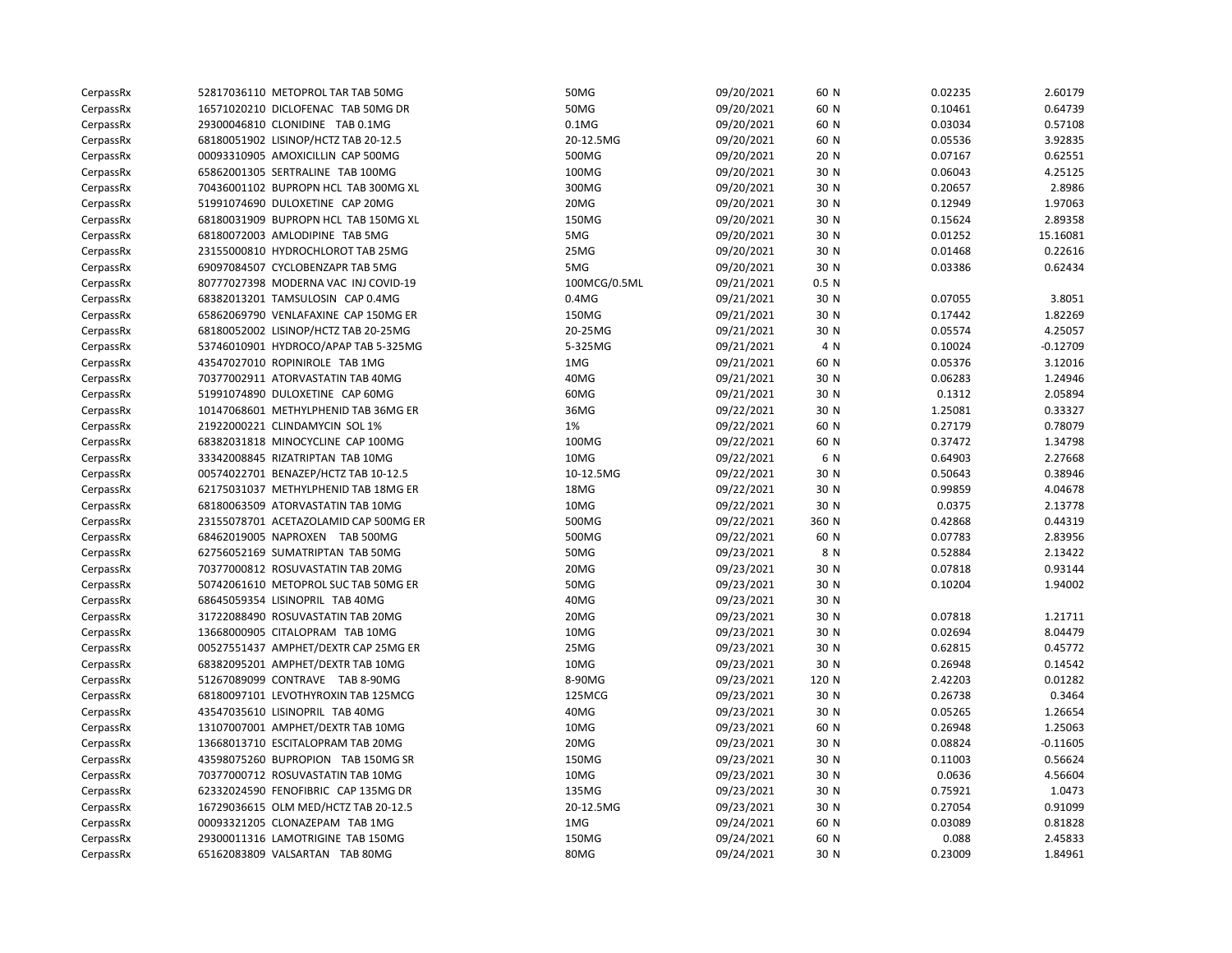| CerpassRx | 42806040021 METHYLPRED TAB 4MG          | 4MG                | 09/24/2021 | 21 N  | 0.19245   | 3.10991    |
|-----------|-----------------------------------------|--------------------|------------|-------|-----------|------------|
| CerpassRx | 50383077504 LIDOCAINE SOL 2% VISC       | 2%                 | 09/24/2021 | 200 N | 0.06945   | 0.42549    |
| CerpassRx | 68180072003 AMLODIPINE TAB 5MG          | 5MG                | 09/24/2021 | 30 N  | 0.0116    | 16.44253   |
| CerpassRx | 00054327099 FLUTICASONE SPR 50MCG       | 50MCG/ACT          | 09/24/2021 | 16 N  | 0.29811   | 2.10078    |
| CerpassRx | 13107008305 LORAZEPAM TAB 0.5MG         | 0.5M <sub>G</sub>  | 09/24/2021 | 30 N  | 0.04248   | 4.09259    |
| CerpassRx | 42806031250 DOXYCYCL HYC TAB 100MG      | 100MG              | 09/24/2021 | 28 N  | 0.14379   | 0.94232    |
| CerpassRx | 61958250101 BIKTARVY TAB                | 50-200-25MG        | 09/24/2021 | 30 N  | 109.49359 | 0.00734    |
| CerpassRx | 31722070190 LOSARTAN POT TAB 50MG       | 50MG               | 09/24/2021 | 30 N  | 0.07257   | 4.68187    |
| CerpassRx | 31722095501 METHYLPHENID TAB 54MG ER    | 54MG               | 09/24/2021 | 30 N  | 1.39318   | 1.89218    |
| CerpassRx | 00378181110 LEVOTHYROXIN TAB 112MCG     | 112MCG             | 09/25/2021 | 30 N  | 0.2634    | 0.54138    |
| CerpassRx | 50742062101 NIFEDIPINE TAB 60MG ER      | 60MG               | 09/25/2021 | 30 N  | 0.25548   | 1.87694    |
| CerpassRx | 69097083512 SERTRALINE TAB 100MG        | 100MG              | 09/25/2021 | 60 N  | 0.05883   | 3.69715    |
| CerpassRx | 00168000615 TRIAMCINOLON OIN 0.1%       | 0.1%               | 09/25/2021 | 15 N  | 0.13753   | $-0.09838$ |
| CerpassRx | 68180072003 AMLODIPINE TAB 5MG          | 5MG                | 09/25/2021 | 30 N  | 0.0116    | 16.44253   |
| CerpassRx | 68180098003 LISINOPRIL TAB 10MG         | 10MG               | 09/26/2021 | 60 N  | 0.02292   | 8.46044    |
| CerpassRx | 68382002310 ATENOLOL TAB 50MG           | 50MG               | 09/26/2021 | 60 N  | 0.02959   | 6.16458    |
| CerpassRx | 69452015120 VITAMIN D CAP 50000UNT      | 1.25 MG(50000 UT)  | 09/26/2021 | 4 N   | 0.14797   | 2.64939    |
| CerpassRx | 65862052830 VENLAFAXINE CAP 75MG ER     | 75MG               | 09/26/2021 | 30 N  | 0.11857   | 0.47873    |
| CerpassRx | 19515081852 FLULAVAL QUA INJ 2021-22    | 0.5ML              | 09/26/2021 | 0.5 N |           |            |
| CerpassRx | 16729017017 ESCITALOPRAM TAB 20MG       | 20MG               | 09/26/2021 | 45 N  | 0.08824   | 0.67724    |
| CerpassRx | 68180051901 LISINOP/HCTZ TAB 20-12.5    | 20-12.5MG          | 09/26/2021 | 60 N  | 0.05874   | 3.04892    |
| CerpassRx | 57664016758 METOPROL TAR TAB 100MG      | 100MG              | 09/26/2021 | 90 N  | 0.03462   | 3.38732    |
| CerpassRx | 69097015907 MELOXICAM TAB 15MG          | 15MG               | 09/26/2021 | 30 N  | 0.02457   | 8.89011    |
| CerpassRx | 00173089310 TRELEGY AER ELLIPTA         | 200-62.5-25MCG/INH | 09/26/2021 | 60 N  | 9.59189   | 0.01963    |
| CerpassRx | 65862057490 MONTELUKAST TAB 10MG        | 10MG               | 09/26/2021 | 30 N  | 0.07466   | 3.1209     |
| CerpassRx | 68180072103 AMLODIPINE TAB 10MG         | 10MG               | 09/27/2021 | 30 N  | 0.01543   | 13.60359   |
| CerpassRx | 55111025760 ZIPRASIDONE CAP 40MG        | 40MG               | 09/27/2021 | 30 N  | 0.29789   | 1.26929    |
| CerpassRx | 27808003502 HYDROCO/APAP TAB 5-325MG    | 5-325MG            | 09/27/2021 | 12 N  | 0.10099   | 0.86487    |
| CerpassRx | 68180097201 LEVOTHYROXIN TAB 137MCG     | 137MCG             | 09/27/2021 | 30 N  | 0.28634   | 0.41324    |
| CerpassRx | 61874010060 VIBERZI<br><b>TAB 100MG</b> | 100MG              | 09/27/2021 | 60 N  | 22.09919  | $-0.01103$ |
| CerpassRx | 50458058030 XARELTO<br>TAB 10MG         | 10MG               | 09/27/2021 | 30 N  | 15.75618  | 0.02988    |
| CerpassRx | 51224000760 METFORMIN TAB 500MG ER      | 500MG              | 09/27/2021 | 60 N  | 0.03644   | 2.78705    |
| CerpassRx | 68382079101 ACYCLOVIR TAB 400MG         | 400MG              | 09/27/2021 | 60 N  | 0.10808   | 1.90526    |
| CerpassRx | 31722053705 LEVETIRACETA TAB 500MG      | 500MG              | 09/27/2021 | 240 N | 0.11464   | $-0.04992$ |
| CerpassRx | 29300011416 LAMOTRIGINE TAB 200MG       | 200MG              | 09/27/2021 | 150 N | 0.09507   | 0.78956    |
| CerpassRx | 47781064010 LEVOTHYROXIN TAB 25MCG      | 25MCG              | 09/27/2021 | 30 N  | 0.17995   | 0.40224    |
| CerpassRx | 16729004417 ATORVASTATIN TAB 10MG       | 10MG               | 09/27/2021 | 30 N  | 0.0375    | 2.13778    |
| CerpassRx | 69452015120 VITAMIN D CAP 50000UNT      | 1.25 MG(50000 UT)  | 09/27/2021 | 4 N   | 0.14797   | 2.64939    |
| CerpassRx | 63304069301 CLINDAMYCIN CAP 300MG       | 300MG              | 09/27/2021 | 30 N  | 0.25745   | 0.63268    |
| CerpassRx | 59746017310 PREDNISONE TAB 10MG         | 10MG               | 09/27/2021 | 21 N  | 0.08256   | 3.91417    |
| CerpassRx | 64764017530 DEXILANT CAP 60MG DR        | 60MG               | 09/27/2021 | 30 N  | 9.87396   | 0.01506    |
| CerpassRx | 69680011225 CYANOCOBALAM INJ 1000MCG    | 1000MCG/ML         | 09/28/2021 | 1 N   | 2.97397   | $-0.02487$ |
| CerpassRx | 59651000305 OMEPRAZOLE CAP 40MG         | 40MG               | 09/28/2021 | 30 N  | 0.0646    | 3.91744    |
| CerpassRx | 70377000812 ROSUVASTATIN TAB 20MG       | 20MG               | 09/28/2021 | 30 N  | 0.07818   | 0.93144    |
| CerpassRx | 65862057490 MONTELUKAST TAB 10MG        | 10MG               | 09/28/2021 | 30 N  | 0.07466   | 3.1209     |
| CerpassRx | 65862018830 ONDANSETRON TAB 8MG         | 8MG                | 09/28/2021 | 12 N  | 0.08917   | 4.80352    |
| CerpassRx | 69097083412 SERTRALINE TAB 50MG         | 50MG               | 09/28/2021 | 30 N  | 0.04855   | 4.19053    |
| CerpassRx | 70436001002 BUPROPN HCL TAB 150MG XL    | 150MG              | 09/28/2021 | 30 N  | 0.15905   | 1.93618    |
| CerpassRx | 50111056001 TRAZODONE TAB 50MG          | 50MG               | 09/28/2021 | 60 N  | 0.03867   | 4.75812    |
|           |                                         |                    |            |       |           |            |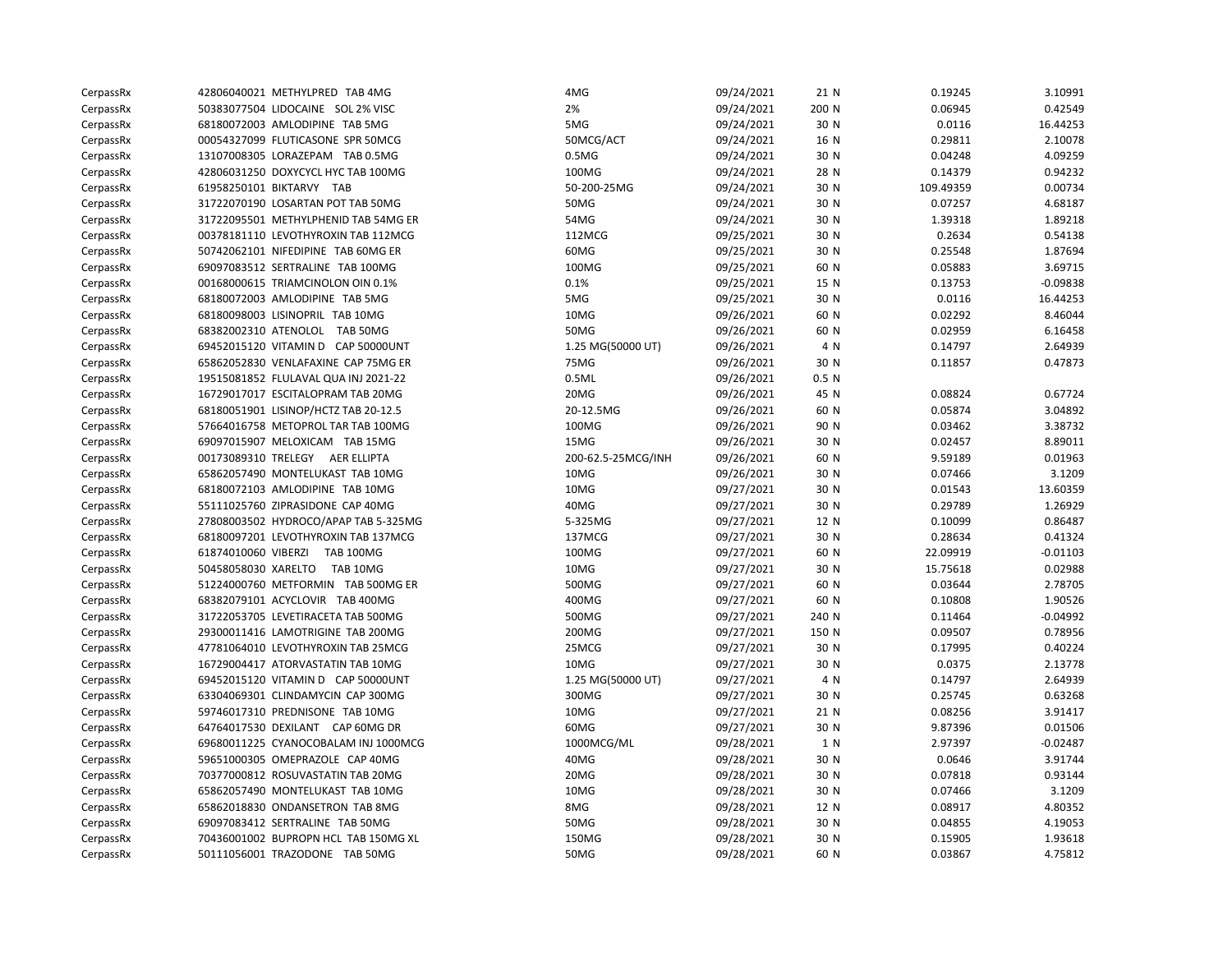| CerpassRx |                     | 16729018201 HYDROCHLOROT TAB 12.5MG                            | 12.5MG                | 09/28/2021 | 30 N  | 0.058    | 3.82184    |
|-----------|---------------------|----------------------------------------------------------------|-----------------------|------------|-------|----------|------------|
| CerpassRx |                     | 59746044990 IRBESARTAN TAB 300MG                               | 300MG                 | 09/28/2021 | 30 N  | 0.29883  | 1.26885    |
| CerpassRx |                     | 00093310905 AMOXICILLIN CAP 500MG                              | 500MG                 | 09/28/2021 | 30 N  | 0.06675  | 0.70787    |
| CerpassRx |                     | 53746010901 HYDROCO/APAP TAB 5-325MG                           | 5-325MG               | 09/28/2021 | 16 N  | 0.10099  | 0.60907    |
| CerpassRx |                     | 16714098001 ESOMEPRA MAG CAP 40MG DR                           | 40MG                  | 09/28/2021 | 30 N  | 0.22562  | 0.0268     |
| CerpassRx |                     | 13107015690 PAROXETINE TAB 30MG                                | 30MG                  | 09/28/2021 | 30 N  | 0.11281  | 2.28872    |
| CerpassRx |                     | 70377002711 ATORVASTATIN TAB 10MG                              | 10MG                  | 09/28/2021 | 30 N  | 0.0375   | 6.6        |
| CerpassRx |                     | 68382097101 CHLORTHALID TAB 50MG                               | 50MG                  | 09/28/2021 | 30 N  | 0.33765  | 1.03761    |
| CerpassRx |                     | 16729027810 ARIPIPRAZOLE TAB 2MG                               | 2MG                   | 09/28/2021 | 60 N  | 0.14775  | 0.99887    |
| CerpassRx | 00032122401 CREON   | <b>CAP 24000UNT</b>                                            | 24000-76000UNIT       | 09/28/2021 | 240 N | 6.70859  | 0.02191    |
| CerpassRx |                     | 67877019805 AMLODIPINE TAB 5MG                                 | 5MG                   | 09/28/2021 | 30 N  | 0.0116   | 6.29885    |
| CerpassRx |                     | 53489064701 DOXYCYCLINE TAB 20MG                               | 20MG                  | 09/28/2021 | 60 N  | 0.13441  | 2.34053    |
| CerpassRx | 00002751001 HUMALOG | INJ 100/ML                                                     | 100UNIT/ML            | 09/29/2021 | 10 N  | 26.37712 | 0.01539    |
| CerpassRx |                     | 53885027210 ONETOUCH TES VERIO                                 |                       | 09/29/2021 | 100 N |          |            |
| CerpassRx |                     | 13668013701 ESCITALOPRAM TAB 20MG                              | 20MG                  | 09/29/2021 | 30 N  | 0.08824  | 0.64325    |
| CerpassRx |                     | 65862014836 SUMATRIPTAN TAB 100MG                              | 100MG                 | 09/29/2021 | 9 N   | 0.5888   | 2.35522    |
| CerpassRx |                     | 53746051401 SPIRONOLACT TAB 50MG                               | 50MG                  | 09/29/2021 | 30 N  | 0.1389   | 1.77418    |
| CerpassRx |                     | 68180072003 AMLODIPINE TAB 5MG                                 | 5MG                   | 09/29/2021 | 30 N  | 0.0116   | 18.82759   |
| CerpassRx |                     | 00555088602 ESTRADIOL TAB 1MG                                  | 1MG                   | 09/29/2021 | 30 N  | 0.10248  | 0.65561    |
| CerpassRx |                     | 16729020001 BUSPIRONE TAB 5MG                                  | 5MG                   | 09/29/2021 | 90 N  | 0.02645  | 5.10376    |
| CerpassRx |                     | 70436001006 BUPROPN HCL TAB 150MG XL                           | 150MG                 | 09/29/2021 | 30 N  | 0.15905  | 0.90297    |
| CerpassRx |                     | 16729013700 CLONAZEPAM TAB 1MG                                 | 1MG                   | 09/29/2021 | 15 N  | 0.03089  | $-0.00723$ |
| CerpassRx |                     | 52817033210 CYCLOBENZAPR TAB 10MG                              | 10MG                  | 09/29/2021 | 90 N  | 0.02379  | 3.18476    |
| CerpassRx |                     | 00378180510 LEVOTHYROXIN TAB 75MCG                             | 75MCG                 | 09/29/2021 | 30 N  | 0.22081  | 0.58205    |
| CerpassRx |                     | 69097083512 SERTRALINE TAB 100MG                               | 100MG                 | 09/29/2021 | 30 N  | 0.05883  | 3.60649    |
| CerpassRx |                     | 31722095201 METHYLPHENID TAB 18MG ER                           | 18MG                  | 09/30/2021 | 30 N  | 0.99859  | 2.03394    |
| CerpassRx |                     | 68180015301 DESLORATADIN TAB 5MG                               | 5MG                   | 09/30/2021 | 30 N  | 0.45976  | 0.95392    |
| CerpassRx |                     | 68180016713 VANCOMYCIN CAP 250MG                               | 250MG                 | 09/30/2021 | 30 N  | 3.04145  | 1.22536    |
| CerpassRx |                     | 70700016201 PROGESTERONE CAP 100MG                             | 100MG                 | 09/30/2021 | 30 N  | 0.25731  | 0.56232    |
| CerpassRx |                     | 43547040111 FUROSEMIDE TAB 20MG                                | 20MG                  | 09/30/2021 | 30 N  | 0.03079  | 0.30995    |
| CerpassRx |                     | 69097014260 ALBUTEROL AER HFA                                  | 108 (90 Base) MCG/ACT | 09/30/2021 | 6.7 N | 4.08429  | 0.76943    |
| CerpassRx |                     | 47781030301 NITROFURANTN CAP 100MG                             | 100MG                 | 09/30/2021 | 14 N  | 0.60428  | 0.71278    |
| CerpassRx |                     | 00002879959 HUMALOG KWIK INJ 100/ML                            | 100UNIT/ML            | 09/30/2021 | 15 N  | 33.89423 | 0.01716    |
| CerpassRx |                     | 69097014260 ALBUTEROL AER HFA                                  | 108 (90 Base) MCG/ACT | 09/30/2021 | 6.7 N | 4.08429  | 0.76943    |
| CerpassRx |                     | 70377002711 Atorvastatin Calcium Oral Tablet 10 MG             | 10MG                  | 10/01/2021 | 30 N  | 0.0375   | 11.95111   |
| CerpassRx |                     | 70377000812 Rosuvastatin Calcium Oral Tablet 20 MG             | 20MG                  | 10/01/2021 | 30 N  | 0.07818  | 0.0446     |
| CerpassRx |                     | 70010006510 metFORMIN HCl Oral Tablet 1000 MG                  | 1000MG                | 10/01/2021 | 60 N  | 0.02583  | 1.47774    |
| CerpassRx |                     | 68180051303 Lisinopril Oral Tablet 5 MG                        | 5MG                   | 10/01/2021 | 30 N  | 0.01747  | 4.8195     |
| CerpassRx |                     | 65862037301 Escitalopram Oxalate Oral Tablet 5 MG              | 5MG                   | 10/01/2021 | 30 N  | 0.05791  | 4.14592    |
| CerpassRx |                     | 00032122401 Creon Oral Capsule Delayed Release Particles 24000 | 24000-76000UNIT       | 10/01/2021 | 240 N | 6.70859  | 0.01247    |
| CerpassRx |                     | 29300012510 Meloxicam Oral Tablet 15 MG                        | 15MG                  | 10/01/2021 | 30 N  | 0.02457  | 10.23321   |
| CerpassRx |                     | 75834002001 Vitamin D3 Oral Capsule 1.25 MG (50000 UT)         | 1.25 MG(50000 UT)     | 10/01/2021 | 12 N  |          |            |
| CerpassRx |                     | 57237014935 Fluconazole Oral Suspension Reconstituted 10 MG/ML | 10MG/ML               | 10/01/2021 | 35 N  | 0.25586  | 1.81292    |
| CerpassRx |                     | 24208046325 Latanoprost Ophthalmic Solution 0.005 %            | 0.005%                | 10/02/2021 | 2.5N  | 1.96046  | $-0.40218$ |
| CerpassRx |                     | 00185083101 Amphetamine-Dextroamphetamine Oral Tablet 5 MG     | 5MG                   | 10/02/2021 | 30 N  | 0.31663  | $-0.35045$ |
| CerpassRx |                     | 00228306311 Amphetamine-Dextroamphet ER Oral Capsule Extended  | 15MG                  | 10/02/2021 | 30 N  | 0.63057  | 0.34164    |
| CerpassRx |                     | 70436001104 buPROPion HCl ER (XL) Oral Tablet Extended Release | 300MG                 | 10/02/2021 | 30 N  | 0.19658  | 0.53288    |
| CerpassRx |                     | 00074662490 Synthroid Oral Tablet 100 MCG                      | 100MCG                | 10/02/2021 | 30 N  | 1.30544  | 0.00809    |
| CerpassRx |                     | 13668000705 Zolpidem Tartrate Oral Tablet 5 MG                 | 5MG                   | 10/02/2021 | 30 N  | 0.03002  | 17.48767   |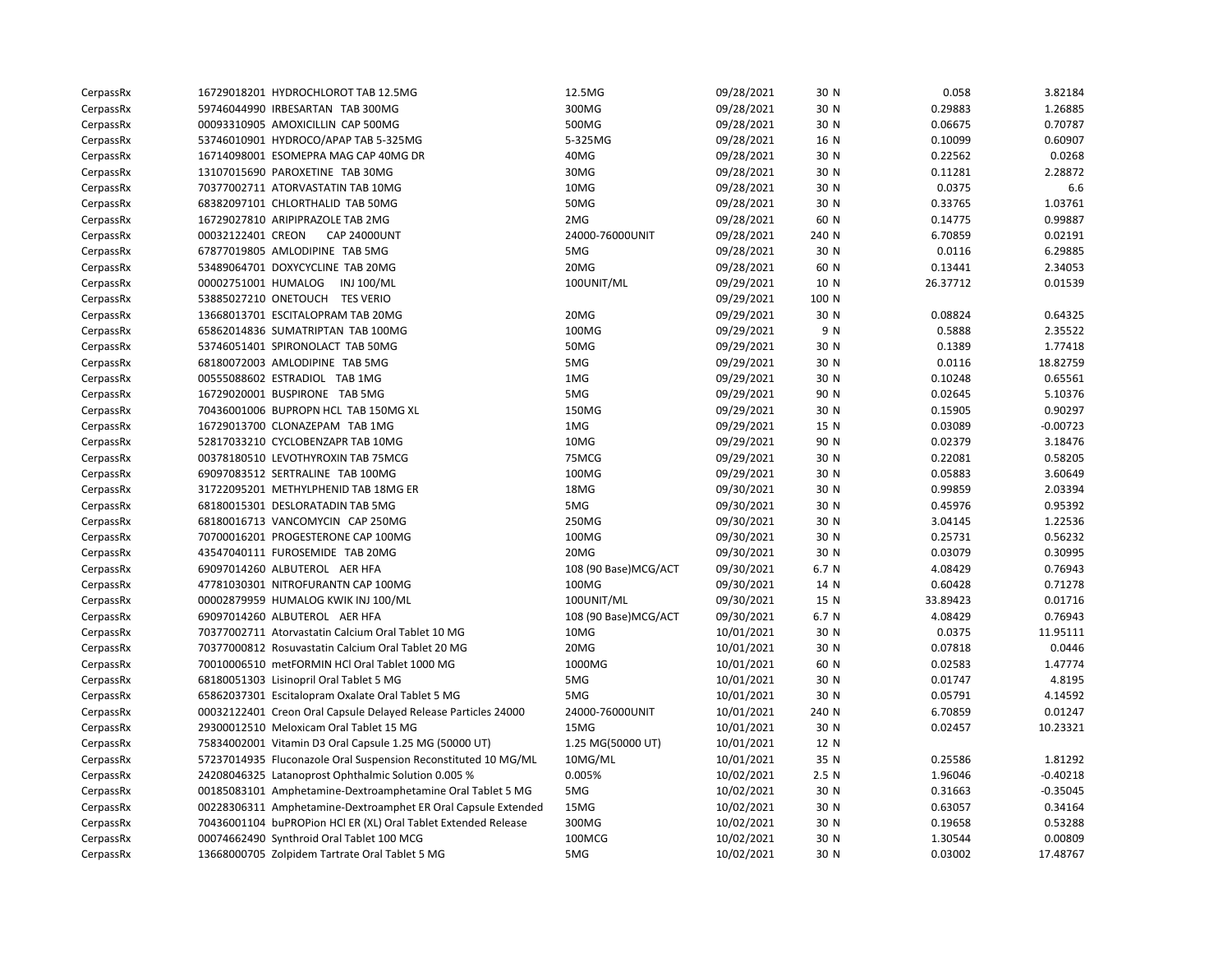| CerpassRx | 45334030001 Vanicream External Cream                           |                       | 10/02/2021 | 30 N             |           |            |
|-----------|----------------------------------------------------------------|-----------------------|------------|------------------|-----------|------------|
| CerpassRx | 45334030001 Vanicream External Cream                           |                       | 10/02/2021 | 30 N             |           |            |
| CerpassRx | 45334030001 Vanicream External Cream                           |                       | 10/02/2021 | 30 N             |           |            |
| CerpassRx | 45334030001 Vanicream External Cream                           |                       | 10/02/2021 | 30 N             |           |            |
| CerpassRx | 45334030001 Vanicream External Cream                           |                       | 10/02/2021 | 30 N             |           |            |
| CerpassRx | 45334030001 Vanicream External Cream                           |                       | 10/02/2021 | 30 N             |           |            |
| CerpassRx | 69097014260 Albuterol Sulfate HFA Inhalation Aerosol Solution  | 108 (90 Base)MCG/ACT  | 10/02/2021 | 6.7 N            | 4.08429   | $-0.67549$ |
| CerpassRx | 43547028110 Escitalopram Oxalate Oral Tablet 10 MG             | 10MG                  | 10/02/2021 | 30 N             | 0.06155   | 1.46954    |
| CerpassRx | 08290320550 BD Pen Needle Nano 2nd Gen Miscellaneous 32G X 4   | 32G X 4 MM            | 10/03/2021 | 30 N             |           |            |
| CerpassRx | 68180097903 Lisinopril Oral Tablet 40 MG                       | 40MG                  | 10/03/2021 | 30 N             |           |            |
| CerpassRx | 00054001125 Flecainide Acetate Oral Tablet 100 MG              | 100MG                 | 10/03/2021 | 60 N             | 0.27475   | 0.56324    |
| CerpassRx | 33332032101 Afluria Quadrivalent Intramuscular Suspension Pref | 0.5ML                 | 10/03/2021 | 0.5 <sub>N</sub> |           |            |
| CerpassRx | 33332032101 Afluria Quadrivalent Intramuscular Suspension Pref | 0.5ML                 | 10/03/2021 | 0.5 N            |           |            |
| CerpassRx | 42806001801 Sulindac Oral Tablet 150 MG                        | 150MG                 | 10/04/2021 | 60 N             | 0.18287   | 1.36598    |
| CerpassRx | 29300012810 hydroCHLOROthiazide Oral Tablet 25 MG              | 25MG                  | 10/04/2021 | 15 N             | 0.01512   | 0.67549    |
| CerpassRx | 55111012205 Atorvastatin Calcium Oral Tablet 20 MG             | 20MG                  | 10/04/2021 | 30 N             | 0.05943   | 0.92944    |
| CerpassRx | 00597016061 Spiriva Respimat Inhalation Aerosol Solution 1.25  | 1.25MCG/ACT           | 10/04/2021 | 4 N              | 114.53618 | 0.00787    |
| CerpassRx | 68382071119 Mesalamine Oral Tablet Delayed Release 1.2 GM      | 1.2GM                 | 10/04/2021 | 90 N             | 2.98297   | $-0.59332$ |
| CerpassRx | 47781030301 Nitrofurantoin Monohyd Macro Oral Capsule 100 MG   | 100MG                 | 10/04/2021 | 14 N             | 0.60428   | $-0.24231$ |
| CerpassRx | 67877056110 metFORMIN HCl Oral Tablet 500 MG                   | 500MG                 | 10/04/2021 | 60 N             | 0.01609   | 4.25171    |
| CerpassRx | 68180097903 Lisinopril Oral Tablet 40 MG                       | 40MG                  | 10/04/2021 | 30 N             |           |            |
| CerpassRx | 63304017513 Mesalamine Oral Tablet Delayed Release 1.2 GM      | $1.2$ GM              | 10/04/2021 | 120 N            | 2.98297   | $-0.5933$  |
| CerpassRx | 50458057930 Xarelto Oral Tablet 20 MG                          | 20MG                  | 10/04/2021 | 30 N             | 15.75422  | 0.00663    |
| CerpassRx | 00074659490 Synthroid Oral Tablet 88 MCG                       | 88MCG                 | 10/04/2021 | 25 N             | 1.30765   | 0.02994    |
| CerpassRx | 47781030301 Nitrofurantoin Monohyd Macro Oral Capsule 100 MG   | 100MG                 | 10/04/2021 | 90 N             | 0.60428   | $-0.24262$ |
| CerpassRx | 67877056110 metFORMIN HCl Oral Tablet 500 MG                   | 500MG                 | 10/04/2021 | 60 N             | 0.01609   | 4.25171    |
| CerpassRx | 00781712254 Estradiol Transdermal Patch Weekly 0.0375 MG/24HR  | 0.0375MG/24HR         | 10/05/2021 | 4 N              | 13.57487  | 0.02763    |
| CerpassRx | 69097083412 Sertraline HCl Oral Tablet 50 MG                   | 50MG                  | 10/05/2021 | 90 N             | 0.04855   | 5.70786    |
| CerpassRx | 55111018015 tiZANidine HCl Oral Tablet 4 MG                    | 4MG                   | 10/05/2021 | 90 N             | 0.04677   | 3.6231     |
| CerpassRx | 13107015490 PARoxetine HCl Oral Tablet 10 MG                   | 10MG                  | 10/05/2021 | 30 N             | 0.06979   | 3.50399    |
| CerpassRx | 16729020001 busPIRone HCl Oral Tablet 5 MG                     | 5MG                   | 10/05/2021 | 90 N             | 0.02645   | 2.49926    |
| CerpassRx | 68180096301 Albuterol Sulfate HFA Inhalation Aerosol Solution  | 108 (90 Base) MCG/ACT | 10/05/2021 | 8.5 N            | 3.3397    | 0.51334    |
| CerpassRx | 64380071206 Benzonatate Oral Capsule 100 MG                    | 100MG                 | 10/05/2021 | 60 N             | 0.09908   | 1.06399    |
| CerpassRx | 72647033104 methylPREDNISolone Oral Tablet Therapy Pack 4 MG   | 4MG                   | 10/05/2021 | 21 N             | 0.19245   | 1.05619    |
| CerpassRx | 27808008601 Hydrocod Polst-CPM Polst ER Oral Suspension Extend | 10-8MG/5ML            | 10/05/2021 | 100 N            | 0.40058   | $-0.10455$ |
| CerpassRx | 31722072690 Montelukast Sodium Oral Tablet 10 MG               | 10MG                  | 10/05/2021 | 30 N             | 0.07466   | 3.9558     |
| CerpassRx | 33332042110 Afluria Quadrivalent Intramuscular Suspension      |                       | 10/05/2021 | 0.5 N            |           |            |
| CerpassRx | 75834021990 Venlafaxine HCl ER Oral Tablet Extended Release 24 | 225MG                 | 10/06/2021 | 30 N             | 3.76615   | $-0.08456$ |
| CerpassRx | 00172208380 hydroCHLOROthiazide Oral Tablet 25 MG              | 25MG                  | 10/06/2021 | 30 N             | 0.01512   | $-0.16226$ |
| CerpassRx | 69097083412 Sertraline HCl Oral Tablet 50 MG                   | 50MG                  | 10/06/2021 | 90 N             | 0.04855   | 5.70786    |
| CerpassRx | 00024576105 Soliqua Subcutaneous Solution Pen-injector 100-33  | 100-33UNT-MCG/ML      | 10/06/2021 | 15 N             | 49.4494   | 0.01329    |
| CerpassRx | 00555097402 Amphetamine-Dextroamphetamine Oral Tablet 30 MG    | 30MG                  | 10/06/2021 | 60 N             | 0.33047   | 1.47325    |
| CerpassRx | 00781107905 ALPRAZolam Oral Tablet 1 MG                        | 1MG                   | 10/06/2021 | 30 N             | 0.02612   | 5.82746    |
| CerpassRx | 16729013616 clonazePAM Oral Tablet 0.5 MG                      | 0.5MG                 | 10/06/2021 | 90 N             | 0.0267    | 6.43654    |
| CerpassRx | 00406895401 Amphetamine-Dextroamphet ER Oral Capsule Extended  | 20MG                  | 10/06/2021 | 30 N             | 0.63208   | 3.56113    |
| CerpassRx | 70436001002 buPROPion HCl ER (XL) Oral Tablet Extended Release | 150MG                 | 10/06/2021 | 30 N             | 0.15905   | 2.326      |
| CerpassRx | 70377002811 Atorvastatin Calcium Oral Tablet 20 MG             | 20MG                  | 10/06/2021 | 30 N             | 0.05943   | 10.66078   |
| CerpassRx | 13668013601 Escitalopram Oxalate Oral Tablet 10 MG             | 10MG                  | 10/06/2021 | 30 N             | 0.06155   | 7.43758    |
| CerpassRx | 50111064701 FLUoxetine HCl Oral Capsule 10 MG                  | 10MG                  | 10/06/2021 | 30 N             | 0.03667   | 7.49923    |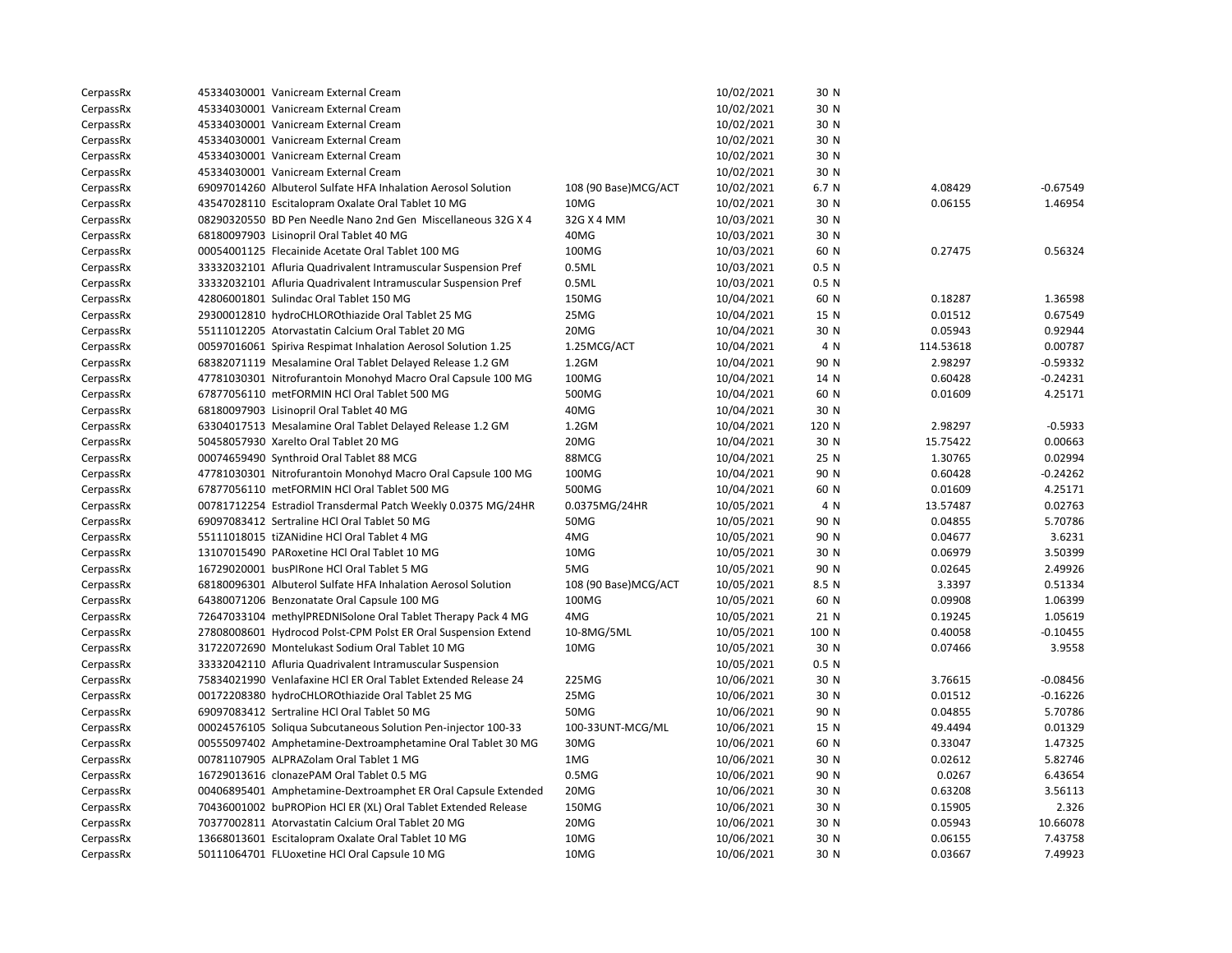| CerpassRx | 53746051105 Spironolactone Oral Tablet 25 MG                   | 25MG                                | 10/06/2021 | 30 N             | 0.05812   | 0.81808    |
|-----------|----------------------------------------------------------------|-------------------------------------|------------|------------------|-----------|------------|
| CerpassRx | 52817033200 Cyclobenzaprine HCl Oral Tablet 10 MG              | 10MG                                | 10/06/2021 | 30 N             | 0.02379   | 8.21956    |
| CerpassRx | 68462030929 Norgestimate-Eth Estradiol Oral Tablet 0.25-35 MG- | 0.25-35MG-MCG                       | 10/06/2021 | 28 N             | 0.21666   | $-0.278$   |
| CerpassRx | 50228014610 hydroCHLOROthiazide Oral Capsule 12.5 MG           | 12.5MG                              | 10/07/2021 | 90 N             | 0.03372   | 0.43337    |
| CerpassRx | 43547030303 ARIPiprazole Oral Tablet 5 MG                      | 5MG                                 | 10/07/2021 | 30 N             | 0.15636   | 23.61627   |
| CerpassRx | 00054429731 Furosemide Oral Tablet 20 MG                       | 20MG                                | 10/07/2021 | 30 N             | 0.03079   | $-0.11227$ |
| CerpassRx | 55111039990 Lansoprazole Oral Capsule Delayed Release 30 MG    | 30MG                                | 10/07/2021 | 30 N             | 0.15103   | 0.31983    |
| CerpassRx | 58160088752 Fluarix Quadrivalent Intramuscular Suspension Pref | 0.5ML                               | 10/07/2021 | 0.5 N            |           |            |
| CerpassRx | 65862001205 Sertraline HCl Oral Tablet 50 MG                   | 50MG                                | 10/07/2021 | 90 N             | 0.04855   | 9.11329    |
| CerpassRx | 68382003616 Venlafaxine HCl ER Oral Capsule Extended Release 2 | 150MG                               | 10/07/2021 | 90 N             | 0.17356   | 2.51399    |
| CerpassRx | 00527150537 Amphetamine-Dextroamphetamine Oral Tablet 20 MG    | 20MG                                | 10/07/2021 | 30 N             | 0.34939   | $-0.41136$ |
| CerpassRx | 00228306111 Amphetamine-Dextroamphet ER Oral Capsule Extended  | 30MG                                | 10/07/2021 | 30 N             | 0.75541   | 0.11992    |
| CerpassRx | 69238183501 Levothyroxine Sodium Oral Tablet 112 MCG           | 112MCG                              | 10/07/2021 | 30 N             | 0.2634    | 0.58567    |
| CerpassRx | 55111012105 Atorvastatin Calcium Oral Tablet 10 MG             | 10MG                                | 10/07/2021 | 90 N             | 0.0375    | 12.32444   |
| CerpassRx | 65862008601 Bisoprolol Fumarate Oral Tablet 5 MG               | 5MG                                 | 10/07/2021 | 15 N             | 0.3973    | $-0.31873$ |
| CerpassRx | 10370010250 buPROPion HCl ER (XL) Oral Tablet Extended Release | 300MG                               | 10/08/2021 | 30 N             | 0.19658   | 1.91145    |
| CerpassRx | 70700012185 Tri-Estarylla Oral Tablet 0.18/0.215/0.25 MG-35 MC | 0.18/0.215/0.25MG-35 MCG 10/08/2021 |            | 28 N             | 0.17261   | $-0.0234$  |
| CerpassRx | 55111029398 SUMAtriptan Succinate Oral Tablet 100 MG           | 100MG                               | 10/08/2021 | 9 N              | 0.5888    | 0.55873    |
| CerpassRx | 59762232201 Eletriptan Hydrobromide Oral Tablet 40 MG          | 40MG                                | 10/08/2021 | 9 N              | 5.47138   | $-0.30466$ |
| CerpassRx | 43547043109 Fenofibrate Oral Tablet 145 MG                     | 145MG                               | 10/08/2021 | 30 N             | 0.20792   | 0.12223    |
| CerpassRx | 68180047802 Simvastatin Oral Tablet 10 MG                      | 10MG                                | 10/08/2021 | 30 N             | 0.0325    | 1.69744    |
| CerpassRx | 00228202950 ALPRAZolam Oral Tablet 0.5 MG                      | 0.5M <sub>G</sub>                   | 10/08/2021 | 30 N             | 0.02357   | 3.7518     |
| CerpassRx | 43547028111 Escitalopram Oxalate Oral Tablet 10 MG             | 10MG                                | 10/08/2021 | 30 N             | 0.06155   | 7.12348    |
| CerpassRx | 66993059802 Amphetamine-Dextroamphet ER Oral Capsule Extended  | 25MG                                | 10/08/2021 | 30 N             | 0.62815   | 0.17116    |
| CerpassRx | 16729000216 Glimepiride Oral Tablet 2 MG                       | 2MG                                 | 10/08/2021 | 90 N             | 0.05235   | 0.68524    |
| CerpassRx | 66993060536 Etonogestrel-Ethinyl Estradiol Vaginal Ring 0.12-0 | 0.12-0.015MG/24HR                   | 10/09/2021 | 1 N              | 102.36219 | 0.06123    |
| CerpassRx | 00169413013 Ozempic (1 MG/DOSE) Subcutaneous Solution Pen-inje | 4MG/3ML                             | 10/09/2021 | 3 N              | 273.99234 | 0.00082    |
| CerpassRx | 68180097101 Levothyroxine Sodium Oral Tablet 125 MCG           | 125MCG                              | 10/09/2021 | 30 N             | 0.26738   | 0.3464     |
| CerpassRx | 68180072003 amLODIPine Besylate Oral Tablet 5 MG               | 5MG                                 | 10/09/2021 | 30 N             | 0.0116    | 16.9023    |
| CerpassRx | 43547033850 Benazepril HCl Oral Tablet 40 MG                   | 40MG                                | 10/10/2021 | 30 N             | 0.12837   | 1.94721    |
| CerpassRx | 65862057490 Montelukast Sodium Oral Tablet 10 MG               | 10MG                                | 10/10/2021 | 30 N             | 0.07466   | 8.08117    |
| CerpassRx | 24658031205 Doxycycline Hyclate Oral Tablet 100 MG             | 100MG                               | 10/10/2021 | 60 N             | 0.14379   | 4.13017    |
| CerpassRx | 00591555601 Propranolol HCl Oral Tablet 40 MG                  | 40MG                                | 10/10/2021 | 60 N             | 0.11869   | 0.2638     |
| CerpassRx | 33342006807 OLANZapine Oral Tablet 5 MG                        | 5MG                                 | 10/10/2021 | 90 N             | 0.0925    | 6.88468    |
| CerpassRx | 68180096301 Albuterol Sulfate HFA Inhalation Aerosol Solution  | 108 (90 Base) MCG/ACT               | 10/10/2021 | 8.5 N            | 3.3397    | 0.54399    |
| CerpassRx | 00074518290 Synthroid Oral Tablet 75 MCG                       | 75MCG                               | 10/10/2021 | 30 N             | 1.30599   | 0.00792    |
| CerpassRx | 68180051801 Lisinopril-hydroCHLOROthiazide Oral Tablet 10-12.5 | 10-12.5MG                           | 10/10/2021 | 90 N             | 0.03929   | 2.42185    |
| CerpassRx | 68382013201 Tamsulosin HCl Oral Capsule 0.4 MG                 | 0.4MG                               | 10/11/2021 | 30 N             | 0.06478   | 4.18164    |
| CerpassRx | 16729000517 Simvastatin Oral Tablet 20 MG                      | 20MG                                | 10/11/2021 | 90 N             | 0.02805   | 15.51812   |
| CerpassRx | 50383077504 Lidocaine Viscous HCl Mouth/Throat Solution 2 %    | 2%                                  | 10/11/2021 | 100 N            | 0.06945   | $-0.7725$  |
| CerpassRx | 00555077702 Amphetamine-Dextroamphetamine Oral Tablet 15 MG    | 15MG                                | 10/11/2021 | 60 N             | 0.28824   | 0.77052    |
| CerpassRx | 23155005101 Nystatin Oral Tablet 500000 UNIT                   | 500000UNIT                          | 10/11/2021 | 120 N            | 0.35068   | 1.46949    |
| CerpassRx | 23155050105 hydrOXYzine HCl Oral Tablet 25 MG                  | 25MG                                | 10/11/2021 | 30 N             | 0.06862   | $-0.27621$ |
| CerpassRx | 70461032103 Flucelvax Quadrivalent Intramuscular Suspension Pr | 0.5ML                               | 10/11/2021 | 0.5 <sub>N</sub> |           |            |
| CerpassRx | 65862001105 Sertraline HCl Oral Tablet 25 MG                   | 25MG                                | 10/11/2021 | 90 N             | 0.0743    | 1.10707    |
| CerpassRx | 00143992801 Ciprofloxacin HCl Oral Tablet 500 MG               | 500MG                               | 10/11/2021 | 14 N             | 0.14495   | 3.44488    |
| CerpassRx | 65862077885 Tri-Lo-Mili Oral Tablet 0.18/0.215/0.25 MG-25 MCG  | 0.18/0.215/0.25MG-25 MCG 10/11/2021 |            | 28 N             | 0.1611    | 2.90175    |
| CerpassRx | 59762005601 medroxyPROGESTERone Acetate Oral Tablet 10 MG      | 10MG                                | 10/12/2021 | 30 N             | 0.16454   | 1.24059    |
| CerpassRx | 00527169801 Codeine Sulfate Oral Tablet 30 MG                  | 30MG                                | 10/12/2021 | 120 N            | 0.61631   | $-0.17236$ |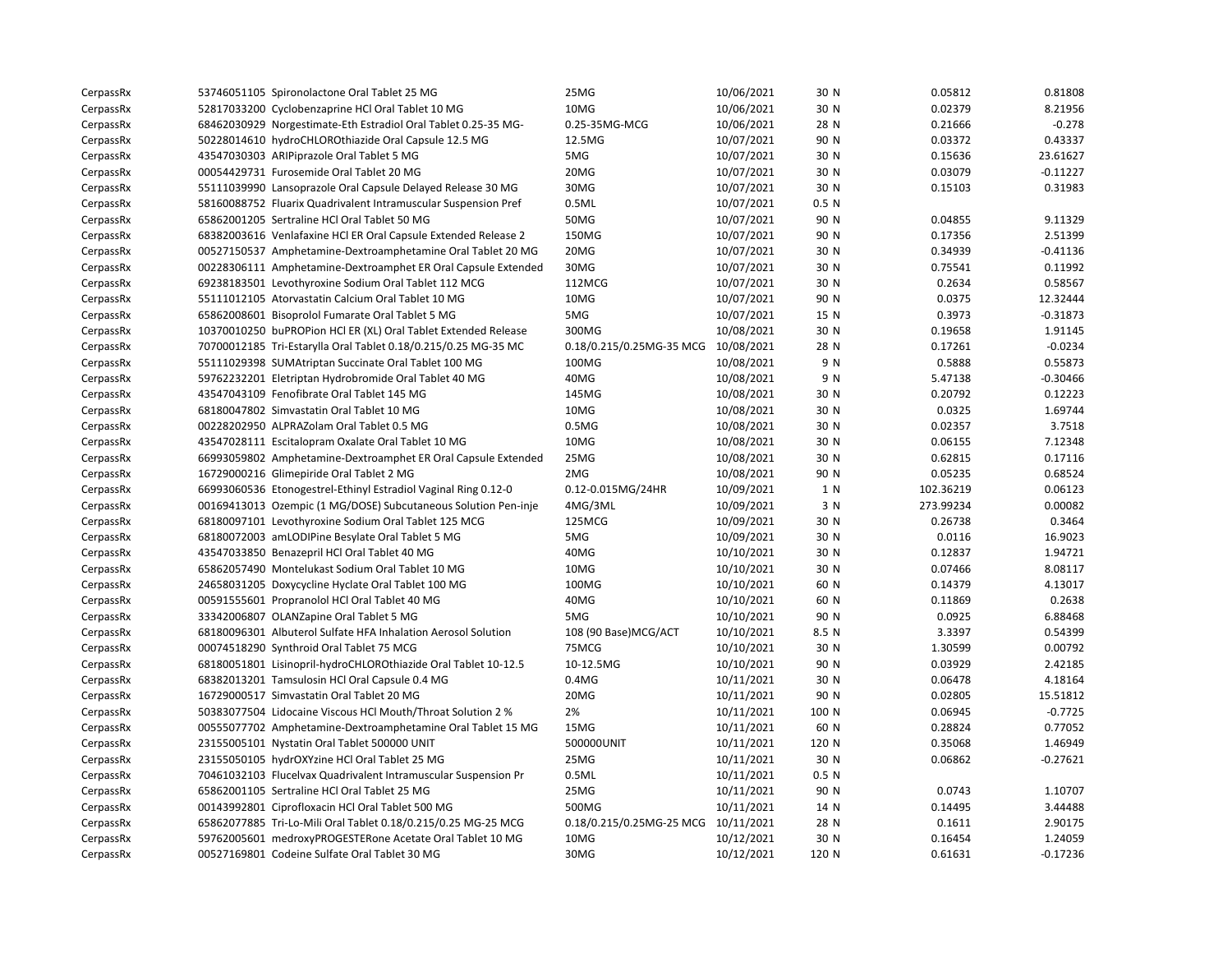| CerpassRx | 65862057490 Montelukast Sodium Oral Tablet 10 MG               | 10MG                 | 10/12/2021 | 30 N             | 0.07466  | 1.07161    |
|-----------|----------------------------------------------------------------|----------------------|------------|------------------|----------|------------|
| CerpassRx | 58160088752 Fluarix Quadrivalent Intramuscular Suspension Pref | 0.5ML                | 10/12/2021 | 0.5 <sub>N</sub> |          |            |
| CerpassRx | 00172208380 hydroCHLOROthiazide Oral Tablet 25 MG              | 25MG                 | 10/12/2021 | 90 N             | 0.01512  | $-0.15491$ |
| CerpassRx | 69097052444 Diclofenac Sodium External Gel 1 %                 | 1%                   | 10/12/2021 | 100 N            | 0.10387  | 0.04265    |
| CerpassRx | 70377002711 Atorvastatin Calcium Oral Tablet 10 MG             | 10MG                 | 10/12/2021 | 30 N             | 0.0375   | 11.95111   |
| CerpassRx | 65862020290 Losartan Potassium Oral Tablet 50 MG               | 50MG                 | 10/13/2021 | 45 N             | 0.07257  | 2.74198    |
| CerpassRx | 49884012301 Labetalol HCl Oral Tablet 200 MG                   | 200MG                | 10/13/2021 | 60 N             | 0.1906   | 1.47027    |
| CerpassRx | 00006057762 Janumet Oral Tablet 50-1000 MG                     | 50-1000MG            | 10/13/2021 | 60 N             | 7.94176  | 0.01027    |
| CerpassRx | 00093005301 busPIRone HCl Oral Tablet 5 MG                     | 5MG                  | 10/13/2021 | 60 N             | 0.02645  | 6.00693    |
| CerpassRx | 49281042150 Fluzone Quadrivalent Intramuscular Suspension Pref | 0.5ML                | 10/13/2021 | 0.5 <sub>N</sub> |          |            |
| CerpassRx | 00003376474 Eliquis DVT/PE Starter Pack Oral Tablet Therapy Pa | 5MG                  | 10/13/2021 | 74 N             | 7.9621   | 0.00919    |
| CerpassRx | 00168008031 Hydrocortisone External Cream 2.5 %                | 2.5%                 | 10/13/2021 | 30 N             | 0.09028  | 1.51071    |
| CerpassRx | 00904759161 Ferrous Sulfate Oral Tablet 325 (65 Fe) MG         | 325 (65 Fe)MG        | 10/13/2021 | 30 N             |          |            |
| CerpassRx | 65862022701 lamoTRIgine Oral Tablet 25 MG                      | 25MG                 | 10/13/2021 | 60 N             | 0.03544  | 13.08484   |
| CerpassRx | 69097083412 Sertraline HCl Oral Tablet 50 MG                   | 50MG                 | 10/14/2021 | 30 N             | 0.04855  | 5.70786    |
| CerpassRx | 68180072103 amLODIPine Besylate Oral Tablet 10 MG              | 10MG                 | 10/14/2021 | 30 N             | 0.01543  | 17.49211   |
| CerpassRx | 65862069730 Venlafaxine HCl ER Oral Capsule Extended Release 2 | 150MG                | 10/14/2021 | 30 N             | 0.17356  | 1.80979    |
| CerpassRx | 69097015907 Meloxicam Oral Tablet 15 MG                        | 15MG                 | 10/14/2021 | 90 N             | 0.02457  | 22.66029   |
| CerpassRx | 23155050105 hydrOXYzine HCl Oral Tablet 25 MG                  | 25MG                 | 10/14/2021 | 60 N             | 0.06862  | $-0.27864$ |
| CerpassRx | 16729013616 clonazePAM Oral Tablet 0.5 MG                      | 0.5M <sub>G</sub>    | 10/14/2021 | 30 N             | 0.0267   | 6.4407     |
| CerpassRx | 67877043003 ARIPiprazole Oral Tablet 2 MG                      | 2MG                  | 10/14/2021 | 30 N             | 0.14775  | 1.13649    |
| CerpassRx | 00093005401 busPIRone HCl Oral Tablet 10 MG                    | 10MG                 | 10/14/2021 | 120 N            | 0.03769  | 3.93942    |
| CerpassRx | 65862052890 Venlafaxine HCl ER Oral Capsule Extended Release 2 | 75MG                 | 10/14/2021 | 30 N             | 0.11857  | 2.15988    |
| CerpassRx | 00456112030 Viibryd Oral Tablet 20 MG                          | 20MG                 | 10/14/2021 | 30 N             | 9.5859   | 0.03162    |
| CerpassRx | 59762371809 Triazolam Oral Tablet 0.25 MG                      | 0.25MG               | 10/14/2021 | 2 N              | 1.13269  | 1.35722    |
| CerpassRx | 66993001968 Albuterol Sulfate HFA Inhalation Aerosol Solution  | 108 (90 Base)MCG/ACT | 10/14/2021 | 18 N             | 1.8654   | $-0.77693$ |
| CerpassRx | 68180065208 Doxycycline Monohydrate Oral Capsule 100 MG        | 100MG                | 10/14/2021 | 60 N             | 0.26261  | 0.08272    |
| CerpassRx | 10147068801 Methylphenidate HCl ER Oral Tablet Extended Releas | 27MG                 | 10/15/2021 | 30 N             | 1.3687   | 0.02628    |
| CerpassRx | 58160084252 Boostrix Intramuscular Suspension Prefilled Syring | 5-2.5-18.5LF-MCG/0.5 | 10/15/2021 | 1 N              |          |            |
| CerpassRx | 62559043130 Hydrocortisone (Perianal) External Cream 2.5 %     | 2.5%                 | 10/15/2021 | 30 N             | 0.38274  | 0.33163    |
| CerpassRx | 68382009716 PARoxetine HCl Oral Tablet 10 MG                   | 10MG                 | 10/15/2021 | 30 N             | 0.06979  | 1.33558    |
| CerpassRx | 00781107710 ALPRAZolam Oral Tablet 0.5 MG                      | 0.5M <sub>G</sub>    | 10/15/2021 | 90 N             | 0.02357  | 1.06006    |
| CerpassRx | 00093719801 FLUoxetine HCl Oral Capsule 40 MG                  | 40MG                 | 10/15/2021 | 30 N             | 0.0742   | 3.84726    |
| CerpassRx | 71093015604 Zolpidem Tartrate Oral Tablet 10 MG                | 10MG                 | 10/15/2021 | 30 N             | 0.03293  | 8.34305    |
| CerpassRx | 13811070610 Methylphenidate HCI ER Oral Tablet Extended Releas | 18MG                 | 10/15/2021 | 30 N             | 0.99859  | 0.32854    |
| CerpassRx | 00093100301 busPIRone HCl Oral Tablet 15 MG                    | 15MG                 | 10/16/2021 | 90 N             | 0.05184  | 3.4796     |
| CerpassRx | 65862001305 Sertraline HCl Oral Tablet 100 MG                  | 100MG                | 10/16/2021 | 45 N             | 0.05883  | 4.33741    |
| CerpassRx | 00378668977 Pantoprazole Sodium Oral Tablet Delayed Release 40 | 40MG                 | 10/16/2021 | 30 N             | 0.05949  | 4.38466    |
| CerpassRx | 00456114030 Viibryd Oral Tablet 40 MG                          | 40MG                 | 10/16/2021 | 30 N             | 9.5882   | 0.00798    |
| CerpassRx | 68180051901 Lisinopril-hydroCHLOROthiazide Oral Tablet 20-12.5 | 20-12.5MG            | 10/16/2021 | 30 N             | 0.05874  | 1.47985    |
| CerpassRx | 24208035305 Alrex Ophthalmic Suspension 0.2 %                  | 0.2%                 | 10/16/2021 | 5 N              | 48.12185 | 0.00811    |
| CerpassRx | 29300011416 lamoTRIgine Oral Tablet 200 MG                     | 200MG                | 10/16/2021 | 30 N             | 0.09507  | 2.52372    |
| CerpassRx | 60793011501 Cytomel Oral Tablet 5 MCG                          | 5MCG                 | 10/16/2021 | 60 N             | 1.84655  | 0.03147    |
| CerpassRx | 55111015810 Omeprazole Oral Capsule Delayed Release 20 MG      | 20MG                 | 10/16/2021 | 30 N             | 0.03957  | 2.35271    |
| CerpassRx | 19515081852 Flulaval Quadrivalent Intramuscular Suspension Pre | 0.5ML                | 10/16/2021 | 0.5 <sub>N</sub> |          |            |
| CerpassRx | 60505265301 traZODone HCl Oral Tablet 50 MG                    | 50MG                 | 10/16/2021 | 30 N             | 0.03867  | 5.68046    |
| CerpassRx | 43547035410 Lisinopril Oral Tablet 20 MG                       | 20MG                 | 10/16/2021 | 18 N             | 0.0273   | 8.17786    |
| CerpassRx | 43547027010 rOPINIRole HCl Oral Tablet 1 MG                    | 1MG                  | 10/16/2021 | 60 N             | 0.05286  | 4.67537    |
| CerpassRx | 00378932132 Wixela Inhub Inhalation Aerosol Powder Breath Acti | 250-50MCG/ACT        | 10/17/2021 | 60 N             | 2.21212  | $-0.59398$ |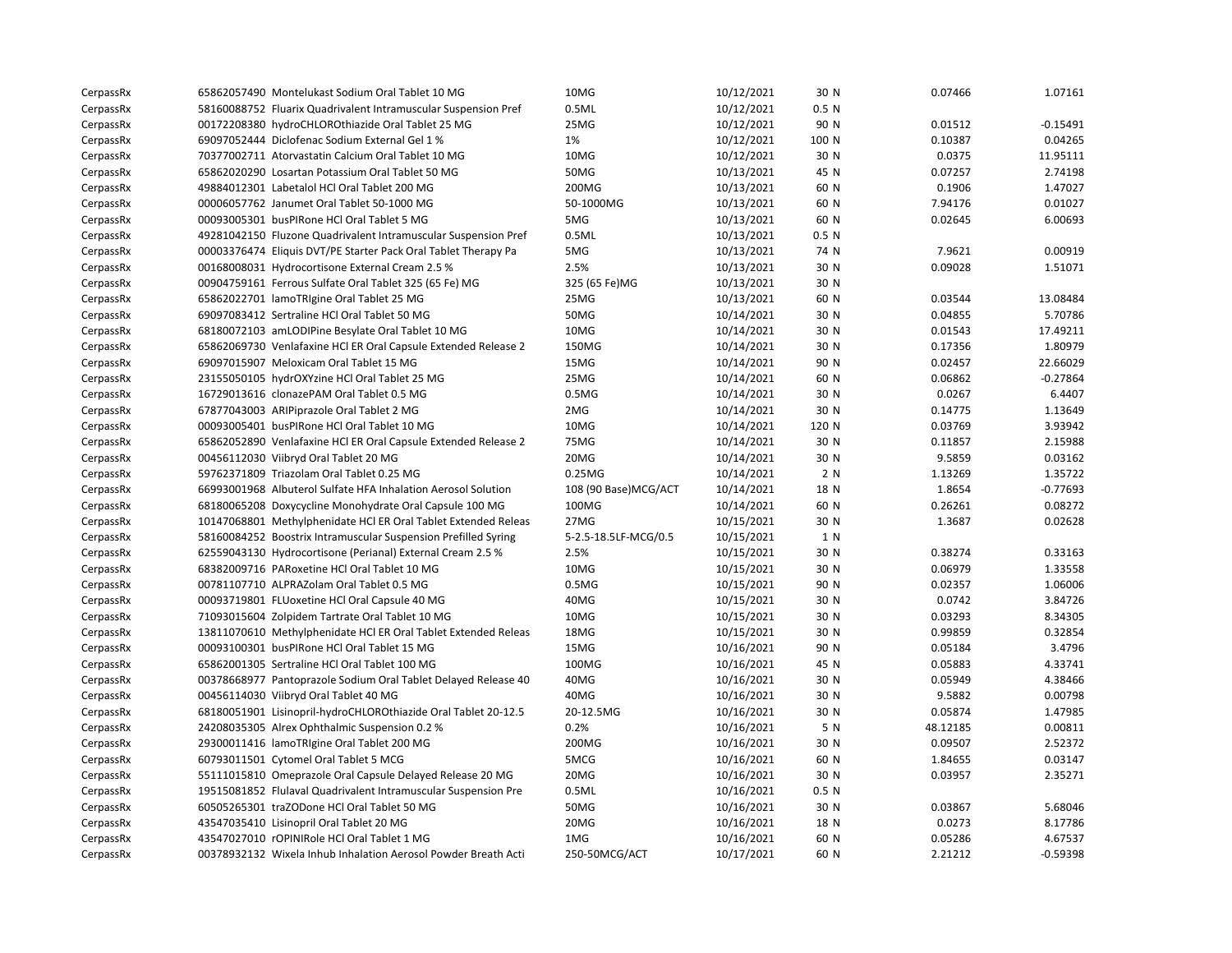| CerpassRx | 00172208380 hydroCHLOROthiazide Oral Tablet 25 MG              | 25MG                 | 10/17/2021 | 90 N             | 0.01512  | $-0.15491$ |
|-----------|----------------------------------------------------------------|----------------------|------------|------------------|----------|------------|
| CerpassRx | 52817036110 Metoprolol Tartrate Oral Tablet 50 MG              | 50MG                 | 10/17/2021 | 60 N             | 0.02181  | 2.69097    |
| CerpassRx | 62756052269 SUMAtriptan Succinate Oral Tablet 100 MG           | 100MG                | 10/17/2021 | 9 N              | 0.5888   | 4.12341    |
| CerpassRx | 13107008501 LORazepam Oral Tablet 2 MG                         | 2MG                  | 10/17/2021 | 90 N             | 0.07671  | 1.00901    |
| CerpassRx | 13668013701 Escitalopram Oxalate Oral Tablet 20 MG             | 20MG                 | 10/17/2021 | 45 N             | 0.08824  | 5.13982    |
| CerpassRx | 63402030230 Latuda Oral Tablet 20 MG                           | 20MG                 | 10/17/2021 | 30 N             | 43.0036  | 0.00815    |
| CerpassRx | 65162010250 Gabapentin Oral Capsule 300 MG                     | 300MG                | 10/17/2021 | 90 N             | 0.05113  | 2.46394    |
| CerpassRx | 00456120130 Linzess Oral Capsule 145 MCG                       | 145MCG               | 10/17/2021 | 30 N             | 14.94362 | 0.03025    |
| CerpassRx | 68382025501 Oxybutynin Chloride ER Oral Tablet Extended Releas | 5MG                  | 10/17/2021 | 30 N             | 0.17016  | 1.31939    |
| CerpassRx | 65862057490 Montelukast Sodium Oral Tablet 10 MG               | 10MG                 | 10/18/2021 | 30 N             | 0.07466  | 8.08117    |
| CerpassRx | 29300046810 cloNIDine HCl Oral Tablet 0.1 MG                   | $0.1M$ G             | 10/18/2021 | 60 N             | 0.02933  | 0.62518    |
| CerpassRx | 00054002125 Lithium Carbonate ER Oral Tablet Extended Release  | 300MG                | 10/18/2021 | 90 N             | 0.16018  | $-0.65178$ |
| CerpassRx | 68180051902 Lisinopril-hydroCHLOROthiazide Oral Tablet 20-12.5 | 20-12.5MG            | 10/18/2021 | 60 N             | 0.05874  | 3.59936    |
| CerpassRx | 65862001305 Sertraline HCl Oral Tablet 100 MG                  | 100MG                | 10/18/2021 | 30 N             | 0.05883  | 4.33741    |
| CerpassRx | 42806040021 methylPREDNISolone Oral Tablet Therapy Pack 4 MG   | 4MG                  | 10/18/2021 | 21 N             | 0.19245  | 3.00846    |
| CerpassRx | 68180098003 Lisinopril Oral Tablet 10 MG                       | 10MG                 | 10/18/2021 | 30 N             | 0.02292  | 4.14834    |
| CerpassRx | 67877056310 metFORMIN HCl Oral Tablet 1000 MG                  | 1000MG               | 10/18/2021 | 60 N             | 0.02583  | 5.74926    |
| CerpassRx | 70377002911 Atorvastatin Calcium Oral Tablet 40 MG             | 40MG                 | 10/18/2021 | 30 N             | 0.06048  | 10.45833   |
| CerpassRx | 58160082311 Shingrix Intramuscular Suspension Reconstituted 50 | 50MCG/0.5ML          | 10/18/2021 | 1 N              |          |            |
| CerpassRx | 70461032103 Flucelvax Quadrivalent Intramuscular Suspension Pr | 0.5ML                | 10/18/2021 | 0.5 N            |          |            |
| CerpassRx | 23155000810 hydroCHLOROthiazide Oral Tablet 25 MG              | 25MG                 | 10/18/2021 | 30 N             | 0.01512  | $-0.80159$ |
| CerpassRx | 68180072003 amLODIPine Besylate Oral Tablet 5 MG               | 5MG                  | 10/18/2021 | 30 N             | 0.0116   | 16.9023    |
| CerpassRx | 55111012205 Atorvastatin Calcium Oral Tablet 20 MG             | 20MG                 | 10/19/2021 | 30 N             | 0.05943  | 0.92944    |
| CerpassRx | 55111015810 Omeprazole Oral Capsule Delayed Release 20 MG      | 20MG                 | 10/19/2021 | 30 N             | 0.03957  | 2.35271    |
| CerpassRx | 68180031909 buPROPion HCl ER (XL) Oral Tablet Extended Release | 150MG                | 10/19/2021 | 30 N             | 0.15905  | 2.78707    |
| CerpassRx | 65162068090 Promethazine-DM Oral Syrup 6.25-15 MG/5ML          | 6.25-15MG/5ML        | 10/19/2021 | 118 N            | 0.06037  | $-0.81611$ |
| CerpassRx | 70436001102 buPROPion HCl ER (XL) Oral Tablet Extended Release | 300MG                | 10/19/2021 | 30 N             | 0.19658  | 2.21158    |
| CerpassRx | 00406802003 Buprenorphine HCl-Naloxone HCl Sublingual Tablet S | 8-2MG                | 10/19/2021 | 90 N             | 0.9745   | 2.24041    |
| CerpassRx | 13668059502 Nystatin External Cream 100000 UNIT/GM             | 100000UNIT/GM        | 10/19/2021 | 30 N             | 0.19303  | 0.0551     |
| CerpassRx | 59651000305 Omeprazole Oral Capsule Delayed Release 40 MG      | 40MG                 | 10/19/2021 | 30 N             | 0.0646   | 12.73581   |
| CerpassRx | 00574402435 Erythromycin Ophthalmic Ointment 5 MG/GM           | 5MG/GM               | 10/20/2021 | 3.5 <sub>N</sub> | 3.50272  | $-0.14434$ |
| CerpassRx | 23155078701 acetaZOLAMIDE ER Oral Capsule Extended Release 12  | 500MG                | 10/20/2021 | 360 N            | 0.4369   | $-0.7734$  |
| CerpassRx | 50111064801 FLUoxetine HCl Oral Capsule 20 MG                  | 20MG                 | 10/20/2021 | 30 N             | 0.03003  | 6.99201    |
| CerpassRx | 68382003416 Venlafaxine HCl ER Oral Capsule Extended Release 2 | 37.5MG               | 10/20/2021 | 60 N             | 0.13254  | 2.76993    |
| CerpassRx | 24208063562 Neomycin-Polymyxin-HC Otic Suspension 3.5-10000-1  | 3.5-10000-1          | 10/20/2021 | 10 N             | 6.1553   | $-0.07982$ |
| CerpassRx | 50742061610 Metoprolol Succinate ER Oral Tablet Extended Relea | 50MG                 | 10/20/2021 | 30 N             | 0.10173  | 0.44828    |
| CerpassRx | 68645059354 Lisinopril Oral Tablet 40 MG                       | 40MG                 | 10/20/2021 | 30 N             | 0.04747  | 2.93231    |
| CerpassRx | 68180016011 Azithromycin Oral Tablet 250 MG                    | 250MG                | 10/20/2021 | 6 N              | 0.47777  | 0.95352    |
| CerpassRx | 58657050016 guaiFENesin-Codeine Oral Solution 100-10 MG/5ML    | 100-10MG/5ML         | 10/20/2021 | 105 N            | 0.02695  | $-0.5512$  |
| CerpassRx | 69097014260 Albuterol Sulfate HFA Inhalation Aerosol Solution  | 108 (90 Base)MCG/ACT | 10/20/2021 | 6.7 N            | 4.02203  | $-0.67047$ |
| CerpassRx | 45802011222 Mupirocin External Ointment 2 %                    | 2%                   | 10/20/2021 | 22 N             | 0.19118  | 0.0818     |
| CerpassRx | 00121075908 prednisoLONE Sodium Phosphate Oral Solution 15 MG/ | 15MG/5ML             | 10/20/2021 | 14 N             | 0.11619  | $-0.67418$ |
| CerpassRx | 00378827055 Albuterol Sulfate Inhalation Nebulization Solution | (2.5 MG/3ML)0.083%   | 10/20/2021 | 90 N             | 0.0464   | 0.35057    |
| CerpassRx | 00131247835 Vimpat Oral Tablet 100 MG                          | 100MG                | 10/20/2021 | 60 N             | 14.92251 | 0.03096    |
| CerpassRx | 69452015120 Vitamin D (Ergocalciferol) Oral Capsule 1.25 MG (5 | 1.25 MG(50000 UT)    | 10/20/2021 | 12 N             | 0.1489   | $-0.41795$ |
| CerpassRx | 24208046325 Latanoprost Ophthalmic Solution 0.005 %            | 0.005%               | 10/20/2021 | 2.5 <sub>N</sub> | 2.00701  | $-0.41605$ |
| CerpassRx | 68180052002 Lisinopril-hydroCHLOROthiazide Oral Tablet 20-25 M | 20-25MG              | 10/21/2021 | 30 N             | 0.05189  | 4.58232    |
| CerpassRx | 00574022701 Benazepril-hydroCHLOROthiazide Oral Tablet 10-12.5 | 10-12.5MG            | 10/21/2021 | 30 N             | 0.42255  | 0.66529    |
| CerpassRx | 68382031818 Minocycline HCl Oral Capsule 100 MG                | 100MG                | 10/21/2021 | 60 N             | 0.37759  | 0.07965    |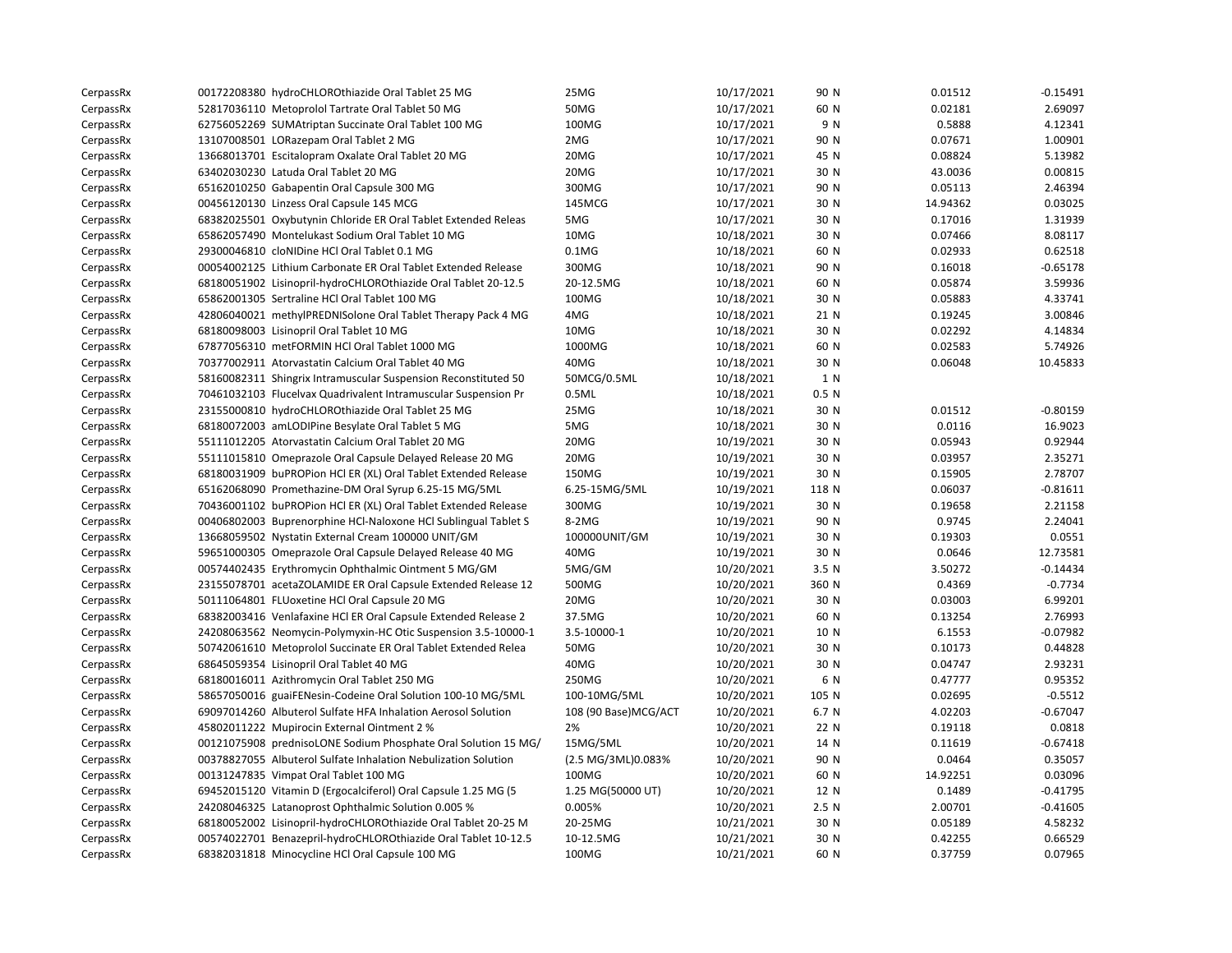| CerpassRx | 68180096301 Albuterol Sulfate HFA Inhalation Aerosol Solution  | 108 (90 Base) MCG/ACT | 10/21/2021 | 8.5 N            | 3.30164 | 0.53079    |
|-----------|----------------------------------------------------------------|-----------------------|------------|------------------|---------|------------|
| CerpassRx | 00168005646 Betamethasone Dipropionate External Ointment 0.05  | 0.05%                 | 10/21/2021 | 45 N             | 1.63544 | $-0.79944$ |
| CerpassRx | 66993087861 Calcipotriene External Ointment 0.005 %            | 0.005%                | 10/21/2021 | 60 N             | 2.38983 | $-0.69712$ |
| CerpassRx | 16571020210 Diclofenac Sodium Oral Tablet Delayed Release 50 M | 50MG                  | 10/21/2021 | 60 N             | 0.10581 | 0.62871    |
| CerpassRx | 58160082311 Shingrix Intramuscular Suspension Reconstituted 50 | 50MCG/0.5ML           | 10/21/2021 | 1 N              |         |            |
| CerpassRx | 50742061610 Metoprolol Succinate ER Oral Tablet Extended Relea | 50MG                  | 10/21/2021 | 30 N             | 0.10173 | 0.44828    |
| CerpassRx | 62175061743 Pantoprazole Sodium Oral Tablet Delayed Release 40 | 40MG                  | 10/21/2021 | 30 N             | 0.05997 | 7.11517    |
| CerpassRx | 68382009601 Hydroxychloroquine Sulfate Oral Tablet 200 MG      | 200MG                 | 10/21/2021 | 60 N             | 0.27582 | 1.4545     |
| CerpassRx | 16729020301 busPIRone HCl Oral Tablet 15 MG                    | 15MG                  | 10/22/2021 | 60 N             | 0.05279 | 3.59052    |
| CerpassRx | 13668046330 Itraconazole Oral Capsule 100 MG                   | 100MG                 | 10/22/2021 | 30 N             | 1.29311 | 0.82454    |
| CerpassRx | 65162010250 Gabapentin Oral Capsule 300 MG                     | 300MG                 | 10/22/2021 | 30 N             | 0.05367 | 2.29793    |
| CerpassRx | 65862007930 Terbinafine HCl Oral Tablet 250 MG                 | 250MG                 | 10/22/2021 | 30 N             | 0.16416 | 2.43161    |
| CerpassRx | 00168000215 Triamcinolone Acetonide External Cream 0.5 %       | 0.5%                  | 10/22/2021 | 30 N             | 0.2492  | 1.16025    |
| CerpassRx | 23155050105 hydrOXYzine HCl Oral Tablet 25 MG                  | 25MG                  | 10/22/2021 | 40 N             | 0.05372 | $-0.07856$ |
| CerpassRx | 31722088490 Rosuvastatin Calcium Oral Tablet 20 MG             | 20MG                  | 10/22/2021 | 30 N             | 0.0763  | 1.24989    |
| CerpassRx | 70954005930 predniSONE Oral Tablet Therapy Pack 10 MG (21)     | 10MG (21)             | 10/22/2021 | 21 N             | 0.61411 | 0.64388    |
| CerpassRx | 43547035610 Lisinopril Oral Tablet 40 MG                       | 40MG                  | 10/22/2021 | 30 N             | 0.04747 | 1.51387    |
| CerpassRx | 00046110511 Prempro Oral Tablet 0.3-1.5 MG                     | $0.3 - 1.5MG$         | 10/22/2021 | 28 N             | 7.30242 | 0.00603    |
| CerpassRx | 65862078430 Esomeprazole Magnesium Oral Capsule Delayed Releas | 40MG                  | 10/22/2021 | 30 N             | 0.22266 | 0.04045    |
| CerpassRx | 33332032101 Afluria Quadrivalent Intramuscular Suspension Pref | 0.5ML                 | 10/23/2021 | 0.5 <sub>N</sub> |         |            |
| CerpassRx | 31722070430 valACYclovir HCl Oral Tablet 500 MG                | 500MG                 | 10/23/2021 | 30 N             | 0.32153 | 1.69648    |
| CerpassRx | 16729017017 Escitalopram Oxalate Oral Tablet 20 MG             | 20MG                  | 10/23/2021 | 45 N             | 0.08797 | 5.71188    |
| CerpassRx | 00093321205 clonazePAM Oral Tablet 1 MG                        | 1MG                   | 10/23/2021 | 60 N             | 0.02906 | 2.35513    |
| CerpassRx | 43547040111 Furosemide Oral Tablet 20 MG                       | 20MG                  | 10/23/2021 | 60 N             | 0.03092 | $-0.45558$ |
| CerpassRx | 10370010250 buPROPion HCl ER (XL) Oral Tablet Extended Release | 300MG                 | 10/23/2021 | 30 N             | 0.18322 | 2.12375    |
| CerpassRx | 10147068701 Methylphenidate HCl ER Oral Tablet Extended Releas | 54MG                  | 10/23/2021 | 30 N             | 1.31558 | 0.24482    |
| CerpassRx | 70377002711 Atorvastatin Calcium Oral Tablet 10 MG             | 10MG                  | 10/23/2021 | 30 N             | 0.03992 | 11.166     |
| CerpassRx | 69238111701 busPIRone HCl Oral Tablet 10 MG                    | 10MG                  | 10/23/2021 | 60 N             | 0.03935 | 3.73105    |
| CerpassRx | 16729044416 buPROPion HCl ER (XL) Oral Tablet Extended Release | 300MG                 | 10/23/2021 | 30 N             | 0.18322 | 2.87876    |
| CerpassRx | 00378180710 Levothyroxine Sodium Oral Tablet 88 MCG            | 88MCG                 | 10/23/2021 | 30 N             | 0.20914 | $-0.67964$ |
| CerpassRx | 55111015330 Ondansetron HCl Oral Tablet 4 MG                   | 4MG                   | 10/23/2021 | 20 N             | 0.07781 | 37.52333   |
| CerpassRx | 68180089373 Pirmella 1/35 Oral Tablet 1-35 MG-MCG              | 1-35MG-MCG            | 10/23/2021 | 28 N             | 0.29596 | $-0.57282$ |
| CerpassRx | 65862069790 Venlafaxine HCl ER Oral Capsule Extended Release 2 | 150MG                 | 10/24/2021 | 30 N             | 0.18451 | 1.64304    |
| CerpassRx | 68180072103 amLODIPine Besylate Oral Tablet 10 MG              | 10MG                  | 10/24/2021 | 30 N             | 0.01586 | 16.99075   |
| CerpassRx | 70377000812 Rosuvastatin Calcium Oral Tablet 20 MG             | 20MG                  | 10/24/2021 | 30 N             | 0.0763  | 13.0498    |
| CerpassRx | 68180072103 amLODIPine Besylate Oral Tablet 10 MG              | 10MG                  | 10/24/2021 | 90 N             | 0.01586 | 26.12624   |
| CerpassRx | 13107015690 PARoxetine HCl Oral Tablet 30 MG                   | 30MG                  | 10/24/2021 | 30 N             | 0.11005 | 2.0683     |
| CerpassRx | 65862037301 Escitalopram Oxalate Oral Tablet 5 MG              | 5MG                   | 10/24/2021 | 30 N             | 0.05701 | 4.22715    |
| CerpassRx | 68382097101 Chlorthalidone Oral Tablet 50 MG                   | 50MG                  | 10/24/2021 | 30 N             | 0.33156 | $-0.46113$ |
| CerpassRx | 24208046325 Latanoprost Ophthalmic Solution 0.005 %            | 0.005%                | 10/24/2021 | 2.5N             | 2.00701 | $-0.41605$ |
| CerpassRx | 00555088602 Estradiol Oral Tablet 1 MG                         | 1MG                   | 10/25/2021 | 30 N             | 0.09223 | 0.8396     |
| CerpassRx | 60258015001 SF 5000 Plus Dental Cream 1.1 %                    | 1.1%                  | 10/25/2021 | 51 N             | 0.10565 | $-0.79214$ |
| CerpassRx | 16729020201 busPIRone HCl Oral Tablet 10 MG                    | 10MG                  | 10/25/2021 | 60 N             | 0.03935 | 3.09996    |
| CerpassRx | 68682038445 Hydrocortisone Butyr Lipo Base External Cream 0.1  | 0.1%                  | 10/25/2021 | 45 N             |         |            |
| CerpassRx | 68180098003 Lisinopril Oral Tablet 10 MG                       | 10MG                  | 10/25/2021 | 60 N             | 0.0214  | 4.52181    |
| CerpassRx | 68462026430 Rosuvastatin Calcium Oral Tablet 40 MG             | 40MG                  | 10/26/2021 | 30 N             | 0.13051 | 1.05859    |
| CerpassRx | 68180072003 amLODIPine Besylate Oral Tablet 5 MG               | 5MG                   | 10/26/2021 | 30 N             | 0.0124  | 17.54839   |
| CerpassRx | 16729027810 ARIPiprazole Oral Tablet 2 MG                      | 2MG                   | 10/26/2021 | 60 N             | 0.15576 | 23.73891   |
| CerpassRx | 00143988701 Amoxicillin Oral Suspension Reconstituted 400 MG/5 | 400MG/5ML             | 10/26/2021 | 100 N            | 0.02296 | 0.0453     |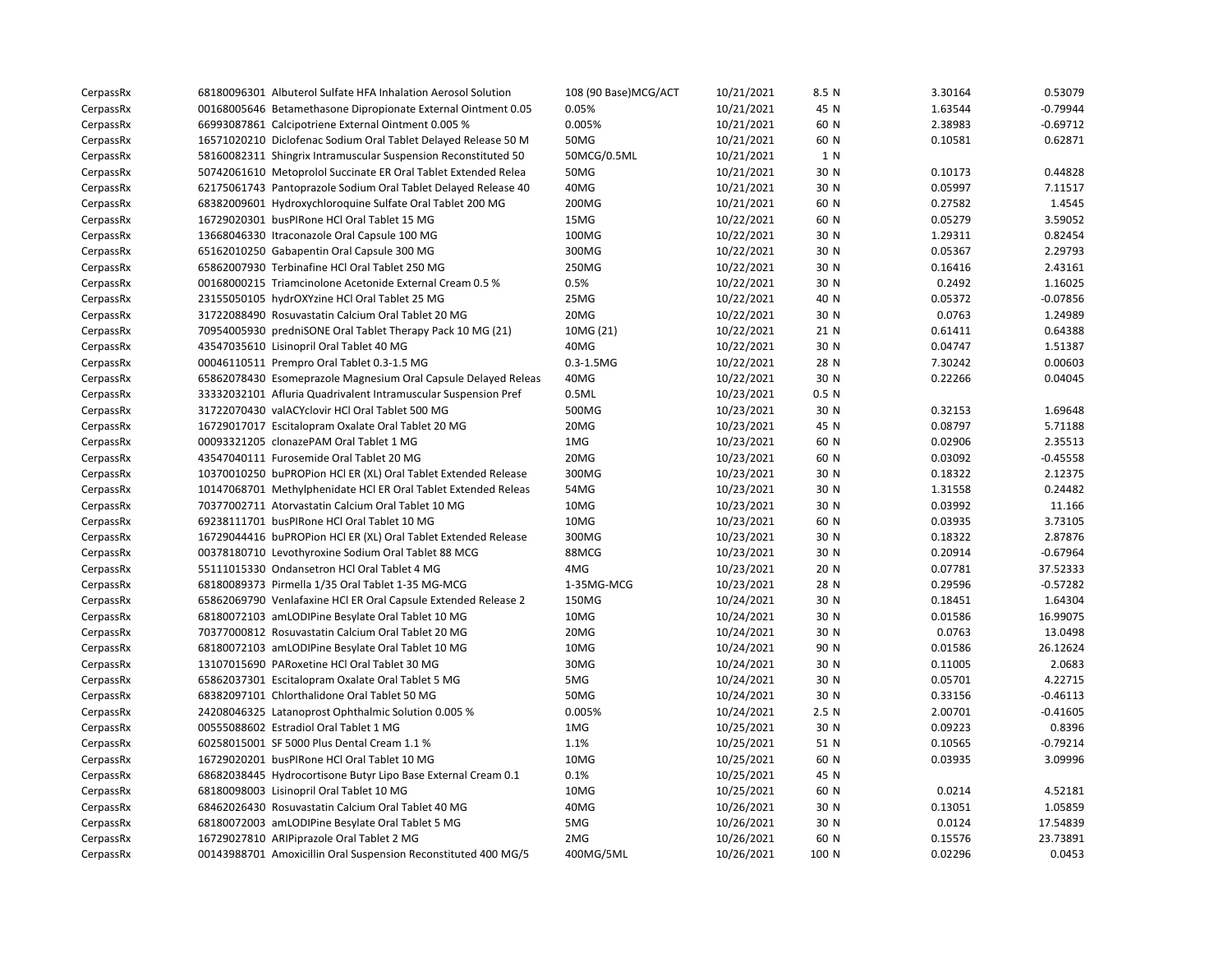| CerpassRx | 00121075908 prednisoLONE Sodium Phosphate Oral Solution 15 MG/ | 15MG/5ML          | 10/26/2021 | 15 N   | 0.11619  | 0.00984    |
|-----------|----------------------------------------------------------------|-------------------|------------|--------|----------|------------|
| CerpassRx | 53746051401 Spironolactone Oral Tablet 50 MG                   | 50MG              | 10/26/2021 | 30 N   | 0.13558  | 1.84211    |
| CerpassRx | 31722095501 Methylphenidate HCl ER Oral Tablet Extended Releas | 54MG              | 10/26/2021 | 30 N   | 1.31558  | 2.03212    |
| CerpassRx | 31722095201 Methylphenidate HCl ER Oral Tablet Extended Releas | 18MG              | 10/26/2021 | 30 N   | 0.77868  | 2.89077    |
| CerpassRx | 00555902658 Junel FE 1/20 Oral Tablet 1-20 MG-MCG              | 1-20MG-MCG        | 10/27/2021 | 28 N   | 0.27105  | $-0.02496$ |
| CerpassRx | 67877056110 metFORMIN HCl Oral Tablet 500 MG                   | 500MG             | 10/27/2021 | 60 N   | 0.0164   | 4.15244    |
| CerpassRx | 66993058697 Fluticasone-Salmeterol Inhalation Aerosol Powder B | 500-50MCG/ACT     | 10/27/2021 | 60 N   | 3.36046  | 0.11661    |
| CerpassRx | 70010077001 Methocarbamol Oral Tablet 750 MG                   | 750MG             | 10/27/2021 | 90 N   | 0.09259  | 2.02888    |
| CerpassRx | 00054429731 Furosemide Oral Tablet 20 MG                       | 20MG              | 10/27/2021 | 30 N   | 0.03092  | 0.52005    |
| CerpassRx | 00121087316 Lactulose Oral Solution 10 GM/15ML                 | 10GM/15ML         | 10/27/2021 | 1350 N | 0.01494  | 1.30552    |
| CerpassRx | 50111064701 FLUoxetine HCl Oral Capsule 10 MG                  | 10MG              | 10/27/2021 | 30 N   | 0.034    | 8.16667    |
| CerpassRx | 68180072003 amLODIPine Besylate Oral Tablet 5 MG               | 5MG               | 10/27/2021 | 30 N   | 0.0124   | 17.54839   |
| CerpassRx | 51991031133 Desvenlafaxine Succinate ER Oral Tablet Extended R | 50MG              | 10/27/2021 | 30 N   | 0.65953  | 0.2423     |
| CerpassRx | 70436001002 buPROPion HCl ER (XL) Oral Tablet Extended Release | 150MG             | 10/27/2021 | 30 N   | 0.16546  | 2.19715    |
| CerpassRx | 69097083412 Sertraline HCl Oral Tablet 50 MG                   | 50MG              | 10/27/2021 | 30 N   | 0.04503  | 6.23222    |
| CerpassRx | 21922000221 Clindamycin Phosphate External Solution 1 %        | 1%                | 10/28/2021 | 60 N   | 0.26133  | $-0.37563$ |
| CerpassRx | 65862052830 Venlafaxine HCI ER Oral Capsule Extended Release 2 | 75MG              | 10/28/2021 | 30 N   | 0.12482  | 0.40469    |
| CerpassRx | 70377000812 Rosuvastatin Calcium Oral Tablet 20 MG             | 20MG              | 10/28/2021 | 30 N   | 0.0763   | 0.07034    |
| CerpassRx | 68180051303 Lisinopril Oral Tablet 5 MG                        | 5MG               | 10/28/2021 | 30 N   | 0.01775  | 4.7277     |
| CerpassRx | 70010006510 metFORMIN HCl Oral Tablet 1000 MG                  | 1000MG            | 10/28/2021 | 60 N   | 0.02601  | 1.46059    |
| CerpassRx | 65162083809 Valsartan Oral Tablet 80 MG                        | 80MG              | 10/28/2021 | 30 N   | 0.21628  | 2.39375    |
| CerpassRx | 65862014836 SUMAtriptan Succinate Oral Tablet 100 MG           | 100MG             | 10/28/2021 | 9 N    | 0.5834   | 2.38628    |
| CerpassRx | 00003089421 Eliquis Oral Tablet 5 MG                           | 5MG               | 10/28/2021 | 60 N   | 7.98546  | 0.0062     |
| CerpassRx | 68180097101 Levothyroxine Sodium Oral Tablet 125 MCG           | 125MCG            | 10/28/2021 | 30 N   | 0.25     | 0.44       |
| CerpassRx | 29300039705 amLODIPine Besylate Oral Tablet 5 MG               | 5MG               | 10/28/2021 | 30 N   | 0.0124   | 5.82796    |
| CerpassRx | 65862019201 FLUoxetine HCl Oral Capsule 10 MG                  | 10MG              | 10/28/2021 | 30 N   | 0.034    | 3.71569    |
| CerpassRx | 70436001004 buPROPion HCl ER (XL) Oral Tablet Extended Release | 150MG             | 10/28/2021 | 30 N   | 0.16546  | 0.82924    |
| CerpassRx | 00378181110 Levothyroxine Sodium Oral Tablet 112 MCG           | 112MCG            | 10/29/2021 | 30 N   | 0.24128  | $-0.67672$ |
| CerpassRx | 50111056001 traZODone HCl Oral Tablet 50 MG                    | 50MG              | 10/29/2021 | 60 N   | 0.03964  | 2.25008    |
| CerpassRx | 00378180510 Levothyroxine Sodium Oral Tablet 75 MCG            | 75MCG             | 10/29/2021 | 30 N   | 0.21634  | $-0.69647$ |
| CerpassRx | 69097083512 Sertraline HCl Oral Tablet 100 MG                  | 100MG             | 10/29/2021 | 30 N   | 0.05435  | 4.99203    |
| CerpassRx | 65862056890 Montelukast Sodium Oral Tablet Chewable 5 MG       | 5MG               | 10/29/2021 | 30 N   | 0.09637  | 6.03538    |
| CerpassRx | 69097084905 Escitalopram Oxalate Oral Tablet 20 MG             | 20MG              | 10/29/2021 | 30 N   | 0.08797  | 0.76954    |
| CerpassRx | 68180015301 Desloratadine Oral Tablet 5 MG                     | 5MG               | 10/29/2021 | 30 N   | 0.4514   | 0.9901     |
| CerpassRx | 70377002711 Atorvastatin Calcium Oral Tablet 10 MG             | 10MG              | 10/29/2021 | 30 N   | 0.03992  | 11.166     |
| CerpassRx | 00088221905 Lantus SoloStar Subcutaneous Solution Pen-injector | 100UNIT/ML        | 10/30/2021 | 12 N   | 27.23698 | 0.02896    |
| CerpassRx | 64380080807 Ibuprofen Oral Tablet 600 MG                       | 600MG             | 10/30/2021 | 30 N   | 0.05895  | 4.0212     |
| CerpassRx | 65862001705 Amoxicillin Oral Capsule 500 MG                    | 500MG             | 10/30/2021 | 21 N   | 0.06933  | 0.96438    |
| CerpassRx | 00054327099 Fluticasone Propionate Nasal Suspension 50 MCG/ACT | 50MCG/ACT         | 10/31/2021 | 16 N   | 0.29075  | 0.9411     |
| CerpassRx | 59651000305 Omeprazole Oral Capsule Delayed Release 40 MG      | 40MG              | 10/31/2021 | 30 N   | 0.06513  | 12.62403   |
| CerpassRx | 13668013601 Escitalopram Oxalate Oral Tablet 10 MG             | 10MG              | 10/31/2021 | 30 N   | 0.05785  | 7.97724    |
| CerpassRx | 70436001002 buPROPion HCl ER (XL) Oral Tablet Extended Release | 150MG             | 11/01/2021 | 30 N   | 0.16546  | 2.19715    |
| CerpassRx | 70436001006 buPROPion HCl ER (XL) Oral Tablet Extended Release | 150MG             | 11/01/2021 | 30 N   | 0.16546  | 0.82924    |
| CerpassRx | 52817033210 Cyclobenzaprine HCl Oral Tablet 10 MG              | 10MG              | 11/01/2021 | 90 N   | 0.02527  | 2.93967    |
| CerpassRx | 31722088490 Rosuvastatin Calcium Oral Tablet 20 MG             | 20MG              | 11/01/2021 | 30 N   | 0.0763   | 1.24989    |
| CerpassRx | 69238183407 Levothyroxine Sodium Oral Tablet 100 MCG           | 100MCG            | 11/01/2021 | 6 N    | 0.28863  | 0.46092    |
| CerpassRx | 00781107710 ALPRAZolam Oral Tablet 0.5 MG                      | 0.5M <sub>G</sub> | 11/01/2021 | 30 N   | 0.02361  | 0.03064    |
| CerpassRx | 70377002811 Atorvastatin Calcium Oral Tablet 20 MG             | 20MG              | 11/02/2021 | 30 N   | 0.05743  | 11.06686   |
| CerpassRx | 68382071119 Mesalamine Oral Tablet Delayed Release 1.2 GM      | $1.2$ GM          | 11/02/2021 | 90 N   | 3.19287  | $-0.62006$ |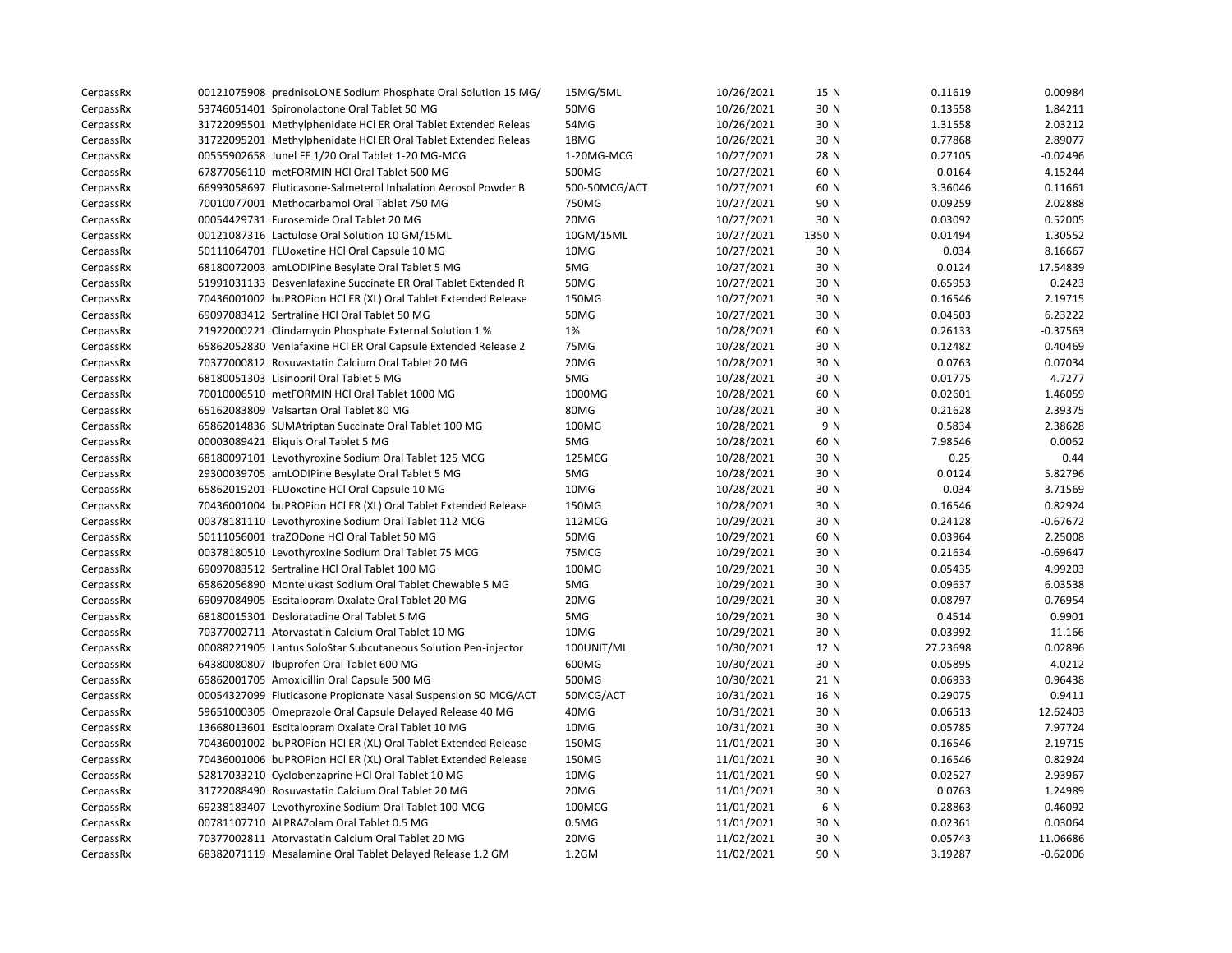| CerpassRx | 08290320550 BD Pen Needle Nano 2nd Gen Miscellaneous 32G X 4   | 32G X 4 MM        | 11/02/2021 | 30 N             |          |            |
|-----------|----------------------------------------------------------------|-------------------|------------|------------------|----------|------------|
| CerpassRx | 31722052101 hydrALAZINE HCl Oral Tablet 50 MG                  | 50MG              | 11/02/2021 | 60 N             | 0.05325  | 2.30829    |
| CerpassRx | 68462016505 Carvedilol Oral Tablet 25 MG                       | 25MG              | 11/02/2021 | 60 N             | 0.03463  | 3.8561     |
| CerpassRx | 33332032101 Afluria Quadrivalent Intramuscular Suspension Pref | 0.5ML             | 11/02/2021 | 0.5 N            |          |            |
| CerpassRx | 50742061510 Metoprolol Succinate ER Oral Tablet Extended Relea | 25MG              | 11/02/2021 | 30 N             | 0.0989   | 0.48972    |
| CerpassRx | 68180072103 amLODIPine Besylate Oral Tablet 10 MG              | 10MG              | 11/02/2021 | 30 N             | 0.01586  | 16.99075   |
| CerpassRx | 29300012510 Meloxicam Oral Tablet 15 MG                        | 15MG              | 11/02/2021 | 30 N             | 0.02433  | 10.34402   |
| CerpassRx | 00527150537 Amphetamine-Dextroamphetamine Oral Tablet 20 MG    | 20MG              | 11/02/2021 | 60 N             | 0.31195  | $-0.34071$ |
| CerpassRx | 61874010060 Viberzi Oral Tablet 100 MG                         | 100MG             | 11/02/2021 | 60 N             | 22.15627 | 0.00828    |
| CerpassRx | 60505082901 Fluticasone Propionate Nasal Suspension 50 MCG/ACT | 50MCG/ACT         | 11/02/2021 | 16 N             | 0.29075  | 0.81642    |
| CerpassRx | 67877032105 Ibuprofen Oral Tablet 800 MG                       | 800MG             | 11/02/2021 | 30 N             | 0.08121  | 0.64183    |
| CerpassRx | 65862042005 Sulfamethoxazole-Trimethoprim Oral Tablet 800-160  | 800-160MG         | 11/02/2021 | 20 N             | 0.06454  | $-0.0626$  |
| CerpassRx | 65862044830 valACYclovir HCl Oral Tablet 500 MG                | 500MG             | 11/03/2021 | 14 N             | 0.32153  | 1.63917    |
| CerpassRx | 69238110002 Doxycycline Hyclate Oral Capsule 100 MG            | 100MG             | 11/03/2021 | 20 N             | 0.17441  | 5.61659    |
| CerpassRx | 13668033005 traZODone HCl Oral Tablet 50 MG                    | <b>50MG</b>       | 11/03/2021 | 45 N             | 0.03964  | 5.51418    |
| CerpassRx | 52817033010 Cyclobenzaprine HCl Oral Tablet 5 MG               | 5MG               | 11/03/2021 | 30 N             | 0.03011  | 0.89306    |
| CerpassRx | 68180097903 Lisinopril Oral Tablet 40 MG                       | 40MG              | 11/03/2021 | 30 N             |          |            |
| CerpassRx | 55111012205 Atorvastatin Calcium Oral Tablet 20 MG             | 20MG              | 11/03/2021 | 30 N             | 0.05743  | 0.99663    |
| CerpassRx | 29300012810 hydroCHLOROthiazide Oral Tablet 25 MG              | 25MG              | 11/03/2021 | 15 N             | 0.0152   | 0.66667    |
| CerpassRx | 57237008834 Rizatriptan Benzoate Oral Tablet 10 MG             | 10MG              | 11/03/2021 | 6 N              | 0.73074  | 1.88064    |
| CerpassRx | 13668013701 Escitalopram Oxalate Oral Tablet 20 MG             | 20MG              | 11/03/2021 | 30 N             | 0.08797  | 5.1574     |
| CerpassRx | 61314064610 Neomycin-Polymyxin-HC Otic Solution 3.5-10000-1    | 3.5-10000-1       | 11/03/2021 | 10 N             | 6.25322  | $-0.02146$ |
| CerpassRx | 47781030301 Nitrofurantoin Monohyd Macro Oral Capsule 100 MG   | 100MG             | 11/03/2021 | 10 N             | 0.57859  | $-0.20842$ |
| CerpassRx | 42858010201 oxyCODONE-Acetaminophen Oral Tablet 5-325 MG       | 5-325MG           | 11/03/2021 | 10 N             | 0.08391  | $-0.88082$ |
| CerpassRx | 45802048678 Docusate Sodium Oral Capsule 100 MG                | 100MG             | 11/03/2021 | 20 N             | 0.02317  | $-0.71946$ |
| CerpassRx | 49281063515 Fluzone Quadrivalent Intramuscular Suspension      |                   | 11/03/2021 | 0.5 <sub>N</sub> |          |            |
| CerpassRx | 68462030929 Norgestimate-Eth Estradiol Oral Tablet 0.25-35 MG- | 0.25-35MG-MCG     | 11/03/2021 | 28 N             | 0.2176   | $-0.28112$ |
| CerpassRx | 00143980305 Doxycycline Hyclate Oral Capsule 100 MG            | 100MG             | 11/04/2021 | 30 N             | 0.17441  | 0.69524    |
| CerpassRx | 42794001812 Liothyronine Sodium Oral Tablet 5 MCG              | 5MCG              | 11/04/2021 | 60 N             | 0.41609  | 0.48646    |
| CerpassRx | 70436001104 buPROPion HCl ER (XL) Oral Tablet Extended Release | 300MG             | 11/04/2021 | 30 N             | 0.18322  | 0.46272    |
| CerpassRx | 00093031401 Ketorolac Tromethamine Oral Tablet 10 MG           | 10MG              | 11/04/2021 | 20 N             | 0.70802  | 1.24005    |
| CerpassRx | 49281042150 Fluzone Quadrivalent Intramuscular Suspension Pref | 0.5ML             | 11/04/2021 | 0.5 N            |          |            |
| CerpassRx | 61314063006 Neomycin-Polymyxin-Dexameth Ophthalmic Suspension  | 3.5-10000-0.1     | 11/04/2021 | 5 N              | 2.51386  | 0.89589    |
| CerpassRx | 45802001402 Hydrocortisone External Ointment 2.5 %             | 2.5%              | 11/04/2021 | 20 N             | 0.1039   | $-0.71126$ |
| CerpassRx | 45802046564 Ketoconazole External Shampoo 2 %                  | 2%                | 11/04/2021 | 120 N            | 0.10335  | $-0.70731$ |
| CerpassRx | 00093416173 Amoxicillin Oral Suspension Reconstituted 400 MG/5 | 400MG/5ML         | 11/04/2021 | 100 N            | 0.02296  | $-0.48606$ |
| CerpassRx | 68382031601 Minocycline HCl Oral Capsule 50 MG                 | 50MG              | 11/05/2021 | 30 N             | 0.19611  | 0.04023    |
| CerpassRx | 00555097402 Amphetamine-Dextroamphetamine Oral Tablet 30 MG    | 30MG              | 11/05/2021 | 60 N             | 0.34994  | 1.33564    |
| CerpassRx | 00781107905 ALPRAZolam Oral Tablet 1 MG                        | 1MG               | 11/05/2021 | 30 N             | 0.02622  | 5.80142    |
| CerpassRx | 00054372763 Propranolol HCl Oral Solution 20 MG/5ML            | 20MG/5ML          | 11/05/2021 | 500 N            | 0.09085  | 0.08773    |
| CerpassRx | 49281072110 Flublok Quadrivalent Intramuscular Solution Prefil | 0.5ML             | 11/05/2021 | 0.5 N            |          |            |
| CerpassRx | 16729004417 Atorvastatin Calcium Oral Tablet 10 MG             | 10MG              | 11/05/2021 | 30 N             | 0.03992  | 1.94756    |
| CerpassRx | 69452015120 Vitamin D (Ergocalciferol) Oral Capsule 1.25 MG (5 | 1.25 MG(50000 UT) | 11/05/2021 | 4 N              | 0.1489   | 2.2908     |
| CerpassRx | 47781064010 Levothyroxine Sodium Oral Tablet 25 MCG            | 25MCG             | 11/05/2021 | 30 N             | 0.18538  | 0.36117    |
| CerpassRx | 29300011416 lamoTRIgine Oral Tablet 200 MG                     | 200MG             | 11/05/2021 | 150 N            | 0.09676  | 0.7583     |
| CerpassRx | 31722053705 levETIRAcetam Oral Tablet 500 MG                   | 500MG             | 11/05/2021 | 240 N            | 0.11841  | $-0.08017$ |
| CerpassRx | 47781066590 Levothyroxine Sodium Oral Tablet 175 MCG           | 175MCG            | 11/05/2021 | 30 N             | 0.40683  | $-0.76239$ |
| CerpassRx | 33332032101 Afluria Quadrivalent Intramuscular Suspension Pref | 0.5ML             | 11/05/2021 | 0.5 <sub>N</sub> |          |            |
| CerpassRx | 50383077504 Lidocaine Viscous HCl Mouth/Throat Solution 2 %    | 2%                | 11/05/2021 | 100 N            | 0.07163  | $-0.77942$ |
|           |                                                                |                   |            |                  |          |            |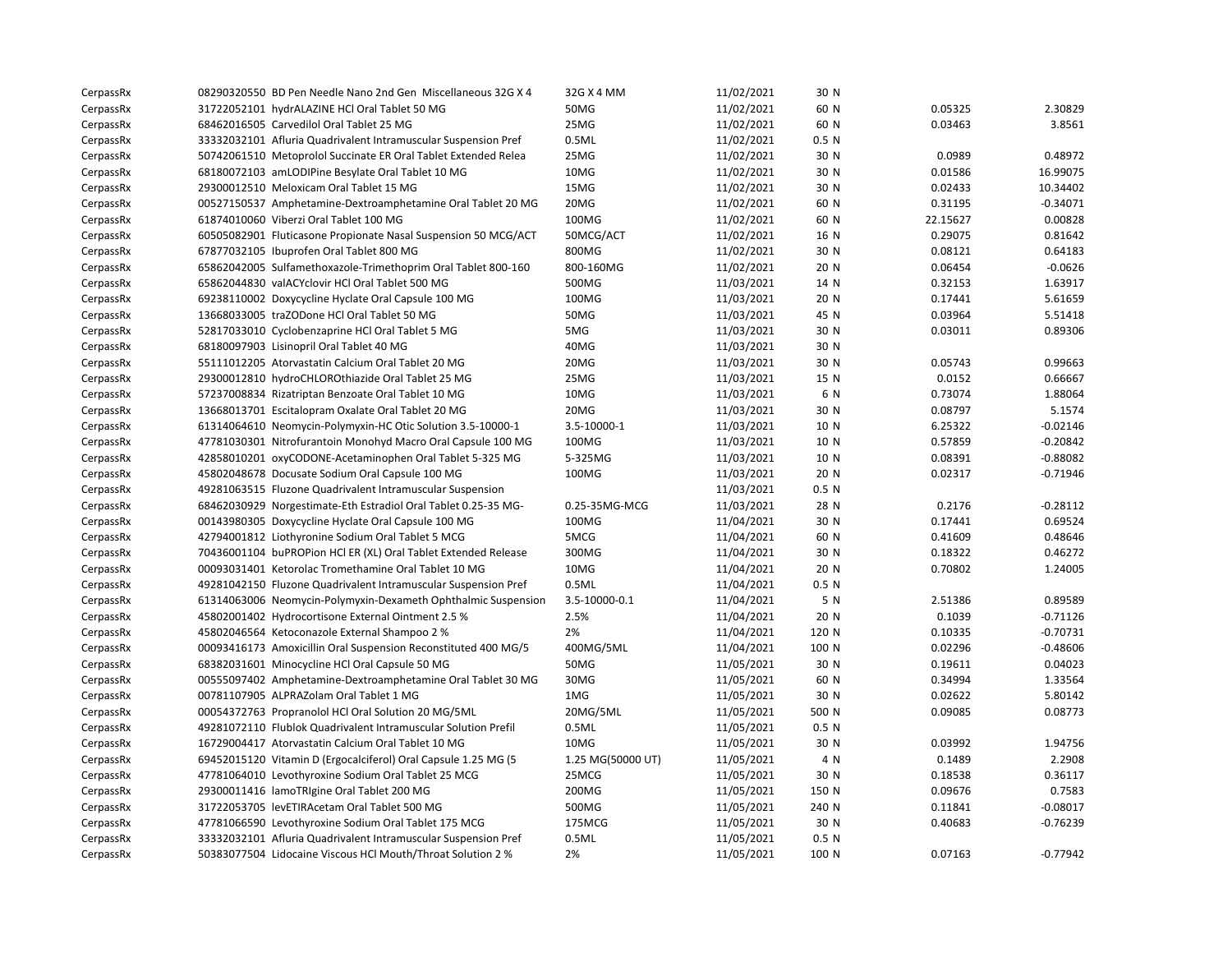| CerpassRx | 70461032103 Flucelvax Quadrivalent Intramuscular Suspension Pr | 0.5ML                               | 11/05/2021 | 0.5 <sub>N</sub> |          |            |
|-----------|----------------------------------------------------------------|-------------------------------------|------------|------------------|----------|------------|
| CerpassRx | 68180016713 Vancomycin HCl Oral Capsule 250 MG                 | 250MG                               | 11/05/2021 | 30 N             | 2.54297  | 1.66159    |
| CerpassRx | 65862008601 Bisoprolol Fumarate Oral Tablet 5 MG               | 5MG                                 | 11/05/2021 | 15 N             | 0.3915   | $-0.30864$ |
| CerpassRx | 49281042150 Fluzone Quadrivalent Intramuscular Suspension Pref | 0.5ML                               | 11/06/2021 | 0.5 <sub>N</sub> |          |            |
| CerpassRx | 75834021990 Venlafaxine HCl ER Oral Tablet Extended Release 24 | 225MG                               | 11/06/2021 | 30 N             | 3.8132   | $-0.09586$ |
| CerpassRx | 33342005807 Irbesartan-hydroCHLOROthiazide Oral Tablet 300-12. | 300-12.5MG                          | 11/06/2021 | 30 N             | 0.29941  | 1.58286    |
| CerpassRx | 50458058030 Xarelto Oral Tablet 10 MG                          | 10MG                                | 11/06/2021 | 30 N             | 15.75492 | 0.00659    |
| CerpassRx | 68382013201 Tamsulosin HCl Oral Capsule 0.4 MG                 | 0.4M <sub>G</sub>                   | 11/07/2021 | 30 N             | 0.06195  | 4.41835    |
| CerpassRx | 68462022110 Lithium Carbonate Oral Capsule 300 MG              | 300MG                               | 11/07/2021 | 3 N              | 0.04971  | 1.61517    |
| CerpassRx | 68180032002 buPROPion HCl ER (XL) Oral Tablet Extended Release | 300MG                               | 11/07/2021 | 3 N              | 0.18322  | 2.87512    |
| CerpassRx | 67877043103 ARIPiprazole Oral Tablet 5 MG                      | 5MG                                 | 11/07/2021 | 3 N              | 0.16011  | 2.60169    |
| CerpassRx | 49281042150 Fluzone Quadrivalent Intramuscular Suspension Pref | 0.5ML                               | 11/07/2021 | 0.5 <sub>N</sub> |          |            |
| CerpassRx | 66019030810 FluMist Quadrivalent Nasal Suspension              |                                     | 11/07/2021 | 1 N              |          |            |
| CerpassRx | 00185083101 Amphetamine-Dextroamphetamine Oral Tablet 5 MG     | 5MG                                 | 11/07/2021 | 30 N             | 0.24641  | $-0.16535$ |
| CerpassRx | 00228306311 Amphetamine-Dextroamphet ER Oral Capsule Extended  | 15MG                                | 11/07/2021 | 30 N             | 0.62078  | 0.3628     |
| CerpassRx | 00527150437 Amphetamine-Dextroamphetamine Oral Tablet 15 MG    | 15MG                                | 11/08/2021 | 60 N             | 0.24554  | $-0.16239$ |
| CerpassRx | 45334030001 Vanicream External Cream                           |                                     | 11/09/2021 | 30 N             |          |            |
| CerpassRx | 45334030001 Vanicream External Cream                           |                                     | 11/09/2021 | 30 N             |          |            |
| CerpassRx | 45334030001 Vanicream External Cream                           |                                     | 11/09/2021 | 30 N             |          |            |
| CerpassRx | 45334030001 Vanicream External Cream                           |                                     | 11/09/2021 | 30 N             |          |            |
| CerpassRx | 45334030001 Vanicream External Cream                           |                                     | 11/09/2021 | 30 N             |          |            |
| CerpassRx | 45334030001 Vanicream External Cream                           |                                     | 11/09/2021 | 30 N             |          |            |
| CerpassRx | 43547033850 Benazepril HCl Oral Tablet 40 MG                   | 40MG                                | 11/09/2021 | 30 N             | 0.12396  | 2.05206    |
| CerpassRx | 66993001968 Albuterol Sulfate HFA Inhalation Aerosol Solution  | 108 (90 Base) MCG/ACT               | 11/09/2021 | 18 N             | 1.89242  | 0.37478    |
| CerpassRx | 19515081852 Flulaval Quadrivalent Intramuscular Suspension Pre | 0.5ML                               | 11/09/2021 | 0.5 <sub>N</sub> |          |            |
| CerpassRx | 68180072003 amLODIPine Besylate Oral Tablet 5 MG               | 5MG                                 | 11/09/2021 | 30 N             | 0.0124   | 15.74731   |
| CerpassRx | 68180051901 Lisinopril-hydroCHLOROthiazide Oral Tablet 20-12.5 | 20-12.5MG                           | 11/09/2021 | 60 N             | 0.05634  | 1.58253    |
| CerpassRx | 43547028111 Escitalopram Oxalate Oral Tablet 10 MG             | 10MG                                | 11/09/2021 | 30 N             | 0.05785  | 7.64304    |
| CerpassRx | 69238183407 Levothyroxine Sodium Oral Tablet 100 MCG           | 100MCG                              | 11/09/2021 | 28 N             | 0.28863  | 0.34007    |
| CerpassRx | 43547028110 Escitalopram Oxalate Oral Tablet 10 MG             | 10MG                                | 11/09/2021 | 30 N             | 0.05785  | 1.62748    |
| CerpassRx | 24658031205 Doxycycline Hyclate Oral Tablet 100 MG             | 100MG                               | 11/09/2021 | 60 N             | 0.15052  | 3.90079    |
| CerpassRx | 00456112030 Viibryd Oral Tablet 20 MG                          | 20MG                                | 11/09/2021 | 30 N             | 9.59982  | 0.03012    |
| CerpassRx | 00781107710 ALPRAZolam Oral Tablet 0.5 MG                      | 0.5M <sub>G</sub>                   | 11/10/2021 | 90 N             | 0.02361  | 1.05657    |
| CerpassRx | 00093317431 Albuterol Sulfate HFA Inhalation Aerosol Solution  | 108 (90 Base) MCG/ACT               | 11/10/2021 | 8.5 N            | 3.30164  | $-0.68358$ |
| CerpassRx | 65862016001 Zolpidem Tartrate Oral Tablet 10 MG                | 10MG                                | 11/10/2021 | 30 N             | 0.03402  | 8.0437     |
| CerpassRx | 67877021620 Cefuroxime Axetil Oral Tablet 500 MG               | 500MG                               | 11/10/2021 | 20 N             | 0.58311  | 1.54069    |
| CerpassRx | 00527551437 Amphetamine-Dextroamphet ER Oral Capsule Extended  | 25MG                                | 11/10/2021 | 30 N             | 0.58441  | 0.56682    |
| CerpassRx | 68382095201 Amphetamine-Dextroamphetamine Oral Tablet 10 MG    | 10MG                                | 11/10/2021 | 30 N             | 0.24357  | 0.35211    |
| CerpassRx | 59651000305 Omeprazole Oral Capsule Delayed Release 40 MG      | 40MG                                | 11/10/2021 | 30 N             | 0.06513  | 12.62403   |
| CerpassRx | 65862001705 Amoxicillin Oral Capsule 500 MG                    | 500MG                               | 11/10/2021 | 21 N             | 0.06933  | 0.96438    |
| CerpassRx | 64380080707 Ibuprofen Oral Tablet 800 MG                       | 800MG                               | 11/10/2021 | 24 N             | 0.08121  | 2.85318    |
| CerpassRx | 68180097101 Levothyroxine Sodium Oral Tablet 125 MCG           | 125MCG                              | 11/10/2021 | 30 N             | 0.25     | 0.44       |
| CerpassRx | 00093083205 clonazePAM Oral Tablet 0.5 MG                      | 0.5M <sub>G</sub>                   | 11/11/2021 | 30 N             | 0.02619  | 6.58559    |
| CerpassRx | 66993059802 Amphetamine-Dextroamphet ER Oral Capsule Extended  | 25MG                                | 11/11/2021 | 30 N             | 0.58441  | 0.25882    |
| CerpassRx | 00642747001 Slynd Oral Tablet 4 MG                             | 4MG                                 | 11/11/2021 | 28 N             | 6.6454   | $-0.01161$ |
| CerpassRx | 31722070430 valACYclovir HCl Oral Tablet 500 MG                | 500MG                               | 11/11/2021 | 60 N             | 0.32153  | 1.69596    |
| CerpassRx | 50458058030 Xarelto Oral Tablet 10 MG                          | 10MG                                | 11/11/2021 | 30 N             | 15.75492 | 0.02996    |
| CerpassRx | 70700012185 Tri-Estarylla Oral Tablet 0.18/0.215/0.25 MG-35 MC | 0.18/0.215/0.25MG-35 MCG 11/12/2021 |            | 28 N             | 0.18145  | $-0.07098$ |
| CerpassRx | 69097052444 Diclofenac Sodium External Gel 1 %                 | 1%                                  | 11/12/2021 | 100 N            | 0.09741  | 0.00811    |
|           |                                                                |                                     |            |                  |          |            |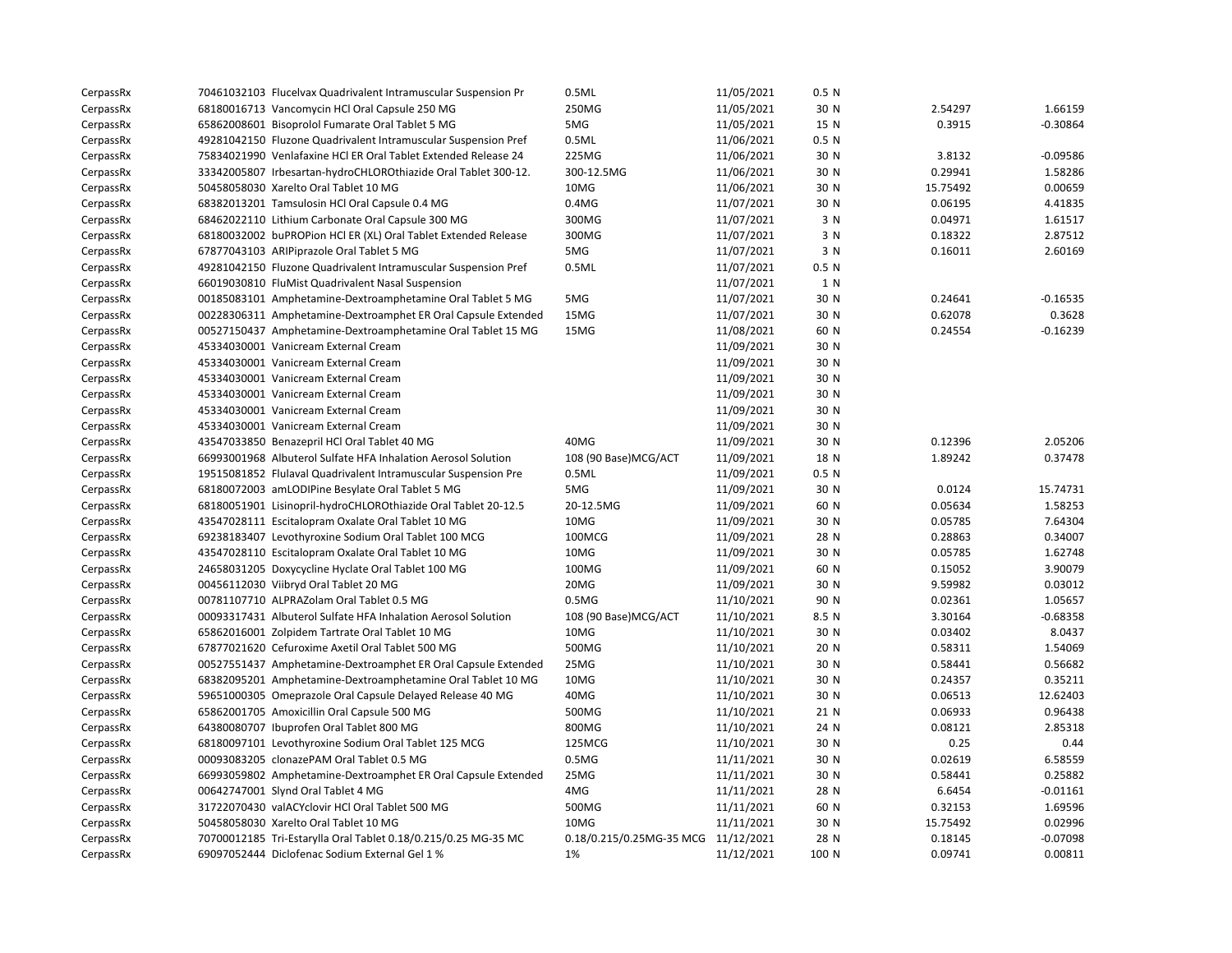| CerpassRx | 68382009716 PARoxetine HCl Oral Tablet 10 MG                   | 10MG                  | 11/12/2021 | 30 N   | 0.07112  | 1.2919     |
|-----------|----------------------------------------------------------------|-----------------------|------------|--------|----------|------------|
| CerpassRx | 72647033104 methylPREDNISolone Oral Tablet Therapy Pack 4 MG   | 4MG                   | 11/12/2021 | 21 N   | 0.20105  | 0.96824    |
| CerpassRx | 64380071206 Benzonatate Oral Capsule 100 MG                    | 100MG                 | 11/12/2021 | 15 N   | 0.09531  | 1.14738    |
| CerpassRx | 60505082601 Ipratropium Bromide Nasal Solution 0.03 %          | 0.03%                 | 11/12/2021 | 30 N   | 0.82934  | 0.1688     |
| CerpassRx | 65862057490 Montelukast Sodium Oral Tablet 10 MG               | 10MG                  | 11/12/2021 | 30 N   | 0.07337  | 1.00354    |
| CerpassRx | 60505432701 Abiraterone Acetate Oral Tablet 250 MG             | 250MG                 | 11/12/2021 | 120 N  |          |            |
| CerpassRx | 00228306111 Amphetamine-Dextroamphet ER Oral Capsule Extended  | 30MG                  | 11/12/2021 | 30 N   | 0.69609  | 0.21536    |
| CerpassRx | 00527150537 Amphetamine-Dextroamphetamine Oral Tablet 20 MG    | 20MG                  | 11/12/2021 | 30 N   | 0.31195  | $-0.34071$ |
| CerpassRx | 42806001101 Sulindac Oral Tablet 200 MG                        | 200MG                 | 11/13/2021 | 60 N   | 0.23934  | 1.28615    |
| CerpassRx | 68462018135 Clotrimazole External Cream 1 %                    | 1%                    | 11/13/2021 | 30 N   | 0.1558   | 0.87206    |
| CerpassRx | 69238183107 Levothyroxine Sodium Oral Tablet 50 MCG            | 50MCG                 | 11/13/2021 | 30 N   | 0.19261  | 0.80676    |
| CerpassRx | 66993001968 Albuterol Sulfate HFA Inhalation Aerosol Solution  | 108 (90 Base) MCG/ACT | 11/13/2021 | 18 N   | 1.89242  | $-0.78012$ |
| CerpassRx | 33342011507 Candesartan Cilexetil Oral Tablet 8 MG             | 8MG                   | 11/14/2021 | 30 N   | 0.95992  | $-0.61802$ |
| CerpassRx | 70377000712 Rosuvastatin Calcium Oral Tablet 10 MG             | 10MG                  | 11/14/2021 | 30 N   | 0.06461  | 15.59186   |
| CerpassRx | 67877056310 metFORMIN HCl Oral Tablet 1000 MG                  | 1000MG                | 11/14/2021 | 60 N   | 0.02601  | 5.70255    |
| CerpassRx | 53489011905 Doxycycline Hyclate Oral Capsule 100 MG            | 100MG                 | 11/14/2021 | 14 N   | 0.17441  | 3.23059    |
| CerpassRx | 00093101042 Mupirocin External Ointment 2 %                    | 2%                    | 11/14/2021 | 22 N   | 0.19118  | 1.4394     |
| CerpassRx | 00378932132 Wixela Inhub Inhalation Aerosol Powder Breath Acti | 250-50MCG/ACT         | 11/14/2021 | 60 N   | 2.3462   | $-0.61718$ |
| CerpassRx | 65862057490 Montelukast Sodium Oral Tablet 10 MG               | 10MG                  | 11/14/2021 | 30 N   | 0.07337  | 8.24083    |
| CerpassRx | 43547040111 Furosemide Oral Tablet 20 MG                       | 20MG                  | 11/15/2021 | 30 N   | 0.03092  | $-0.46097$ |
| CerpassRx | 70377002911 Atorvastatin Calcium Oral Tablet 40 MG             | 40MG                  | 11/15/2021 | 30 N   | 0.05856  | 10.83402   |
| CerpassRx | 68180098003 Lisinopril Oral Tablet 10 MG                       | 10MG                  | 11/15/2021 | 30 N   | 0.0214   | 4.51402    |
| CerpassRx | 50742062101 NIFEdipine ER Oral Tablet Extended Release 24 Hour | 60MG                  | 11/15/2021 | 30 N   | 0.23838  | 2.11408    |
| CerpassRx | 60505265301 traZODone HCl Oral Tablet 50 MG                    | 50MG                  | 11/15/2021 | 30 N   | 0.03964  | 5.64312    |
| CerpassRx | 00093005301 busPIRone HCl Oral Tablet 5 MG                     | 5MG                   | 11/15/2021 | 60 N   | 0.0271   | 5.97417    |
| CerpassRx | 00046110611 Prempro Oral Tablet 0.45-1.5 MG                    | $0.45 - 1.5MG$        | 11/15/2021 | 28 N   | 7.27248  | 0.01017    |
| CerpassRx | 55111039990 Lansoprazole Oral Capsule Delayed Release 30 MG    | 30MG                  | 11/15/2021 | 30 N   | 0.16458  | 0.27192    |
| CerpassRx | 00574022701 Benazepril-hydroCHLOROthiazide Oral Tablet 10-12.5 | 10-12.5MG             | 11/15/2021 | 30 N   | 0.42255  | 0.66529    |
| CerpassRx | 69367018210 metFORMIN HCl Oral Tablet 1000 MG                  | 1000MG                | 11/15/2021 | 60 N   | 0.02601  | 5.68333    |
| CerpassRx | 00310620530 Farxiga Oral Tablet 5 MG                           | 5MG                   | 11/15/2021 | 30 N   | 17.04877 | 0.00639    |
| CerpassRx | 00904759160 FeroSul Oral Tablet 325 (65 Fe) MG                 | 325 (65 Fe)MG         | 11/15/2021 | 30 N   |          |            |
| CerpassRx | 59310030480 Qvar RediHaler Inhalation Aerosol Breath Activated | 80MCG/ACT             | 11/15/2021 | 10.6 N | 24.16963 | 0.00828    |
| CerpassRx | 68180012202 Cephalexin Oral Capsule 500 MG                     | 500MG                 | 11/15/2021 | 20 N   | 0.12309  | 0.19425    |
| CerpassRx | 49884012301 Labetalol HCl Oral Tablet 200 MG                   | 200MG                 | 11/16/2021 | 60 N   | 0.20241  | 1.37225    |
| CerpassRx | 65862057490 Montelukast Sodium Oral Tablet 10 MG               | 10MG                  | 11/16/2021 | 30 N   | 0.07337  | 8.24083    |
| CerpassRx | 65162083366 Diclofenac Sodium External Gel 1 %                 | 1%                    | 11/16/2021 | 100 N  | 0.09741  | 0.00811    |
| CerpassRx | 31722066530 Esomeprazole Magnesium Oral Capsule Delayed Releas | 40MG                  | 11/16/2021 | 30 N   | 0.22266  | 0.04045    |
| CerpassRx | 00054002125 Lithium Carbonate ER Oral Tablet Extended Release  | 300MG                 | 11/16/2021 | 90 N   | 0.15458  | $-0.63917$ |
| CerpassRx | 13668013701 Escitalopram Oxalate Oral Tablet 20 MG             | 20MG                  | 11/16/2021 | 45 N   | 0.08797  | 5.15867    |
| CerpassRx | 13107008501 LORazepam Oral Tablet 2 MG                         | 2MG                   | 11/16/2021 | 90 N   | 0.07053  | 1.18504    |
| CerpassRx | 55111018015 tiZANidine HCl Oral Tablet 4 MG                    | 4MG                   | 11/16/2021 | 90 N   | 0.04963  | 3.44176    |
| CerpassRx | 23155005101 Nystatin Oral Tablet 500000 UNIT                   | 500000UNIT            | 11/16/2021 | 120 N  | 0.3817   | 1.31421    |
| CerpassRx | 68462040467 Atovaquone-Proguanil HCl Oral Tablet 250-100 MG    | 250-100MG             | 11/16/2021 | 120 N  | 2.5429   | 0.83095    |
| CerpassRx | 00456120130 Linzess Oral Capsule 145 MCG                       | 145MCG                | 11/16/2021 | 30 N   | 14.96131 | 0.02903    |
| CerpassRx | 67877025145 Triamcinolone Acetonide External Cream 0.1 %       | 0.1%                  | 11/16/2021 | 454 N  | 0.03108  | $-0.73565$ |
| CerpassRx | 65862057490 Montelukast Sodium Oral Tablet 10 MG               | 10MG                  | 11/16/2021 | 30 N   | 0.07337  | 8.24083    |
| CerpassRx | 16571040250 Cetirizine HCl Oral Tablet 10 MG                   | 10MG                  | 11/16/2021 | 30 N   | 0.0768   | 2.89757    |
| CerpassRx | 65162022621 Yuvafem Vaginal Tablet 10 MCG                      | 10MCG                 | 11/16/2021 | 16 N   | 9.83661  | $-0.70417$ |
| CerpassRx | 00406895401 Amphetamine-Dextroamphet ER Oral Capsule Extended  | 20MG                  | 11/16/2021 | 30 N   | 0.61152  | 3.80878    |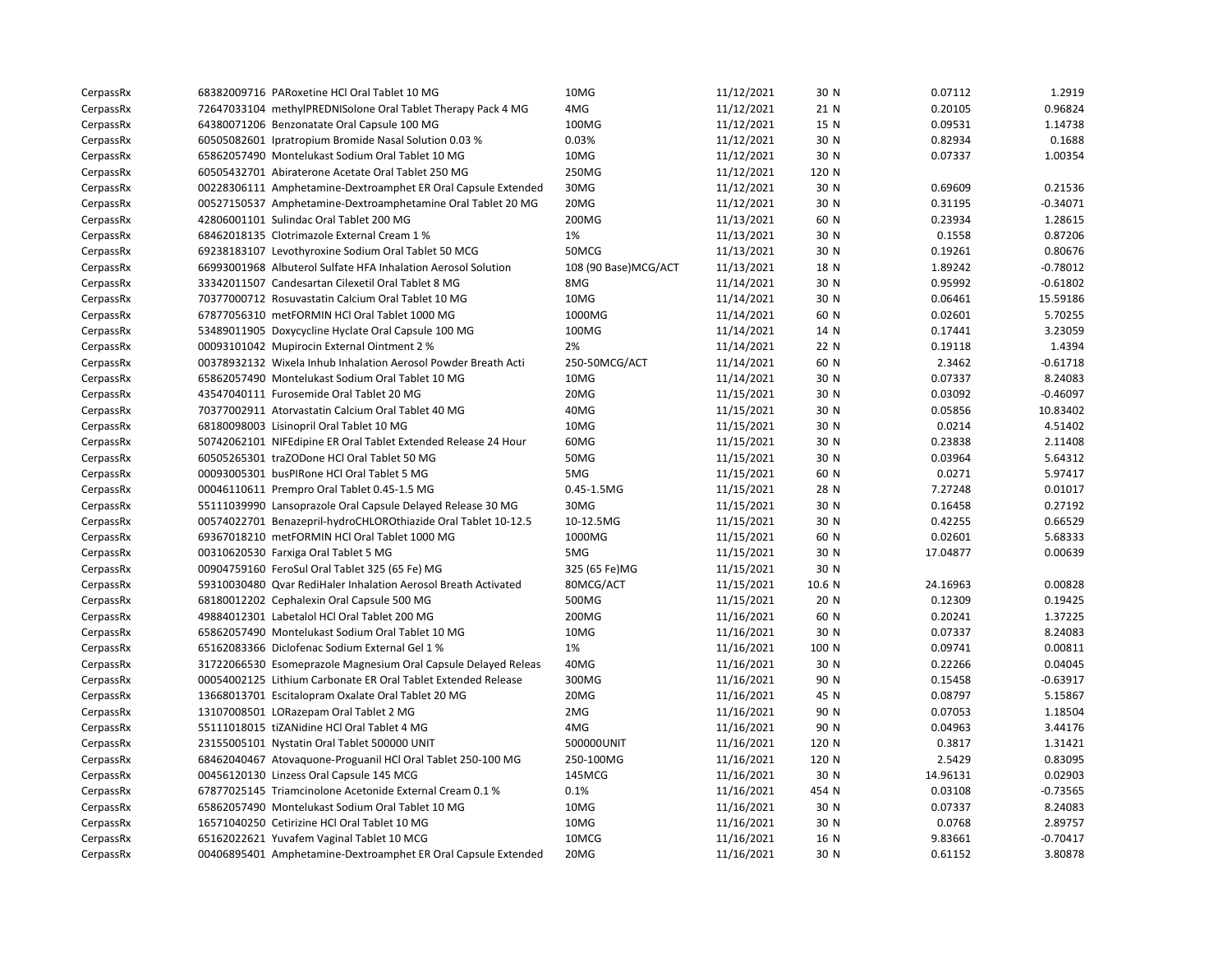| CerpassRx | 52817033200 Cyclobenzaprine HCl Oral Tablet 10 MG              | 10MG              | 11/16/2021 | 30 N             | 0.02527 | 7.85108    |
|-----------|----------------------------------------------------------------|-------------------|------------|------------------|---------|------------|
| CerpassRx | 49281042150 Fluzone Quadrivalent Intramuscular Suspension Pref | 0.5ML             | 11/16/2021 | 0.5 <sub>N</sub> |         |            |
| CerpassRx | 49281042150 Fluzone Quadrivalent Intramuscular Suspension Pref | 0.5ML             | 11/16/2021 | 0.5 <sub>N</sub> |         |            |
| CerpassRx | 59651000305 Omeprazole Oral Capsule Delayed Release 40 MG      | 40MG              | 11/16/2021 | 30 N             | 0.06513 | 12.62403   |
| CerpassRx | 70436001102 buPROPion HCl ER (XL) Oral Tablet Extended Release | 300MG             | 11/16/2021 | 30 N             | 0.18322 | 2.44577    |
| CerpassRx | 24208046325 Latanoprost Ophthalmic Solution 0.005 %            | 0.005%            | 11/17/2021 | 5 N              | 1.90865 | $-0.387$   |
| CerpassRx | 00781613948 Amoxicillin-Pot Clavulanate Oral Suspension Recons | 600-42.9MG/5ML    | 11/17/2021 | 200 N            | 0.06451 | 3.05596    |
| CerpassRx | 68462038301 Eszopiclone Oral Tablet 2 MG                       | 2MG               | 11/17/2021 | 30 N             | 0.21866 | 0.2912     |
| CerpassRx | 00527150537 Amphetamine-Dextroamphetamine Oral Tablet 20 MG    | 20MG              | 11/17/2021 | 60 N             | 0.3112  | $-0.33912$ |
| CerpassRx | 31722070430 valACYclovir HCl Oral Tablet 500 MG                | 500MG             | 11/17/2021 | 30 N             | 0.28089 | 2.08662    |
| CerpassRx | 49281042150 Fluzone Quadrivalent Intramuscular Suspension Pref | 0.5ML             | 11/18/2021 | 0.5 <sub>N</sub> |         |            |
| CerpassRx | 60505082901 Fluticasone Propionate Nasal Suspension 50 MCG/ACT | 50MCG/ACT         | 11/18/2021 | 16 N             | 0.28874 | 0.82907    |
| CerpassRx | 50111064801 FLUoxetine HCl Oral Capsule 20 MG                  | 20MG              | 11/18/2021 | 90 N             | 0.03094 | 6.91496    |
| CerpassRx | 00093083205 clonazePAM Oral Tablet 0.5 MG                      | 0.5M <sub>G</sub> | 11/18/2021 | 75 N             | 0.02624 | 6.7185     |
| CerpassRx | 00591264001 Butalbital-APAP-Caffeine Oral Capsule 50-300-40 MG | 50-300-40MG       | 11/18/2021 | 45 N             | 0.64565 | 2.02537    |
| CerpassRx | 68180047802 Simvastatin Oral Tablet 10 MG                      | 10MG              | 11/18/2021 | 30 N             | 0.02927 | 1.9951     |
| CerpassRx | 43547043109 Fenofibrate Oral Tablet 145 MG                     | 145MG             | 11/18/2021 | 30 N             | 0.19762 | 0.18072    |
| CerpassRx | 16729000216 Glimepiride Oral Tablet 2 MG                       | 2MG               | 11/18/2021 | 90 N             | 0.05197 | 0.69756    |
| CerpassRx | 67877021660 Cefuroxime Axetil Oral Tablet 500 MG               | 500MG             | 11/18/2021 | 20 N             | 0.56842 | 1.34334    |
| CerpassRx | 24208039915 Ipratropium Bromide Nasal Solution 0.06 %          | 0.06%             | 11/18/2021 | 15 N             | 1.54301 | $-0.76323$ |
| CerpassRx | 64380071207 Benzonatate Oral Capsule 100 MG                    | 100MG             | 11/18/2021 | 30 N             | 0.09613 | 1.83297    |
| CerpassRx | 24208046325 Latanoprost Ophthalmic Solution 0.005 %            | 0.005%            | 11/18/2021 | 2.5N             | 1.90865 | $-0.38595$ |
| CerpassRx | 62175061743 Pantoprazole Sodium Oral Tablet Delayed Release 40 | 40MG              | 11/19/2021 | 30 N             | 0.06123 | 6.94817    |
| CerpassRx | 68180051901 Lisinopril-hydroCHLOROthiazide Oral Tablet 20-12.5 | 20-12.5MG         | 11/19/2021 | 30 N             | 0.05346 | 1.72478    |
| CerpassRx | 50742061610 Metoprolol Succinate ER Oral Tablet Extended Relea | 50MG              | 11/19/2021 | 30 N             | 0.10113 | 0.45687    |
| CerpassRx | 68180035302 Sertraline HCl Oral Tablet 100 MG                  | 100MG             | 11/19/2021 | 45 N             | 0.0585  | 4.47768    |
| CerpassRx | 23155000810 hydroCHLOROthiazide Oral Tablet 25 MG              | 25MG              | 11/19/2021 | 30 N             | 0.01444 | $-0.79224$ |
| CerpassRx | 68180072003 amLODIPine Besylate Oral Tablet 5 MG               | 5MG               | 11/19/2021 | 30 N             | 0.01197 | 16.34893   |
| CerpassRx | 68180052002 Lisinopril-hydroCHLOROthiazide Oral Tablet 20-25 M | 20-25MG           | 11/20/2021 | 30 N             | 0.04997 | 4.91688    |
| CerpassRx | 16571040250 Cetirizine HCl Oral Tablet 10 MG                   | 10MG              | 11/20/2021 | 30 N             | 0.06982 | 3.28721    |
| CerpassRx | 50742061510 Metoprolol Succinate ER Oral Tablet Extended Relea | 25MG              | 11/20/2021 | 30 N             | 0.08811 | 0.67215    |
| CerpassRx | 69238183301 Levothyroxine Sodium Oral Tablet 88 MCG            | 88MCG             | 11/20/2021 | 30 N             | 0.18818 | 0.91838    |
| CerpassRx | 49281042150 Fluzone Quadrivalent Intramuscular Suspension Pref | 0.5ML             | 11/20/2021 | 0.5 <sub>N</sub> |         |            |
| CerpassRx | 00591046010 glipiZIDE Oral Tablet 5 MG                         | 5MG               | 11/20/2021 | 30 N             | 0.03438 | 0.19255    |
| CerpassRx | 67877056310 metFORMIN HCl Oral Tablet 1000 MG                  | 1000MG            | 11/20/2021 | 60 N             | 0.02672 | 5.52445    |
| CerpassRx | 50742062001 NIFEdipine ER Oral Tablet Extended Release 24 Hour | 30MG              | 11/20/2021 | 30 N             | 0.2706  | 0.27248    |
| CerpassRx | 63304017513 Mesalamine Oral Tablet Delayed Release 1.2 GM      | $1.2$ GM          | 11/20/2021 | 120 N            | 3.14435 | $-0.61418$ |
| CerpassRx | 16571020210 Diclofenac Sodium Oral Tablet Delayed Release 50 M | 50MG              | 11/20/2021 | 60 N             | 0.10039 | 0.71664    |
| CerpassRx | 00555088602 Estradiol Oral Tablet 1 MG                         | 1MG               | 11/20/2021 | 30 N             | 0.0942  | 0.80113    |
| CerpassRx | 68180013701 Escitalopram Oxalate Oral Tablet 5 MG              | 5MG               | 11/21/2021 | 30 N             | 0.05767 | 4.27137    |
| CerpassRx | 68180016106 Azithromycin Oral Tablet 500 MG                    | 500MG             | 11/21/2021 | 5 N              | 1.01053 | 0.84853    |
| CerpassRx | 52817036110 Metoprolol Tartrate Oral Tablet 50 MG              | 50MG              | 11/21/2021 | 60 N             | 0.02271 | 2.54469    |
| CerpassRx | 70461032103 Flucelvax Quadrivalent Intramuscular Suspension Pr | 0.5ML             | 11/21/2021 | 0.5 <sub>N</sub> |         |            |
| CerpassRx | 00555902658 Junel FE 1/20 Oral Tablet 1-20 MG-MCG              | 1-20MG-MCG        | 11/21/2021 | 28 N             | 0.27901 | $-0.05277$ |
| CerpassRx | 31722070190 Losartan Potassium Oral Tablet 50 MG               | 50MG              | 11/21/2021 | 60 N             | 0.06548 | 3.12085    |
| CerpassRx | 23155000810 hydroCHLOROthiazide Oral Tablet 25 MG              | 25MG              | 11/21/2021 | 30 N             | 0.01444 | $-0.79224$ |
| CerpassRx | 76385011150 Carvedilol Oral Tablet 6.25 MG                     | 6.25MG            | 11/21/2021 | 60 N             | 0.02192 | 10.69404   |
| CerpassRx | 23155000301 hydrALAZINE HCl Oral Tablet 50 MG                  | 50MG              | 11/21/2021 | 90 N             | 0.04968 | 0.35981    |
| CerpassRx | 69315031228 Procto-Med HC External Cream 2.5 %                 | 2.5%              | 11/21/2021 | 28 N             | 0.33609 | 0.07114    |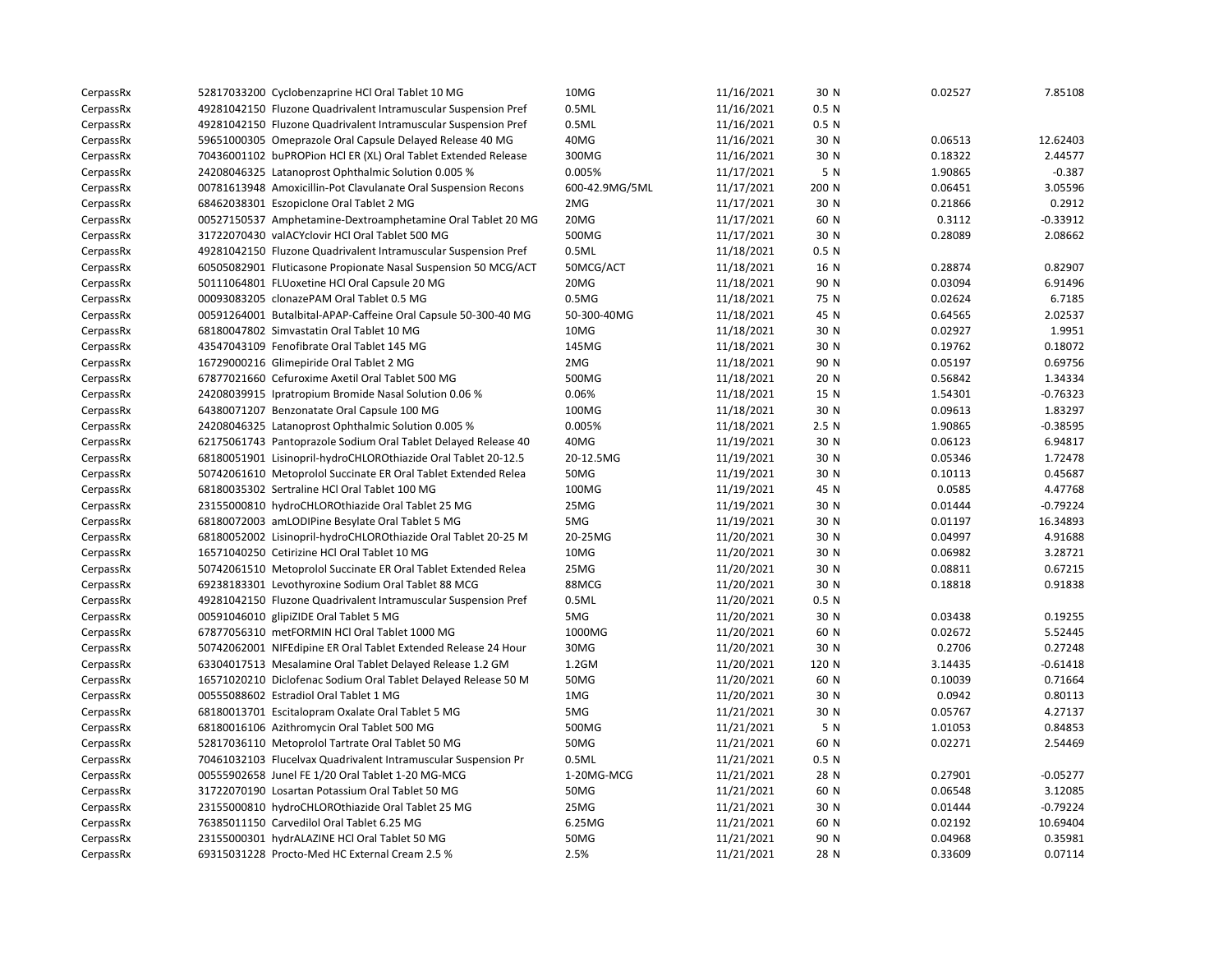| CerpassRx | 16729017017 Escitalopram Oxalate Oral Tablet 20 MG             | 20MG                  | 11/21/2021 | 45 N             | 0.08765  | 5.73639    |
|-----------|----------------------------------------------------------------|-----------------------|------------|------------------|----------|------------|
| CerpassRx | 68180072103 amLODIPine Besylate Oral Tablet 10 MG              | 10MG                  | 11/22/2021 | 30 N             | 0.01592  | 16.92295   |
| CerpassRx | 55111015810 Omeprazole Oral Capsule Delayed Release 20 MG      | 20MG                  | 11/22/2021 | 30 N             | 0.03507  | 2.78291    |
| CerpassRx | 61269016550 Sodium Fluoride Oral Solution 1.1 (0.5 F) MG/ML    | 1.1 (0.5 F)MG/ML      | 11/22/2021 | 50 N             | 0.1895   | 0.26966    |
| CerpassRx | 65162010250 Gabapentin Oral Capsule 300 MG                     | 300MG                 | 11/22/2021 | 30 N             | 0.04829  | 2.74129    |
| CerpassRx | 62332003960 lamoTRIgine Oral Tablet 150 MG                     | 150MG                 | 11/22/2021 | 60 N             | 0.09154  | 2.35737    |
| CerpassRx | 00054327099 Fluticasone Propionate Nasal Suspension 50 MCG/ACT | 50MCG/ACT             | 11/22/2021 | 16 N             | 0.28874  | 0.82907    |
| CerpassRx | 42806071505 Benzonatate Oral Capsule 200 MG                    | 200MG                 | 11/22/2021 | 20 N             | 0.13645  | 0.33016    |
| CerpassRx | 00173071820 Flovent HFA Inhalation Aerosol 44 MCG/ACT          | 44MCG/ACT             | 11/22/2021 | 10.6 N           | 17.99661 | 0.02435    |
| CerpassRx | 42582021618 Doxycycline Hyclate Oral Capsule 100 MG            | 100MG                 | 11/22/2021 | 14 N             |          |            |
| CerpassRx | 42806040021 methylPREDNISolone Oral Tablet Therapy Pack 4 MG   | 4MG                   | 11/22/2021 | 21 N             | 0.18552  | 1.133      |
| CerpassRx | 62332000191 Famotidine Oral Tablet 20 MG                       | 20MG                  | 11/22/2021 | 20 N             | 0.03865  | 2.19534    |
| CerpassRx | 31722088490 Rosuvastatin Calcium Oral Tablet 20 MG             | 20MG                  | 11/22/2021 | 30 N             | 0.07362  | 1.37707    |
| CerpassRx | 70461032103 Flucelvax Quadrivalent Intramuscular Suspension Pr | 0.5ML                 | 11/22/2021 | 0.5 <sub>N</sub> |          |            |
| CerpassRx | 70461032103 Flucelvax Quadrivalent Intramuscular Suspension Pr | 0.5ML                 | 11/22/2021 | 0.5 <sub>N</sub> |          |            |
| CerpassRx | 68645059354 Lisinopril Oral Tablet 40 MG                       | 40MG                  | 11/22/2021 | 30 N             | 0.04886  | 2.82044    |
| CerpassRx | 50742061610 Metoprolol Succinate ER Oral Tablet Extended Relea | 50MG                  | 11/22/2021 | 30 N             | 0.10113  | 0.45687    |
| CerpassRx | 00406012405 HYDROcodone-Acetaminophen Oral Tablet 7.5-325 MG   | 7.5-325MG             | 11/22/2021 | 40 N             | 0.11112  | 2.63121    |
| CerpassRx | 52817033010 Cyclobenzaprine HCl Oral Tablet 5 MG               | 5MG                   | 11/22/2021 | 30 N             | 0.02785  | 1.09455    |
| CerpassRx | 00363410040 Stool Softener Oral Capsule 100 MG                 | 100MG                 | 11/22/2021 | 20 N             |          |            |
| CerpassRx | 68180072003 amLODIPine Besylate Oral Tablet 5 MG               | 5MG                   | 11/23/2021 | 30 N             | 0.01197  | 18.60457   |
| CerpassRx | 65862069790 Venlafaxine HCl ER Oral Capsule Extended Release 2 | 150MG                 | 11/23/2021 | 30 N             | 0.17183  | 1.89433    |
| CerpassRx | 67877056110 metFORMIN HCl Oral Tablet 500 MG                   | 500MG                 | 11/23/2021 | 60 N             | 0.01631  | 4.18087    |
| CerpassRx | 00781808926 Azithromycin Oral Tablet 250 MG                    | 250MG                 | 11/23/2021 | 6 N              | 0.46612  | 3.67691    |
| CerpassRx | 31722095201 Methylphenidate HCl ER Oral Tablet Extended Releas | 18MG                  | 11/23/2021 | 30 N             | 0.62453  | 3.94825    |
| CerpassRx | 31722095501 Methylphenidate HCl ER Oral Tablet Extended Releas | 54MG                  | 11/23/2021 | 30 N             | 1.02643  | 2.9639     |
| CerpassRx | 00781185220 Amoxicillin-Pot Clavulanate Oral Tablet 875-125 MG | 875-125MG             | 11/23/2021 | 20 N             | 0.27032  | 2.74741    |
| CerpassRx | 65862056890 Montelukast Sodium Oral Tablet Chewable 5 MG       | 5MG                   | 11/23/2021 | 30 N             | 0.09268  | 6.31549    |
| CerpassRx | 00555904358 Apri Oral Tablet 0.15-30 MG-MCG                    | 0.15-30MG-MCG         | 11/23/2021 | 28 N             | 0.21679  | $-0.39705$ |
| CerpassRx | 68180098003 Lisinopril Oral Tablet 10 MG                       | 10MG                  | 11/23/2021 | 60 N             | 0.02125  | 4.56078    |
| CerpassRx | 00003089421 Eliquis Oral Tablet 5 MG                           | 5MG                   | 11/24/2021 | 60 N             | 7.98546  | 0.0062     |
| CerpassRx | 13107015690 PARoxetine HCl Oral Tablet 30 MG                   | 30MG                  | 11/24/2021 | 30 N             | 0.11044  | 2.05747    |
| CerpassRx | 23155050105 hydrOXYzine HCl Oral Tablet 25 MG                  | 25MG                  | 11/24/2021 | 60 N             | 0.07258  | 0.8692     |
| CerpassRx | 68180097201 Levothyroxine Sodium Oral Tablet 137 MCG           | 137MCG                | 11/24/2021 | 30 N             | 0.24612  | 0.64418    |
| CerpassRx | 00093005401 busPIRone HCl Oral Tablet 10 MG                    | 10MG                  | 11/24/2021 | 90 N             | 0.03752  | 4.061      |
| CerpassRx | 43547035610 Lisinopril Oral Tablet 40 MG                       | 40MG                  | 11/24/2021 | 30 N             | 0.04886  | 1.44235    |
| CerpassRx | 68382097101 Chlorthalidone Oral Tablet 50 MG                   | 50MG                  | 11/24/2021 | 30 N             | 0.26533  | $-0.32662$ |
| CerpassRx | 69097083412 Sertraline HCl Oral Tablet 50 MG                   | 50MG                  | 11/25/2021 | 30 N             | 0.04415  | 6.37637    |
| CerpassRx | 70436001002 buPROPion HCl ER (XL) Oral Tablet Extended Release | 150MG                 | 11/25/2021 | 30 N             | 0.14366  | 2.68231    |
| CerpassRx | 65862039010 Ondansetron Oral Tablet Disintegrating 4 MG        | 4MG                   | 11/25/2021 | 12 N             | 0.23529  | 10.36895   |
| CerpassRx | 53746010901 HYDROcodone-Acetaminophen Oral Tablet 5-325 MG     | 5-325MG               | 11/25/2021 | 12 N             | 0.08767  | $-0.25858$ |
| CerpassRx | 70377002711 Atorvastatin Calcium Oral Tablet 10 MG             | 10MG                  | 11/25/2021 | 30 N             | 0.03711  | 12.08722   |
| CerpassRx | 29300012510 Meloxicam Oral Tablet 15 MG                        | 15MG                  | 11/26/2021 | 30 N             | 0.02404  | 10.70272   |
| CerpassRx | 50111056001 traZODone HCl Oral Tablet 50 MG                    | 50MG                  | 11/26/2021 | 60 N             | 0.03986  | 2.23215    |
| CerpassRx | 00046110511 Prempro Oral Tablet 0.3-1.5 MG                     | $0.3 - 1.5MG$         | 11/26/2021 | 28 N             | 7.30242  | 0.00603    |
| CerpassRx | 00131247835 Vimpat Oral Tablet 100 MG                          | 100MG                 | 11/26/2021 | 60 N             | 14.92251 | 0.03096    |
| CerpassRx | 68462026430 Rosuvastatin Calcium Oral Tablet 40 MG             | 40MG                  | 11/26/2021 | 30 N             | 0.12575  | 1.17893    |
| CerpassRx | 66993001968 Albuterol Sulfate HFA Inhalation Aerosol Solution  | 108 (90 Base) MCG/ACT | 11/26/2021 | 18 N             | 1.86576  | $-0.77698$ |
| CerpassRx | 70010049105 metFORMIN HCI ER Oral Tablet Extended Release 24 H | 500MG                 | 11/26/2021 | 120 N            | 0.03672  | 0.70434    |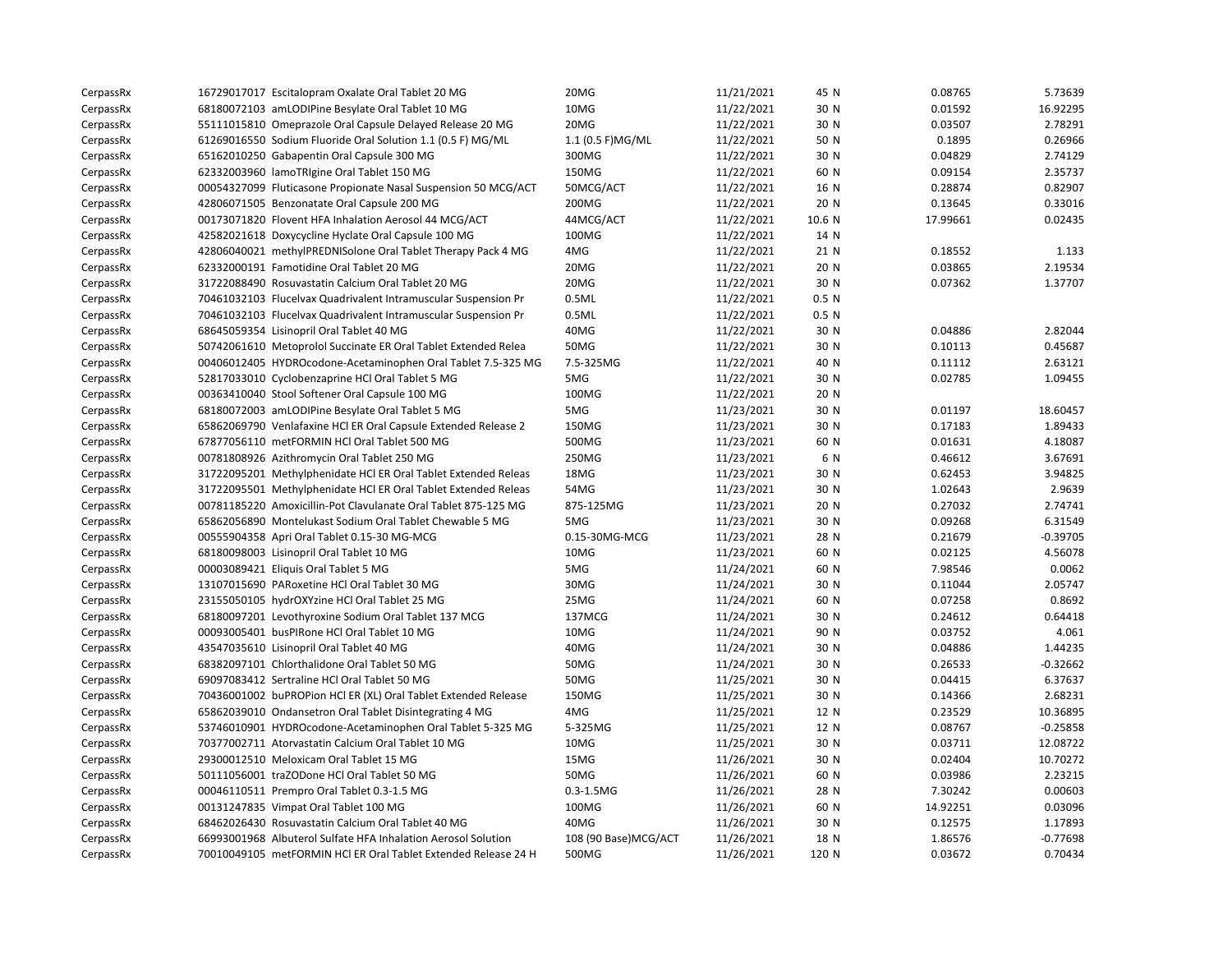| CerpassRx | 60793011501 Cytomel Oral Tablet 5 MCG                          | 5MCG                 | 11/26/2021 | 60 N             | 1.85487  | 0.02685    |
|-----------|----------------------------------------------------------------|----------------------|------------|------------------|----------|------------|
| CerpassRx | 13668013601 Escitalopram Oxalate Oral Tablet 10 MG             | 10MG                 | 11/27/2021 | 30 N             | 0.05483  | 8.4717     |
| CerpassRx | 50383077504 Lidocaine Viscous HCl Mouth/Throat Solution 2 %    | 2%                   | 11/27/2021 | 100 N            | 0.06725  | 0.04387    |
| CerpassRx | 68180072003 amLODIPine Besylate Oral Tablet 5 MG               | 5MG                  | 11/27/2021 | 30 N             | 0.01197  | 18.60457   |
| CerpassRx | 53746051401 Spironolactone Oral Tablet 50 MG                   | 50MG                 | 11/27/2021 | 30 N             | 0.12416  | 2.16796    |
| CerpassRx | 31722088490 Rosuvastatin Calcium Oral Tablet 20 MG             | 20MG                 | 11/27/2021 | 30 N             | 0.07362  | 1.37707    |
| CerpassRx | 58160088752 Fluarix Quadrivalent Intramuscular Suspension Pref | 0.5ML                | 11/27/2021 | 0.5 <sub>N</sub> |          |            |
| CerpassRx | 76385012350 Methocarbamol Oral Tablet 500 MG                   | 500MG                | 11/28/2021 | 40 N             | 0.06303  | 1.18943    |
| CerpassRx | 70954005940 predniSONE Oral Tablet Therapy Pack 10 MG (48)     | 10MG (48)            | 11/28/2021 | 48 N             | 0.72972  | $-0.23173$ |
| CerpassRx | 00378180510 Levothyroxine Sodium Oral Tablet 75 MCG            | 75MCG                | 11/28/2021 | 30 N             | 0.19629  | $-0.66546$ |
| CerpassRx | 65862050320 Amoxicillin-Pot Clavulanate Oral Tablet 875-125 MG | 875-125MG            | 11/28/2021 | 20 N             | 0.27032  | 1.24179    |
| CerpassRx | 76204020001 Albuterol Sulfate Inhalation Nebulization Solution | (2.5 MG/3ML)0.083%   | 11/28/2021 | 90 N             | 0.04523  | 0.23566    |
| CerpassRx | 51991031133 Desvenlafaxine Succinate ER Oral Tablet Extended R | 50MG                 | 11/28/2021 | 30 N             | 0.65837  | 0.24449    |
| CerpassRx | 57237007710 Ondansetron Oral Tablet Disintegrating 4 MG        | 4MG                  | 11/28/2021 | 10 N             | 0.23529  | 3.19057    |
| CerpassRx | 70377002711 Atorvastatin Calcium Oral Tablet 10 MG             | 10MG                 | 11/28/2021 | 30 N             | 0.03711  | 12.08722   |
| CerpassRx | 68180072103 amLODIPine Besylate Oral Tablet 10 MG              | 10MG                 | 11/28/2021 | 30 N             | 0.01592  | 16.92295   |
| CerpassRx | 50742061510 Metoprolol Succinate ER Oral Tablet Extended Relea | 25MG                 | 11/28/2021 | 30 N             | 0.08811  | 0.67215    |
| CerpassRx | 65862035790 Clopidogrel Bisulfate Oral Tablet 75 MG            | 75MG                 | 11/29/2021 | 15 N             | 0.06291  | 12.25703   |
| CerpassRx | 70377000812 Rosuvastatin Calcium Oral Tablet 20 MG             | 20MG                 | 11/29/2021 | 30 N             | 0.07362  | 13.56126   |
| CerpassRx | 55111012205 Atorvastatin Calcium Oral Tablet 20 MG             | 20MG                 | 11/29/2021 | 30 N             | 0.05287  | 1.21298    |
| CerpassRx | 00168005646 Betamethasone Dipropionate External Ointment 0.05  | 0.05%                | 11/29/2021 | 45 N             | 1.74908  | $-0.81247$ |
| CerpassRx | 68180098103 Lisinopril Oral Tablet 20 MG                       | 20MG                 | 11/29/2021 | 30 N             | 0.02858  | 7.94565    |
| CerpassRx | 68180031909 buPROPion HCl ER (XL) Oral Tablet Extended Release | 150MG                | 11/29/2021 | 30 N             | 0.14366  | 3.2763     |
| CerpassRx | 62332004060 lamoTRIgine Oral Tablet 200 MG                     | 200MG                | 11/29/2021 | 30 N             | 0.09907  | 2.44874    |
| CerpassRx | 00378668977 Pantoprazole Sodium Oral Tablet Delayed Release 40 | 40MG                 | 11/29/2021 | 30 N             | 0.06123  | 4.33508    |
| CerpassRx | 00093719801 FLUoxetine HCl Oral Capsule 40 MG                  | 40MG                 | 11/29/2021 | 30 N             | 0.06982  | 4.2516     |
| CerpassRx | 67877057305 Benzonatate Oral Capsule 100 MG                    | 100MG                | 11/29/2021 | 15 N             | 0.09613  | 1.12906    |
| CerpassRx | 69238110005 Doxycycline Hyclate Oral Capsule 100 MG            | 100MG                | 11/29/2021 | 20 N             | 0.16507  | $-0.10038$ |
| CerpassRx | 65862019201 FLUoxetine HCl Oral Capsule 10 MG                  | 10MG                 | 11/29/2021 | 30 N             | 0.0371   | 3.32165    |
| CerpassRx | 70436001004 buPROPion HCl ER (XL) Oral Tablet Extended Release | 150MG                | 11/29/2021 | 30 N             | 0.14366  | 1.10683    |
| CerpassRx | 00054327099 Fluticasone Propionate Nasal Suspension 50 MCG/ACT | 50MCG/ACT            | 11/29/2021 | 16 N             | 0.28874  | 0.95461    |
| CerpassRx | 70377002711 Atorvastatin Calcium Oral Tablet 10 MG             | 10MG                 | 11/29/2021 | 30 N             | 0.03711  | 12.08722   |
| CerpassRx | 68180051303 Lisinopril Oral Tablet 5 MG                        | 5MG                  | 11/30/2021 | 30 N             | 0.01825  | 4.57078    |
| CerpassRx | 31722053705 levETIRAcetam Oral Tablet 500 MG                   | 500MG                | 11/30/2021 | 240 N            | 0.11     | $-0.00985$ |
| CerpassRx | 29300011416 lamoTRIgine Oral Tablet 200 MG                     | 200MG                | 11/30/2021 | 150 N            | 0.09907  | 0.7173     |
| CerpassRx | 47781064010 Levothyroxine Sodium Oral Tablet 25 MCG            | 25MCG                | 11/30/2021 | 30 N             | 0.16537  | 0.52587    |
| CerpassRx | 16729004417 Atorvastatin Calcium Oral Tablet 10 MG             | 10MG                 | 11/30/2021 | 30 N             | 0.03711  | 2.17075    |
| CerpassRx | 69452015120 Vitamin D (Ergocalciferol) Oral Capsule 1.25 MG (5 | 1.25 MG(50000 UT)    | 11/30/2021 | 4 N              | 0.14197  | 2.45143    |
| CerpassRx | 16729023301 rOPINIRole HCl Oral Tablet 0.5 MG                  | 0.5M <sub>G</sub>    | 11/30/2021 | 30 N             | 0.04836  | 1.78467    |
| CerpassRx | 66993058697 Fluticasone-Salmeterol Inhalation Aerosol Powder B | 500-50MCG/ACT        | 11/30/2021 | 60 N             | 3.38037  | 0.11004    |
| CerpassRx | 68180096301 Albuterol Sulfate HFA Inhalation Aerosol Solution  | 108 (90 Base)MCG/ACT | 11/30/2021 | 8.5 N            | 3.18831  | 0.5852     |
| CerpassRx | 00143924920 Amoxicillin-Pot Clavulanate Oral Tablet 875-125 MG | 875-125MG            | 11/30/2021 | 28 N             | 0.27032  | 1.24205    |
| CerpassRx | 69238111801 busPIRone HCl Oral Tablet 15 MG                    | 15MG                 | 11/30/2021 | 60 N             | 0.04878  | 3.85855    |
| CerpassRx | 50458058030 Xarelto Oral Tablet 10 MG                          | 10MG                 | 11/30/2021 | 30 N             | 15.75492 | 0.00659    |
| CerpassRx | 33342032915 Triamcinolone Acetonide External Cream 0.1 %       | 0.1%                 | 11/30/2021 | 45 N             | 0.1253   | $-0.64884$ |
| CerpassRx | 68382071119 Mesalamine Oral Tablet Delayed Release 1.2 GM      | $1.2$ GM             | 12/01/2021 | 90 N             | 3.14435  | $-0.61419$ |
| CerpassRx | 13668013701 Escitalopram Oxalate Oral Tablet 20 MG             | 20MG                 | 12/01/2021 | 30 N             | 0.08765  | 5.17988    |
| CerpassRx | 70377002811 Atorvastatin Calcium Oral Tablet 20 MG             | 20MG                 | 12/01/2021 | 30 N             | 0.05287  | 12.10762   |
| CerpassRx | 68382031818 Minocycline HCl Oral Capsule 100 MG                | 100MG                | 12/01/2021 | 60 N             | 0.37349  | 0.09151    |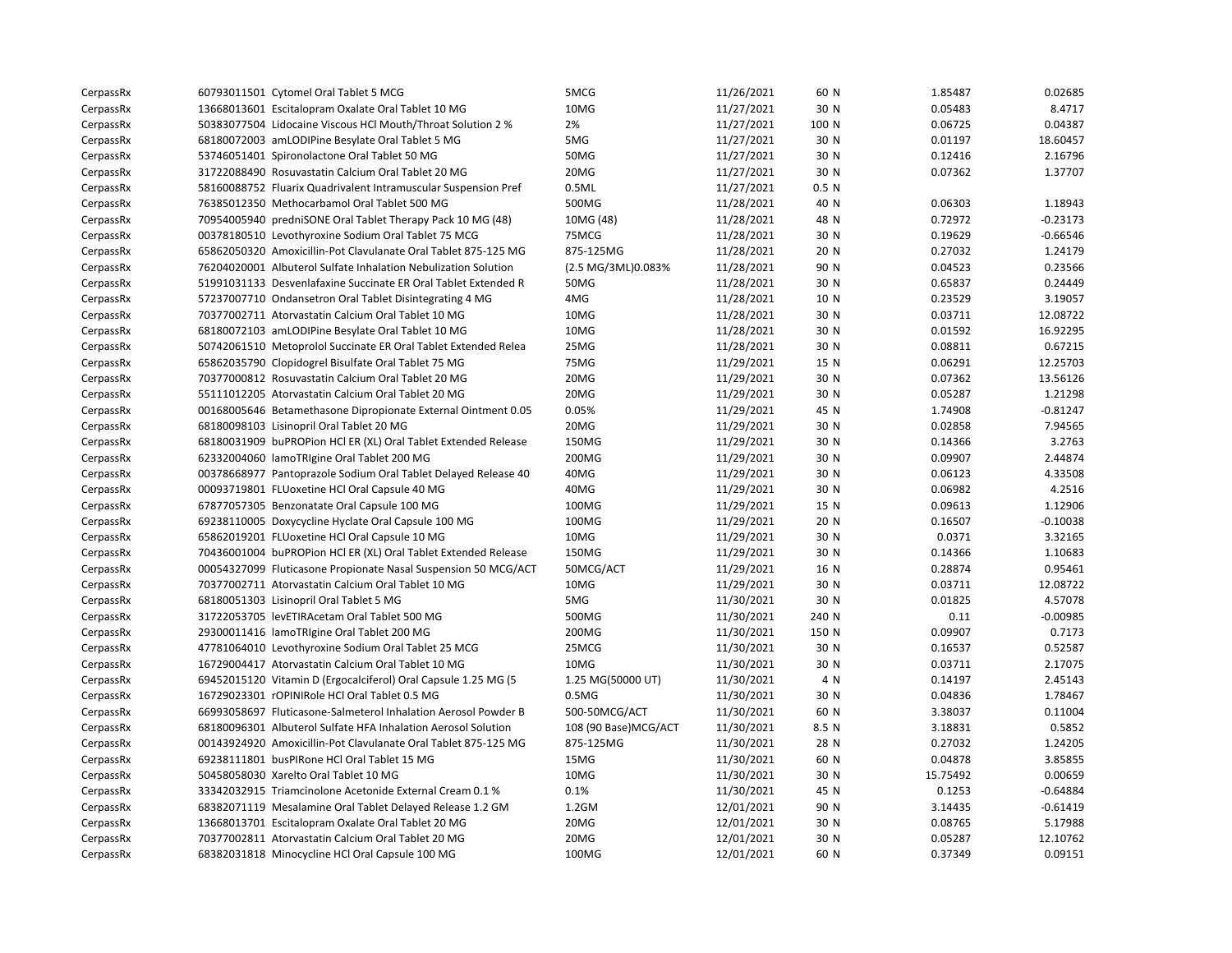| CerpassRx | 00406012305 HYDROcodone-Acetaminophen Oral Tablet 5-325 MG     | 5-325MG           | 12/01/2021 | 30 N             | 0.08767   | 1.19003    |
|-----------|----------------------------------------------------------------|-------------------|------------|------------------|-----------|------------|
| CerpassRx | 00187204530 Cardizem LA Oral Tablet Extended Release 24 Hour 1 | 120MG             | 12/01/2021 | 30 N             | 3.64333   | 0.0086     |
| CerpassRx | 00006057762 Janumet Oral Tablet 50-1000 MG                     | 50-1000MG         | 12/01/2021 | 60 N             | 7.93538   | 0.01108    |
| CerpassRx | 70010006510 metFORMIN HCl Oral Tablet 1000 MG                  | 1000MG            | 12/01/2021 | 60 N             | 0.02672   | 1.39521    |
| CerpassRx | 70377000812 Rosuvastatin Calcium Oral Tablet 20 MG             | 20MG              | 12/01/2021 | 30 N             | 0.07362   | 0.1093     |
| CerpassRx | 69097083512 Sertraline HCl Oral Tablet 100 MG                  | 100MG             | 12/02/2021 | 60 N             | 0.0585    | 4.56695    |
| CerpassRx | 00121077504 guaiFENesin-Codeine Oral Solution 100-10 MG/5ML    | 100-10MG/5ML      | 12/02/2021 | 118 N            | 0.0637    | $-0.1552$  |
| CerpassRx | 68180098003 Lisinopril Oral Tablet 10 MG                       | 10MG              | 12/02/2021 | 30 N             | 0.02125   | 10.82745   |
| CerpassRx | 58160088752 Fluarix Quadrivalent Intramuscular Suspension Pref | 0.5ML             | 12/02/2021 | 0.5 N            |           |            |
| CerpassRx | 53746051105 Spironolactone Oral Tablet 25 MG                   | 25MG              | 12/02/2021 | 30 N             | 0.05604   | 0.92719    |
| CerpassRx | 16729013616 clonazePAM Oral Tablet 0.5 MG                      | 0.5M <sub>G</sub> | 12/02/2021 | 90 N             | 0.02624   | 6.71934    |
| CerpassRx | 69238110005 Doxycycline Hyclate Oral Capsule 100 MG            | 100MG             | 12/02/2021 | 20 N             | 0.16507   | $-0.10038$ |
| CerpassRx | 59746000103 methylPREDNISolone Oral Tablet Therapy Pack 4 MG   | 4MG               | 12/02/2021 | 21 N             | 0.18552   | 1.133      |
| CerpassRx | 16729017001 Escitalopram Oxalate Oral Tablet 20 MG             | 20MG              | 12/02/2021 | 30 N             | 0.08765   | 0.81403    |
| CerpassRx | 58657050016 guaiFENesin-Codeine Oral Solution 100-10 MG/5ML    | 100-10MG/5ML      | 12/03/2021 | 120 N            | 0.02619   | $-0.53863$ |
| CerpassRx | 65162083809 Valsartan Oral Tablet 80 MG                        | 80MG              | 12/03/2021 | 30 N             | 0.22914   | 2.20328    |
| CerpassRx | 65162010250 Gabapentin Oral Capsule 300 MG                     | 300MG             | 12/03/2021 | 90 N             | 0.04829   | 5.16185    |
| CerpassRx | 00093767902 Etonogestrel-Ethinyl Estradiol Vaginal Ring 0.12-0 | 0.12-0.015MG/24HR | 12/03/2021 | 1 N              | 106.53887 | $-0.79116$ |
| CerpassRx | 58160082311 Shingrix Intramuscular Suspension Reconstituted 50 | 50MCG/0.5ML       | 12/03/2021 | 1 N              |           |            |
| CerpassRx | 70461032103 Flucelvax Quadrivalent Intramuscular Suspension Pr | 0.5ML             | 12/03/2021 | 0.5 N            |           |            |
| CerpassRx | 59746000103 methylPREDNISolone Oral Tablet Therapy Pack 4 MG   | 4MG               | 12/03/2021 | 21 N             | 0.18552   | 0.06778    |
| CerpassRx | 68462030929 Norgestimate-Eth Estradiol Oral Tablet 0.25-35 MG- | 0.25-35MG-MCG     | 12/04/2021 | 28 N             | 0.20989   | $-0.25471$ |
| CerpassRx | 70436001104 buPROPion HCl ER (XL) Oral Tablet Extended Release | 300MG             | 12/04/2021 | 30 N             | 0.18125   | 0.47862    |
| CerpassRx | 24208035305 Alrex Ophthalmic Suspension 0.2 %                  | 0.2%              | 12/04/2021 | 5 N              | 48.21667  | 0.00613    |
| CerpassRx | 58160088752 Fluarix Quadrivalent Intramuscular Suspension Pref | 0.5ML             | 12/04/2021 | 0.5 <sub>N</sub> |           |            |
| CerpassRx | 00002143380 Trulicity Subcutaneous Solution Pen-injector 0.75  | 0.75MG/0.5ML      | 12/04/2021 | 2 N              | 405.404   | 0.02934    |
| CerpassRx | 00088221905 Lantus SoloStar Subcutaneous Solution Pen-injector | 100UNIT/ML        | 12/04/2021 | 12 N             | 27.23698  | 0.02896    |
| CerpassRx | 65862008601 Bisoprolol Fumarate Oral Tablet 5 MG               | 5MG               | 12/04/2021 | 15 N             | 0.37672   | $-0.28152$ |
| CerpassRx | 68382013201 Tamsulosin HCl Oral Capsule 0.4 MG                 | $0.4M$ G          | 12/06/2021 | 30 N             | 0.06321   | 4.41581    |
| CerpassRx | 68180016011 Azithromycin Oral Tablet 250 MG                    | 250MG             | 12/06/2021 | 6 N              | 0.46612   | 1.00235    |
| CerpassRx | 00378181110 Levothyroxine Sodium Oral Tablet 112 MCG           | 112MCG            | 12/06/2021 | 30 N             | 0.22611   | $-0.65504$ |
| CerpassRx | 58160082311 Shingrix Intramuscular Suspension Reconstituted 50 | 50MCG/0.5ML       | 12/06/2021 | 1 N              |           |            |
| CerpassRx | 69097083412 Sertraline HCl Oral Tablet 50 MG                   | 50MG              | 12/06/2021 | 30 N             | 0.04415   | 6.37637    |
| CerpassRx | 00093310905 Amoxicillin Oral Capsule 500 MG                    | 500MG             | 12/06/2021 | 21 N             | 0.06703   | $-0.33932$ |
| CerpassRx | 53746010901 HYDROcodone-Acetaminophen Oral Tablet 5-325 MG     | 5-325MG           | 12/06/2021 | 6 N              | 0.08767   | $-0.25858$ |
| CerpassRx | 51672404801 Clotrimazole-Betamethasone External Cream 1-0.05 % | 1-0.05%           | 12/07/2021 | 15 N             | 0.24012   | 0.02449    |
| CerpassRx | 43547033850 Benazepril HCl Oral Tablet 40 MG                   | 40MG              | 12/07/2021 | 30 N             | 0.1318    | 1.92615    |
| CerpassRx | 50111064801 FLUoxetine HCl Oral Capsule 20 MG                  | 20MG              | 12/07/2021 | 30 N             | 0.03094   | 9.35337    |
| CerpassRx | 68180098103 Lisinopril Oral Tablet 20 MG                       | 20MG              | 12/07/2021 | 30 N             | 0.02858   | 3.42034    |
| CerpassRx | 00378180910 Levothyroxine Sodium Oral Tablet 100 MCG           | 100MCG            | 12/07/2021 | 30 N             | 0.2872    | $-0.76555$ |
| CerpassRx | 00904759160 FeroSul Oral Tablet 325 (65 Fe) MG                 | 325 (65 Fe)MG     | 12/07/2021 | 30 N             |           |            |
| CerpassRx | 24658031205 Doxycycline Hyclate Oral Tablet 100 MG             | 100MG             | 12/08/2021 | 60 N             | 0.14276   | 4.16718    |
| CerpassRx | 70436001006 buPROPion HCl ER (XL) Oral Tablet Extended Release | 150MG             | 12/08/2021 | 30 N             | 0.14366   | 1.10683    |
| CerpassRx | 00781107905 ALPRAZolam Oral Tablet 1 MG                        | 1MG               | 12/08/2021 | 30 N             | 0.02446   | 6.42709    |
| CerpassRx | 00555097402 Amphetamine-Dextroamphetamine Oral Tablet 30 MG    | 30MG              | 12/08/2021 | 60 N             | 0.31326   | 1.66126    |
| CerpassRx | 00406802003 Buprenorphine HCl-Naloxone HCl Sublingual Tablet S | 8-2MG             | 12/08/2021 | 90 N             | 0.99777   | 2.2282     |
| CerpassRx | 00115180401 hydrOXYzine Pamoate Oral Capsule 50 MG             | 50MG              | 12/09/2021 | 90 N             | 0.09378   | $-0.71565$ |
| CerpassRx | 13668013701 Escitalopram Oxalate Oral Tablet 20 MG             | 20MG              | 12/09/2021 | 90 N             | 0.08765   | 5.18115    |
| CerpassRx | 00093083205 clonazePAM Oral Tablet 0.5 MG                      | 0.5M <sub>G</sub> | 12/09/2021 | 30 N             | 0.02624   | 2.42988    |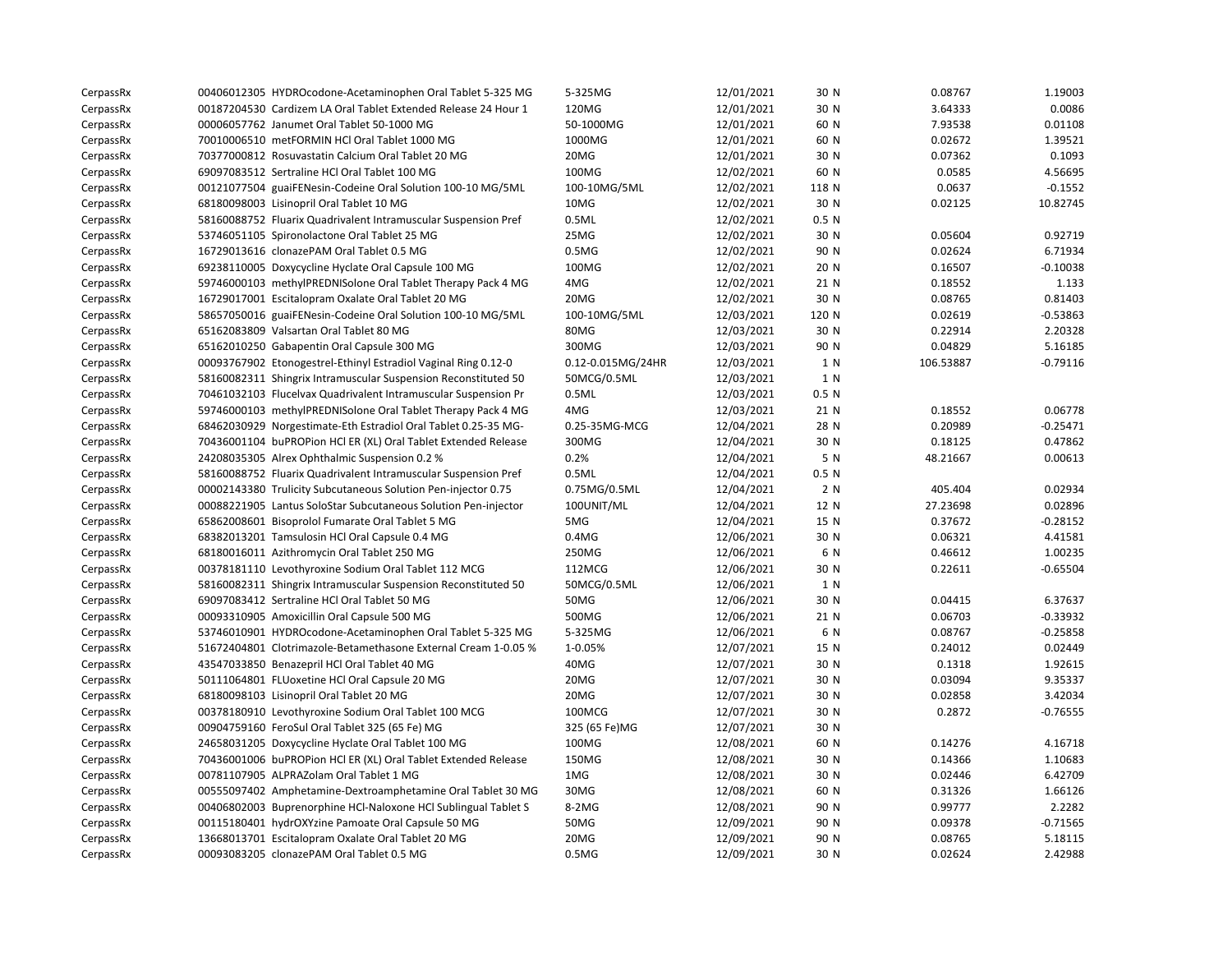| CerpassRx | 66993001968 Albuterol Sulfate HFA Inhalation Aerosol Solution  | 108 (90 Base) MCG/ACT | 12/09/2021 | 18 N  | 1.86576 | $-0.77698$ |
|-----------|----------------------------------------------------------------|-----------------------|------------|-------|---------|------------|
| CerpassRx | 00115148901 Amphetamine-Dextroamphet ER Oral Capsule Extended  | 20MG                  | 12/09/2021 | 30 N  | 0.6099  | 0.20621    |
| CerpassRx | 00185083101 Amphetamine-Dextroamphetamine Oral Tablet 5 MG     | 5MG                   | 12/09/2021 | 30 N  | 0.22121 | $-0.07027$ |
| CerpassRx | 00378932132 Wixela Inhub Inhalation Aerosol Powder Breath Acti | 250-50MCG/ACT         | 12/09/2021 | 60 N  | 2.19158 | $-0.59017$ |
| CerpassRx | 62559043130 Hydrocortisone (Perianal) External Cream 2.5 %     | 2.5%                  | 12/09/2021 | 30 N  | 0.33609 | 0.51646    |
| CerpassRx | 24208046325 Latanoprost Ophthalmic Solution 0.005 %            | 0.005%                | 12/10/2021 | 2.5N  | 1.90865 | $-0.38595$ |
| CerpassRx | 68180065208 Doxycycline Monohydrate Oral Capsule 100 MG        | 100MG                 | 12/10/2021 | 60 N  | 0.26121 | 0.08852    |
| CerpassRx | 00115132019 Colesevelam HCl Oral Tablet 625 MG                 | 625MG                 | 12/10/2021 | 120 N | 0.40315 | 0.17739    |
| CerpassRx | 69238183107 Levothyroxine Sodium Oral Tablet 50 MCG            | 50MCG                 | 12/10/2021 | 30 N  | 0.17394 | 1.00069    |
| CerpassRx | 00093083205 clonazePAM Oral Tablet 0.5 MG                      | 0.5M <sub>G</sub>     | 12/11/2021 | 30 N  | 0.02624 | 6.72358    |
| CerpassRx | 68180016713 Vancomycin HCl Oral Capsule 250 MG                 | 250MG                 | 12/11/2021 | 30 N  | 2.54297 | 1.71494    |
| CerpassRx | 00456112030 Viibryd Oral Tablet 20 MG                          | 20MG                  | 12/11/2021 | 30 N  | 9.59982 | 0.03012    |
| CerpassRx | 23155005101 Nystatin Oral Tablet 500000 UNIT                   | 500000UNIT            | 12/11/2021 | 120 N | 0.3879  | 1.27722    |
| CerpassRx | 42794001812 Liothyronine Sodium Oral Tablet 5 MCG              | 5MCG                  | 12/11/2021 | 60 N  | 0.34797 | 0.8129     |
| CerpassRx | 00093005301 busPIRone HCI Oral Tablet 5 MG                     | 5MG                   | 12/11/2021 | 60 N  | 0.02503 | 6.55094    |
| CerpassRx | 52268001201 Suprep Bowel Prep Kit Oral Solution 17.5-3.13-1.6  | 17.5-3.13-1.6GM/177ML | 12/11/2021 | 354 N | 0.28706 | 0.00631    |
| CerpassRx | 65862057490 Montelukast Sodium Oral Tablet 10 MG               | 10MG                  | 12/12/2021 | 30 N  | 0.07207 | 8.40752    |
| CerpassRx | 00143312601 Dicyclomine HCl Oral Capsule 10 MG                 | 10MG                  | 12/12/2021 | 40 N  | 0.09828 | $-0.33608$ |
| CerpassRx | 33342008845 Rizatriptan Benzoate Oral Tablet 10 MG             | 10MG                  | 12/12/2021 | 6 N   | 0.67525 | 2.17907    |
| CerpassRx | 00378718705 metFORMIN HCl Oral Tablet 1000 MG                  | 1000MG                | 12/12/2021 | 60 N  | 0.02672 | 5.29366    |
| CerpassRx | 69452015120 Vitamin D (Ergocalciferol) Oral Capsule 1.25 MG (5 | 1.25 MG(50000 UT)     | 12/12/2021 | 4 N   | 0.14197 | 2.7684     |
| CerpassRx | 31722088290 Rosuvastatin Calcium Oral Tablet 5 MG              | 5MG                   | 12/12/2021 | 30 N  | 0.0637  | 1.44898    |
| CerpassRx | 68180051202 Lisinopril Oral Tablet 2.5 MG                      | 2.5MG                 | 12/12/2021 | 30 N  | 0.01751 | 12.7826    |
| CerpassRx | 65162022621 Yuvafem Vaginal Tablet 10 MCG                      | 10MCG                 | 12/12/2021 | 16 N  | 9.86053 | $-0.70488$ |
| CerpassRx | 68382031601 Minocycline HCl Oral Capsule 50 MG                 | 50MG                  | 12/13/2021 | 30 N  | 0.20143 | 0.01276    |
| CerpassRx | 31722066530 Esomeprazole Magnesium Oral Capsule Delayed Releas | 40MG                  | 12/13/2021 | 30 N  | 0.19854 | 0.16685    |
| CerpassRx | 68462029201 Verapamil HCl ER Oral Tablet Extended Release 120  | 120MG                 | 12/13/2021 | 30 N  | 0.31542 | 0.1593     |
| CerpassRx | 69238183407 Levothyroxine Sodium Oral Tablet 100 MCG           | 100MCG                | 12/13/2021 | 90 N  | 0.2872  | $-0.07614$ |
| CerpassRx | 47781030301 Nitrofurantoin Monohyd Macro Oral Capsule 100 MG   | 100MG                 | 12/13/2021 | 14 N  | 0.56872 | $-0.19493$ |
| CerpassRx | 31722088490 Rosuvastatin Calcium Oral Tablet 20 MG             | 20MG                  | 12/13/2021 | 30 N  | 0.07362 | 1.37707    |
| CerpassRx | 70010077001 Methocarbamol Oral Tablet 750 MG                   | 750MG                 | 12/13/2021 | 40 N  | 0.08621 | 0.54564    |
| CerpassRx | 68180097101 Levothyroxine Sodium Oral Tablet 125 MCG           | 125MCG                | 12/13/2021 | 30 N  | 0.24249 | 0.4846     |
| CerpassRx | 50228018001 Gabapentin Oral Capsule 300 MG                     | 300MG                 | 12/13/2021 | 30 N  | 0.04829 | 0.7533     |
| CerpassRx | 52817036110 Metoprolol Tartrate Oral Tablet 50 MG              | 50MG                  | 12/14/2021 | 60 N  | 0.02271 | 2.54469    |
| CerpassRx | 50111064801 FLUoxetine HCl Oral Capsule 20 MG                  | 20MG                  | 12/14/2021 | 90 N  | 0.03094 | 6.91496    |
| CerpassRx | 00143962125 Cyanocobalamin Injection Solution 1000 MCG/ML      | 1000MCG/ML            | 12/14/2021 | 1 N   | 2.92724 | 0.86524    |
| CerpassRx | 00591264001 Butalbital-APAP-Caffeine Oral Capsule 50-300-40 MG | 50-300-40MG           | 12/14/2021 | 45 N  | 0.64565 | 2.02537    |
| CerpassRx | 65862014836 SUMAtriptan Succinate Oral Tablet 100 MG           | 100MG                 | 12/14/2021 | 9 N   | 0.57547 | 2.50052    |
| CerpassRx | 45334030001 Vanicream External Cream                           |                       | 12/14/2021 | 30 N  |         |            |
| CerpassRx | 45334030001 Vanicream External Cream                           |                       | 12/14/2021 | 30 N  |         |            |
| CerpassRx | 45334030001 Vanicream External Cream                           |                       | 12/14/2021 | 30 N  |         |            |
| CerpassRx | 45334030001 Vanicream External Cream                           |                       | 12/14/2021 | 30 N  |         |            |
| CerpassRx | 45334030001 Vanicream External Cream                           |                       | 12/14/2021 | 30 N  |         |            |
| CerpassRx | 45334030001 Vanicream External Cream                           |                       | 12/14/2021 | 30 N  |         |            |
| CerpassRx | 16571020210 Diclofenac Sodium Oral Tablet Delayed Release 50 M | 50MG                  | 12/14/2021 | 60 N  | 0.10039 | 0.71664    |
| CerpassRx | 00093505898 Atorvastatin Calcium Oral Tablet 40 MG             | 40MG                  | 12/14/2021 | 30 N  | 0.0568  | 7.80282    |
| CerpassRx | 57237007710 Ondansetron Oral Tablet Disintegrating 4 MG        | 4MG                   | 12/14/2021 | 20 N  | 0.23529 | 0.52365    |
| CerpassRx | 70436001102 buPROPion HCl ER (XL) Oral Tablet Extended Release | 300MG                 | 12/14/2021 | 30 N  | 0.18125 | 2.48322    |
| CerpassRx | 50742062101 NIFEdipine ER Oral Tablet Extended Release 24 Hour | 60MG                  | 12/15/2021 | 30 N  | 0.23445 | 2.16628    |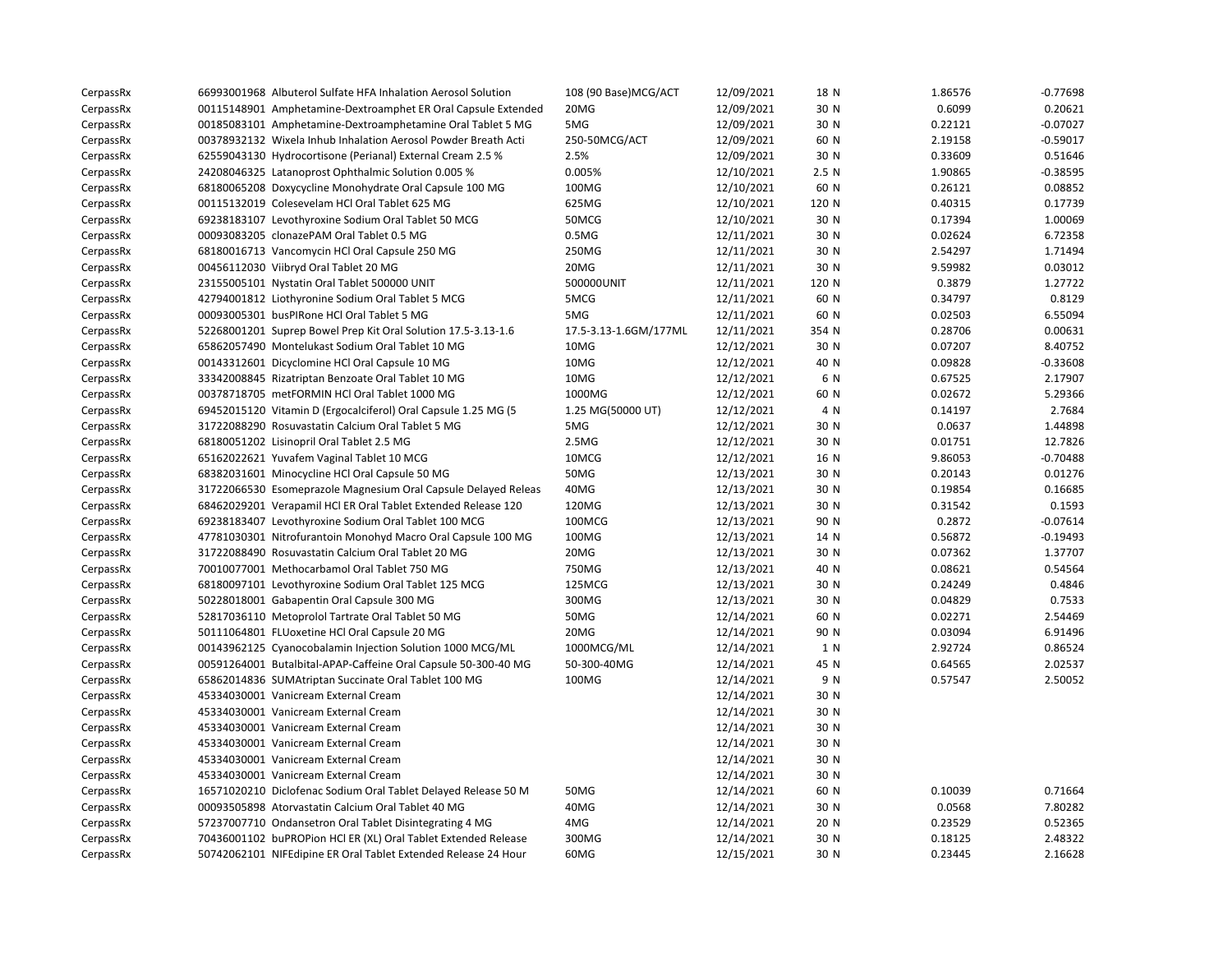| CerpassRx | 60505265301 traZODone HCl Oral Tablet 50 MG                    | 50MG                  | 12/15/2021 | 30 N  | 0.03986 | 5.60646    |
|-----------|----------------------------------------------------------------|-----------------------|------------|-------|---------|------------|
| CerpassRx | 65862007930 Terbinafine HCl Oral Tablet 250 MG                 | 250MG                 | 12/15/2021 | 30 N  | 0.15208 | 2.77652    |
| CerpassRx | 62332003960 lamoTRIgine Oral Tablet 150 MG                     | 150MG                 | 12/15/2021 | 60 N  | 0.09154 | 2.35737    |
| CerpassRx | 00168000380 Triamcinolone Acetonide External Cream 0.025 %     | 0.025%                | 12/15/2021 | 80 N  | 0.06547 | 0.59615    |
| CerpassRx | 43598051090 Esomeprazole Magnesium Oral Capsule Delayed Releas | 40MG                  | 12/15/2021 | 30 N  | 0.19854 | 0.16685    |
| CerpassRx | 50742062001 NIFEdipine ER Oral Tablet Extended Release 24 Hour | 30MG                  | 12/16/2021 | 30 N  | 0.2706  | 0.27248    |
| CerpassRx | 59651000305 Omeprazole Oral Capsule Delayed Release 40 MG      | 40MG                  | 12/16/2021 | 30 N  | 0.06489 | 12.67442   |
| CerpassRx | 16729013616 clonazePAM Oral Tablet 0.5 MG                      | 0.5M <sub>G</sub>     | 12/16/2021 | 75 N  | 0.02624 | 6.7185     |
| CerpassRx | 00591046010 glipiZIDE Oral Tablet 5 MG                         | 5MG                   | 12/16/2021 | 30 N  | 0.03438 | 0.19255    |
| CerpassRx | 67877056310 metFORMIN HCl Oral Tablet 1000 MG                  | 1000MG                | 12/16/2021 | 60 N  | 0.02672 | 5.52445    |
| CerpassRx | 31722052101 hydrALAZINE HCl Oral Tablet 50 MG                  | 50MG                  | 12/17/2021 | 56 N  | 0.04968 | 2.616      |
| CerpassRx | 33342005807 Irbesartan-hydroCHLOROthiazide Oral Tablet 300-12. | 300-12.5MG            | 12/17/2021 | 28 N  | 0.28033 | 1.81301    |
| CerpassRx | 58160082311 Shingrix Intramuscular Suspension Reconstituted 50 | 50MCG/0.5ML           | 12/17/2021 | 1 N   |         |            |
| CerpassRx | 69097083412 Sertraline HCl Oral Tablet 50 MG                   | 50MG                  | 12/17/2021 | 13 N  | 0.04415 | 6.36998    |
| CerpassRx | 70436001002 buPROPion HCl ER (XL) Oral Tablet Extended Release | 150MG                 | 12/17/2021 | 13 N  | 0.14366 | 2.68391    |
| CerpassRx | 62175061743 Pantoprazole Sodium Oral Tablet Delayed Release 40 | 40MG                  | 12/18/2021 | 30 N  | 0.06123 | 6.94817    |
| CerpassRx | 68180051901 Lisinopril-hydroCHLOROthiazide Oral Tablet 20-12.5 | 20-12.5MG             | 12/18/2021 | 30 N  | 0.05346 | 1.72478    |
| CerpassRx | 50742061610 Metoprolol Succinate ER Oral Tablet Extended Relea | <b>50MG</b>           | 12/18/2021 | 30 N  | 0.10113 | 0.45687    |
| CerpassRx | 68462016505 Carvedilol Oral Tablet 25 MG                       | 25MG                  | 12/18/2021 | 60 N  | 0.0346  | 3.96146    |
| CerpassRx | 49884012301 Labetalol HCl Oral Tablet 200 MG                   | 200MG                 | 12/19/2021 | 60 N  | 0.19626 | 1.44658    |
| CerpassRx | 58160082311 Shingrix Intramuscular Suspension Reconstituted 50 | 50MCG/0.5ML           | 12/19/2021 | 1 N   |         |            |
| CerpassRx | 13668013701 Escitalopram Oxalate Oral Tablet 20 MG             | 20MG                  | 12/19/2021 | 45 N  | 0.08765 | 5.18115    |
| CerpassRx | 67877056310 metFORMIN HCl Oral Tablet 1000 MG                  | 1000MG                | 12/19/2021 | 60 N  | 0.02672 | 5.52445    |
| CerpassRx | 68180098003 Lisinopril Oral Tablet 10 MG                       | 10MG                  | 12/19/2021 | 30 N  | 0.02125 | 4.55294    |
| CerpassRx | 70377002911 Atorvastatin Calcium Oral Tablet 40 MG             | 40MG                  | 12/19/2021 | 30 N  | 0.0568  | 11.2007    |
| CerpassRx | 50111056001 traZODone HCl Oral Tablet 50 MG                    | 50MG                  | 12/20/2021 | 26 N  | 0.03986 | 2.23247    |
| CerpassRx | 65162083366 Diclofenac Sodium External Gel 1 %                 | 1%                    | 12/20/2021 | 100 N | 0.0851  | 0.04583    |
| CerpassRx | 00093101042 Mupirocin External Ointment 2 %                    | 2%                    | 12/20/2021 | 22 N  | 0.16184 | 1.88163    |
| CerpassRx | 70436015542 Promethazine-DM Oral Syrup 6.25-15 MG/5ML          | 6.25-15MG/5ML         | 12/20/2021 | 280 N | 0.05771 | 0.08981    |
| CerpassRx | 00378180510 Levothyroxine Sodium Oral Tablet 75 MCG            | 75MCG                 | 12/20/2021 | 30 N  | 0.19629 | $-0.66546$ |
| CerpassRx | 68180072003 amLODIPine Besylate Oral Tablet 5 MG               | 5MG                   | 12/21/2021 | 30 N  | 0.01197 | 18.60457   |
| CerpassRx | 65162010250 Gabapentin Oral Capsule 300 MG                     | 300MG                 | 12/21/2021 | 30 N  | 0.04829 | 2.74129    |
| CerpassRx | 42192060704 Pseudoeph-Bromphen-DM Oral Syrup 30-2-10 MG/5ML    | 30-2-10MG/5ML         | 12/21/2021 | 480 N | 0.08242 | 0.61975    |
| CerpassRx | 16714065202 Ciprofloxacin HCl Oral Tablet 500 MG               | 500MG                 | 12/21/2021 | 20 N  | 0.1463  | 1.88107    |
| CerpassRx | 00254101196 Sucralfate Oral Suspension 1 GM/10ML               | 1GM/10ML              | 12/21/2021 | 420 N | 0.30863 | 0.24483    |
| CerpassRx | 00781808926 Azithromycin Oral Tablet 250 MG                    | 250MG                 | 12/21/2021 | 6 N   | 0.46612 | 3.67691    |
| CerpassRx | 68180096301 Albuterol Sulfate HFA Inhalation Aerosol Solution  | 108 (90 Base) MCG/ACT | 12/21/2021 | 8.5 N | 3.18831 | 0.5852     |
| CerpassRx | 00054327099 Fluticasone Propionate Nasal Suspension 50 MCG/ACT | 50MCG/ACT             | 12/21/2021 | 16 N  | 0.28874 | 0.82907    |
| CerpassRx | 68462038301 Eszopiclone Oral Tablet 2 MG                       | 2MG                   | 12/21/2021 | 30 N  | 0.21866 | 0.2912     |
| CerpassRx | 53746010901 HYDROcodone-Acetaminophen Oral Tablet 5-325 MG     | 5-325MG               | 12/21/2021 | 12 N  | 0.08767 | $-0.25858$ |
| CerpassRx | 71930004512 oxyCODONE-Acetaminophen Oral Tablet 5-325 MG       | 5-325MG               | 12/21/2021 | 10 N  | 0.08296 | 0.19335    |
| CerpassRx | 00527150537 Amphetamine-Dextroamphetamine Oral Tablet 20 MG    | 20MG                  | 12/21/2021 | 60 N  | 0.3112  | $-0.33912$ |
| CerpassRx | 00168016246 Clobetasol Propionate External Ointment 0.05 %     | 0.05%                 | 12/21/2021 | 45 N  | 0.45544 | 0.33839    |
| CerpassRx | 00555097302 Amphetamine-Dextroamphetamine Oral Tablet 20 MG    | 20MG                  | 12/21/2021 | 60 N  | 0.3112  | 1.58355    |
| CerpassRx | 62175061743 Pantoprazole Sodium Oral Tablet Delayed Release 40 | 40MG                  | 12/21/2021 | 30 N  | 0.06123 | 6.94817    |
| CerpassRx | 55111012205 Atorvastatin Calcium Oral Tablet 20 MG             | 20MG                  | 12/21/2021 | 30 N  | 0.05287 | 1.21298    |
| CerpassRx | 29300012810 hydroCHLOROthiazide Oral Tablet 25 MG              | 25MG                  | 12/21/2021 | 15 N  | 0.01444 | 0.80055    |
| CerpassRx | 52817033010 Cyclobenzaprine HCl Oral Tablet 5 MG               | 5MG                   | 12/21/2021 | 30 N  | 0.02785 | 1.09455    |
| CerpassRx | 68180097903 Lisinopril Oral Tablet 40 MG                       | 40MG                  | 12/21/2021 | 30 N  |         |            |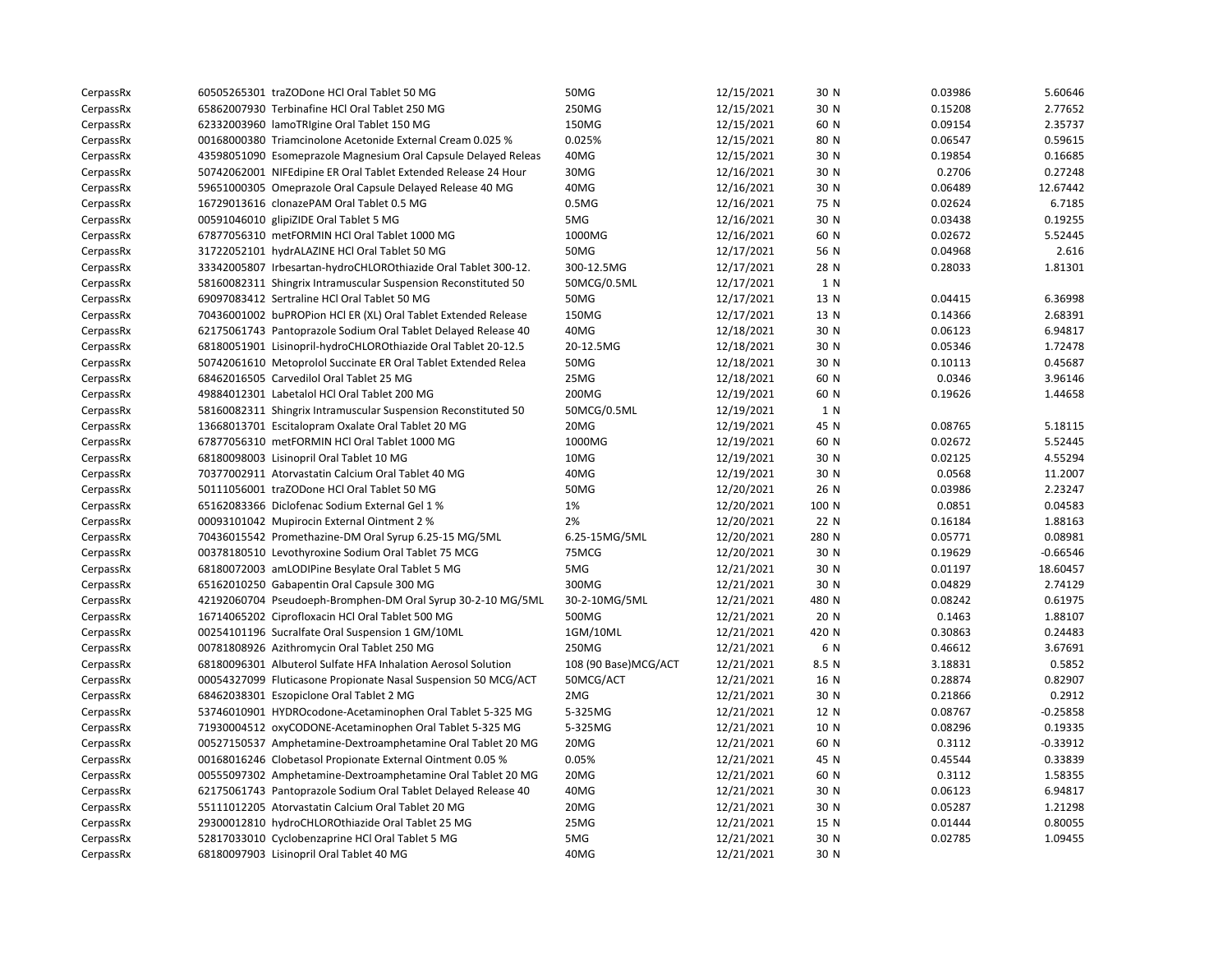| CerpassRx | 42806001101 Sulindac Oral Tablet 200 MG                        | 200MG                 | 12/21/2021 | 60 N             | 0.24537  | 1.22997    |
|-----------|----------------------------------------------------------------|-----------------------|------------|------------------|----------|------------|
| CerpassRx | 60505265301 traZODone HCl Oral Tablet 50 MG                    | 50MG                  | 12/21/2021 | 45 N             | 0.03986  | 5.60646    |
| CerpassRx | 68180098003 Lisinopril Oral Tablet 10 MG                       | 10MG                  | 12/21/2021 | 30 N             | 0.02125  | 4.55294    |
| CerpassRx | 24208046325 Latanoprost Ophthalmic Solution 0.005 %            | 0.005%                | 12/21/2021 | 2.5N             | 1.90865  | $-0.38595$ |
| CerpassRx | 66993001968 Albuterol Sulfate HFA Inhalation Aerosol Solution  | 108 (90 Base) MCG/ACT | 12/22/2021 | 18 N             | 1.85196  | 0.40482    |
| CerpassRx | 00173071820 Flovent HFA Inhalation Aerosol 44 MCG/ACT          | 44MCG/ACT             | 12/22/2021 | 10.6 N           | 17.99661 | 0.02435    |
| CerpassRx | 55111032101 Glimepiride Oral Tablet 2 MG                       | 2MG                   | 12/22/2021 | 30 N             | 0.04452  | 0.75202    |
| CerpassRx | 45802048678 Docusate Sodium Oral Capsule 100 MG                | 100MG                 | 12/22/2021 | 20 N             | 0.02164  | $-0.69963$ |
| CerpassRx | 00781196260 Clarithromycin Oral Tablet 500 MG                  | 500MG                 | 12/22/2021 | 20 N             | 0.45795  | 0.18026    |
| CerpassRx | 49281042150 Fluzone Quadrivalent Intramuscular Suspension Pref | 0.5ML                 | 12/22/2021 | 0.5 <sub>N</sub> |          |            |
| CerpassRx | 68180098003 Lisinopril Oral Tablet 10 MG                       | 10MG                  | 12/23/2021 | 60 N             | 0.01887  | 5.26214    |
| CerpassRx | 64980051401 Timolol Maleate Ophthalmic Solution 0.5 %          | 0.5%                  | 12/23/2021 | 30 N             | 1.04836  | $-0.62958$ |
| CerpassRx | 43547028110 Escitalopram Oxalate Oral Tablet 10 MG             | 10MG                  | 12/23/2021 | 30 N             | 0.04836  | 2.14309    |
| CerpassRx | 60505095303 Azelastine-Fluticasone Nasal Suspension 137-50 MCG | 137-50MCG/ACT         | 12/23/2021 | 23 N             | 4.9289   | $-0.75883$ |
| CerpassRx | 59762040105 Sucralfate Oral Tablet 1 GM                        | 1GM                   | 12/23/2021 | 120 N            | 0.19022  | 0.20168    |
| CerpassRx | 68180013701 Escitalopram Oxalate Oral Tablet 5 MG              | 5MG                   | 12/23/2021 | 30 N             | 0.04348  | 5.99172    |
| CerpassRx | 68180031909 buPROPion HCl ER (XL) Oral Tablet Extended Release | 150MG                 | 12/24/2021 | 30 N             | 0.13985  | 3.3928     |
| CerpassRx | 23155000810 hydroCHLOROthiazide Oral Tablet 25 MG              | 25MG                  | 12/24/2021 | 30 N             | 0.01444  | $-0.79224$ |
| CerpassRx | 68180072003 amLODIPine Besylate Oral Tablet 5 MG               | 5MG                   | 12/24/2021 | 30 N             | 0.01105  | 17.79336   |
| CerpassRx | 68462026430 Rosuvastatin Calcium Oral Tablet 40 MG             | 40MG                  | 12/25/2021 | 30 N             | 0.12046  | 1.27461    |
| CerpassRx | 13107005999 Acetaminophen-Codeine #3 Oral Tablet 300-30 MG     | 300-30MG              | 12/25/2021 | 15 N             | 0.10604  | $-0.01924$ |
| CerpassRx | 55111012205 Atorvastatin Calcium Oral Tablet 20 MG             | 20MG                  | 12/26/2021 | 30 N             | 0.05597  | 1.09041    |
| CerpassRx | 00555904358 Apri Oral Tablet 0.15-30 MG-MCG                    | 0.15-30MG-MCG         | 12/26/2021 | 28 N             | 0.21499  | $-0.392$   |
| CerpassRx | 68180097201 Levothyroxine Sodium Oral Tablet 137 MCG           | 137MCG                | 12/26/2021 | 30 N             | 0.26399  | 0.53289    |
| CerpassRx | 43547035610 Lisinopril Oral Tablet 40 MG                       | 40MG                  | 12/26/2021 | 30 N             | 0.04819  | 1.47631    |
| CerpassRx | 29300022019 Montelukast Sodium Oral Tablet 10 MG               | 10MG                  | 12/26/2021 | 30 N             | 0.06551  | 1.24393    |
| CerpassRx | 00168005646 Betamethasone Dipropionate External Ointment 0.05  | 0.05%                 | 12/26/2021 | 45 N             | 1.41897  | $-0.76885$ |
| CerpassRx | 16571040250 Cetirizine HCl Oral Tablet 10 MG                   | 10MG                  | 12/26/2021 | 30 N             | 0.07595  | 2.94119    |
| CerpassRx | 50458058030 Xarelto Oral Tablet 10 MG                          | 10MG                  | 12/26/2021 | 30 N             | 15.75492 | 0.00659    |
| CerpassRx | 68180072103 amLODIPine Besylate Oral Tablet 10 MG              | 10MG                  | 12/26/2021 | 30 N             | 0.01588  | 16.96809   |
| CerpassRx | 50742061510 Metoprolol Succinate ER Oral Tablet Extended Relea | 25MG                  | 12/26/2021 | 30 N             | 0.0832   | 0.77083    |
| CerpassRx | 70377000812 Rosuvastatin Calcium Oral Tablet 20 MG             | 20MG                  | 12/26/2021 | 30 N             | 0.07449  | 13.39119   |
| CerpassRx | 65862035790 Clopidogrel Bisulfate Oral Tablet 75 MG            | 75MG                  | 12/26/2021 | 15 N             | 0.06489  | 11.85252   |
| CerpassRx | 00088221905 Lantus SoloStar Subcutaneous Solution Pen-injector | 100UNIT/ML            | 12/27/2021 | 6 N              | 27.23698 | 0.02899    |
| CerpassRx | 51991031133 Desvenlafaxine Succinate ER Oral Tablet Extended R | 50MG                  | 12/27/2021 | 30 N             | 0.54683  | 0.49833    |
| CerpassRx | 00555088602 Estradiol Oral Tablet 1 MG                         | 1MG                   | 12/27/2021 | 30 N             | 0.09558  | 0.77513    |
| CerpassRx | 60505432701 Abiraterone Acetate Oral Tablet 250 MG             | 250MG                 | 12/27/2021 | 120 N            |          |            |
| CerpassRx | 68180035202 Sertraline HCl Oral Tablet 50 MG                   | 50MG                  | 12/27/2021 | 30 N             | 0.04333  | 5.87745    |
| CerpassRx | 29300011416 lamoTRIgine Oral Tablet 200 MG                     | 200MG                 | 12/27/2021 | 150 N            | 0.09516  | 0.91677    |
| CerpassRx | 31722053705 levETIRAcetam Oral Tablet 500 MG                   | 500MG                 | 12/27/2021 | 240 N            | 0.09819  | 0.10924    |
| CerpassRx | 16729004417 Atorvastatin Calcium Oral Tablet 10 MG             | 10MG                  | 12/27/2021 | 30 N             | 0.0338   | 2.48126    |
| CerpassRx | 47781064010 Levothyroxine Sodium Oral Tablet 25 MCG            | 25MCG                 | 12/27/2021 | 30 N             | 0.16771  | 0.50458    |
| CerpassRx | 00713070915 Fluocinolone Acetonide External Cream 0.025 %      | 0.025%                | 12/27/2021 | 60 N             | 1.29686  | $-0.14036$ |
| CerpassRx | 70377002711 Atorvastatin Calcium Oral Tablet 10 MG             | 10MG                  | 12/27/2021 | 30 N             | 0.0338   | 13.36884   |
| CerpassRx | 70377002711 Atorvastatin Calcium Oral Tablet 10 MG             | 10MG                  | 12/27/2021 | 30 N             | 0.0338   | 13.36884   |
| CerpassRx | 13107015690 PARoxetine HCl Oral Tablet 30 MG                   | 30MG                  | 12/28/2021 | 30 N             | 0.13007  | 1.59604    |
| CerpassRx | 65862008601 Bisoprolol Fumarate Oral Tablet 5 MG               | 5MG                   | 12/28/2021 | 15 N             | 0.37415  | $-0.27658$ |
| CerpassRx | 16729023301 rOPINIRole HCl Oral Tablet 0.5 MG                  | 0.5M <sub>G</sub>     | 12/28/2021 | 30 N             | 0.0461   | 1.92119    |
| CerpassRx | 66993058697 Fluticasone-Salmeterol Inhalation Aerosol Powder B | 500-50MCG/ACT         | 12/28/2021 | 60 N             | 3.03959  | 0.23449    |